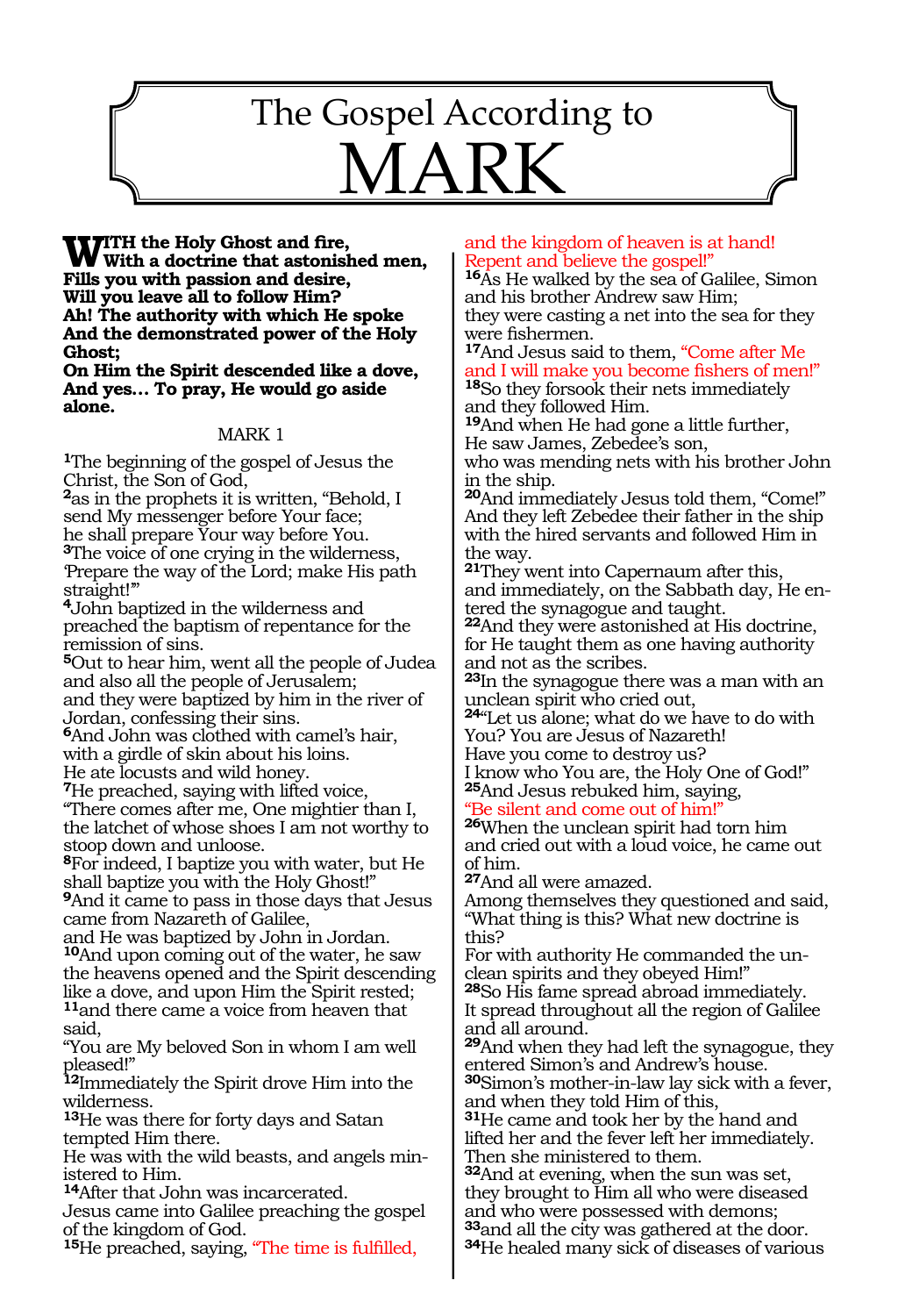sort and He cast out many demons,

not permitting them to speak for they knew Him.

**<sup>35</sup>**And in the morning, rising early, long before day,

He departed into a solitary place and there, alone, He prayed.

**36**Simon and those who were with Him followed after Him,

**<sup>37</sup>**and when they found Him, they said, "All men seek You!"

**<sup>38</sup>**And He said, "Into the next town, let us go that I may preach there also, for that is the reason why I came!"

**<sup>39</sup>**And in their synagogues He preached throughout all Galilee, casting out demons. **<sup>40</sup>**Then there came a leper to Him kneeling down, begging him,

saying, "If you will, you can make me clean." **<sup>41</sup>**And Jesus, moved with compassion, put out His hand and touched the man who was unclean,

and said, "I will; be clean!"

*As love physically connected with his contagious* 

*leprosy.* **<sup>42</sup>**As soon as He had spoken, leprosy left him immediately; the man was cleansed.

**<sup>43</sup>**And Jesus charged him sending him away, **<sup>44</sup>**"See that you say nothing to anyone about this.

Go your way; show yourself to the priest and offer then for your cleansing those things Moses commanded for a testimony."

**<sup>45</sup>**But he went and began to publish abroad the matter publicly,

so that Jesus could no more openly enter the city but was on the outside in the desert places.

And from every quarter they came to Him.

### **CWDS Bible Quotes**

- *1. The anointing activated in your life attracts an audience, even in isolation in the wilderness.*
- *2. Never be afraid of your differences, it makes you demanded, relevant and needed. Common is in high supply, difference is in high demand.*
- *3. The greatest problem with common is the absence of difference in the presence of differentiation and distinction; there are no two fingerprints alike, no two DNA; common is by choice not by design or by designation.*
- *4. Jesus baptizes with the Holy Spirit but He was baptized with water before He Himself was baptized with the Holy Spirit in the bodily form of a dove.*
- *5. Humility seals the will of God in your life and gives Him room to publicly display His pleasure in you.*
- *6. Where the Spirit is in control, He drives you wherever He desires, even through fasting and testing, to take you to the fullness of the Father's design.*
- *7. If you step out of the flesh in fasting you step into the Spirit; if you step away from the devil with resistance, you are just a step away from the ministry of angels.*
- *8. Same profession but different targets, different di-*

*mension and a different market; your profession in God's possession yields perfection, satisfaction and lasting fulfillment.*

- *9. Fishes fill you with meat and income; reaching the souls of men fulfills you and fills you with eternity.*
- *10. Jesus may call you to step away from a life you know to step into a call you do not know; He always calls you from comfort to conquest.*
- *11. Jesus taught on the Sabbath but He never taught the Sabbath, He taught the kingdom.*
- *12. Authority comes from ownership not from study; Jesus taught as the source not as the scribes who taught as channels of third-party information.*
- *13. Demons knew Him and His authority from where they both came from, heaven; they trembled at the Word they feared and the authority legalized on earth in flesh.*
- *14. The authority of the word of the Lord is compelling and commanding, demons move with immediacy when He speaks, so should we.*
- *15. The ministry you extend to others will be the ministry extended to you; God uses your service to others to fulfill His service intended for you. Service is a seed that returns so much service it elevates you to greatness.*
- *16. The ministry you extend to others will unlock the ministry heaven intends for you through them.*
- *17. The PR pull of the anointing is stronger, more direct, more personal and more effective than any advertising or publicity push.*
- *18. If you allow what knows you to engage you on the basis of what they know about you, they will distract you from your assignment to them. Do not let demons talk you out of casting them out.*
- *19. Your solitary place in prayer is your platform for your place of prominence and power; never permit the demands of the people and the ministry to distract you from your determination of prayer.*
- *20. Spend time with your ministry team but spend time alone with God; time with your ministry team builds relationship, time alone with God builds relevance*
- *21. Presence clarifies purpose; purpose clarifies life; living without purpose is constant fear; living with purpose is fearless consistent living in constant joy and victory.*
- *22. You care less about life and you are careless with life if you do not know why you were born; you care more about time and the use of time if you understand the purpose for which you were born.*
- *23. Demons are comfortable in church for religion is comfortable to church demons rather than casting them out; there were demons in the synagogue for Jesus to cast out.*
- *24. If you cannot question God's willingness to intervene in your situation, there can be no question about your breakthrough, just questions about your readiness to receive.*
- *25. God's willingness is so audacious, He is always ready to put His hand on your leprous, contagious disease.*
- *26. If you understand and fully appreciate the value of your cleansing, you will proclaim Him at all times, in every place, on all occasions, until the churches will not find space for the people coming to see this Jesus you are so excited about, who cleaned you from the greater leprosy of all,*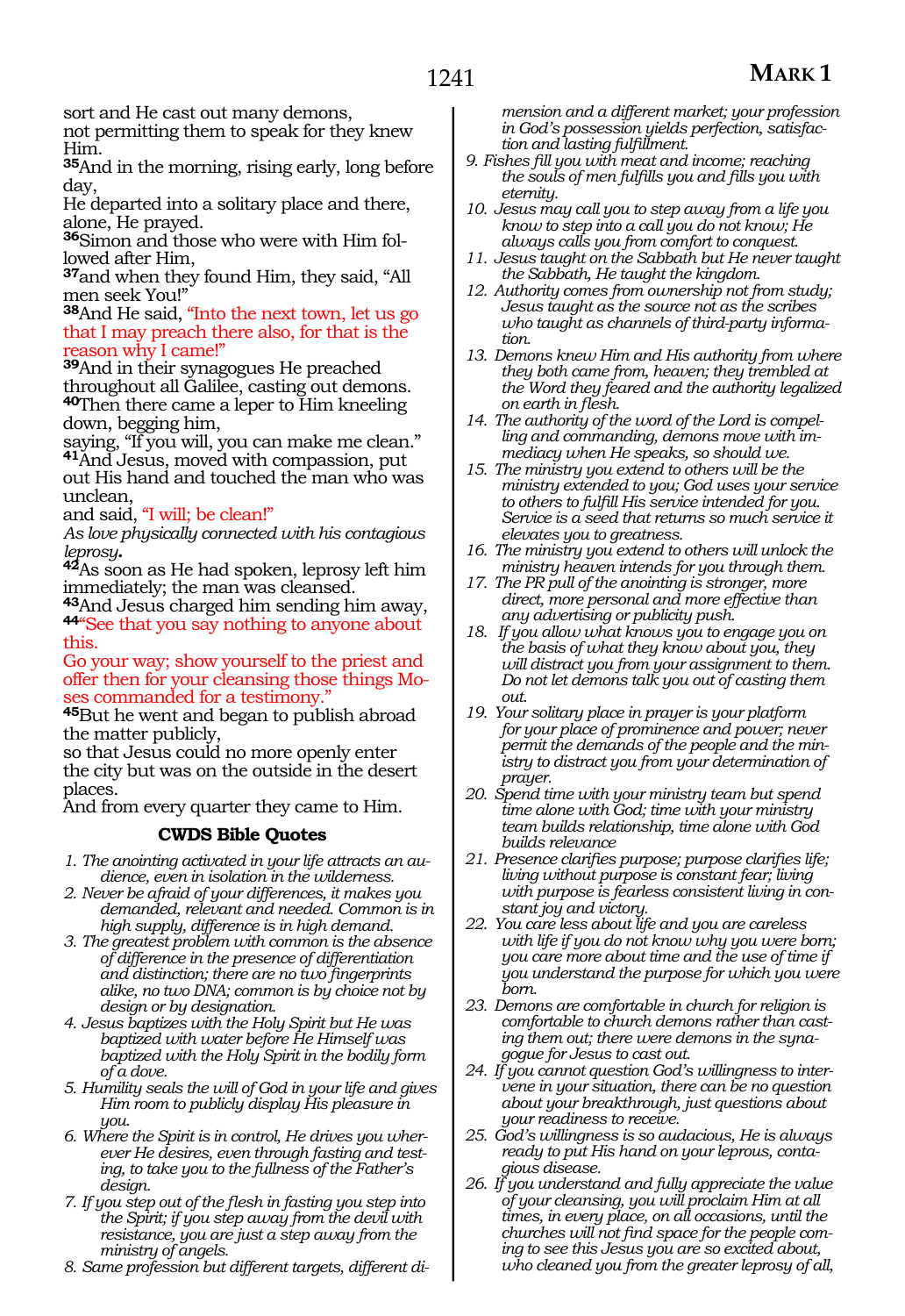1242

*leprosy of the soul: sin.*

*27. The leprosy of the soul is greater than the leprosy of the skin for the leprosy of the soul goes deep beyond the grave to the grave reality of eternity; the source of all cleansing is God.*

### **PRAYER POINTS**

- Holy Father, let the anointing for greatness follow all Your servants who consecrate and separate themselves for ministry, in the name of Jesus.
- Thank You Father for making me unique, I embrace my differences as I celebrate the differences of others, in the name of Jesus.
- Holy Father, help me to walk before You always, softly and with tenderness of heart.
- Holy Spirit, I surrender to You, lead me to the Father's heart, in the name of Jesus.
- I commit to lead a disciplined life of prayer and fasting; I will soak myself in the word so the devil will have no power over me. Amen.

#### **WHERE IS a Doctor in the house! Won't you hear this?**

**If the man is not sick, why come near this?**

**In such fashion before, we have never seen this:**

**A man who for sins also gives men forgiveness!**

**Hey, break up the roof, get to the truth; His healing is proof.**

**Come along and let us do this;**

**Break up the roof, to get to the truth, For the Lord of the Sabbath is here to heal you!**

### MARK 2

**<sup>1</sup>**He entered into Capernaum again after some days.

He was in the house, it was rumoured in the ways,

**2**and many were gathered unto Him straightway

so that there was no room to receive them, not even the doorway.

He preached to them the word,

**<sup>3</sup>**and to Him there gathered

one sick with a palsy; he was borne by some, even four.

**<sup>4</sup>**And when they could not get near to Him because of the crowd,

the roof above Him they uncovered.

*Yes, they broke up the roof to get to the truth.*  They let the bed through

where the sick man lay, needing to be re- stored.

**<sup>5</sup>**When Jesus saw their faith, He said to the man with the palsy, "Son, forgiven are your sins!"

**<sup>6</sup>**And there were certain of the scribes who were there sitting,

and when Jesus spoke, in their hearts they started reasoning,

**<sup>7</sup>**"Why did this Man speak blasphemies? Who but God can forgive sins?"

**8**But when Jesus perceived in His spirit dis-

sent,

that they reasoned within their hearts this thing,

**<sup>9</sup>**He said, "What is easier to do, to say to the sick of palsy,

'Your sins are forgiven you!' or say, 'Arise, take up your bed and go?'

**<sup>10</sup>**"But that you may know that the Son of man, even Him,

has power on earth to forgive sins," to the sick of the palsy He said,

**<sup>11</sup>**"I say to you, arise! Take up your bed and go to your house!"

**<sup>12</sup>**And immediately he arose, and before them all he went forth!

*And in amazement they knew, a Doctor was in the house.* 

They gave glory to God, saying, "We have never seen this before!"

**<sup>13</sup>**And He went out again by the seaside, and the multitude resorted to Him at that time, and He taught them.

**<sup>14</sup>**And as He passed by the wayside, He saw the son of Alphaeus named Levi sitting at the receipt of custom.

He said to him, "Follow Me!"

And he got up and followed immediately. **<sup>15</sup>**After that Jesus sat to eat in Levi's house. Many publicans and sinners sat together there with Him and His disciples,

for they were many with needs who followed Him.

**<sup>16</sup>**But when the scribes and Pharisees saw that he ate with them,

they asked His disciples, "How can this be? Why does He eat with publicans and sinners?" **<sup>17</sup>**But Jesus said to them when He heard it, *there is a Doctor in the house, won't you hear this!* 

Those who are whole do not need the doctor, but those who are sick.

I have not come to call the righteous, but sinners to repentance!"

**<sup>18</sup>**The disciples of John and the Pharisees used to fast often,

so they came to Him and said,

"Why do the disciples of John fast, and the Pharisees too, but Your disciples do not fast at all?"

**<sup>19</sup>**But Jesus replied to them,

"Can the children of the bride chamber fast while the bridegroom is still with them? They cannot fast as long as the bridegroom is present.

**20**But the days shall come when the Bridegroom is taken from them; they shall fast in those days!

**<sup>21</sup>**No man sews a piece of new cloth into an old garment,

else from the old, the new piece that fills it detracts.

and the tear is made worse than it had ever been.

**<sup>22</sup>**And no one puts new wine into old bottles,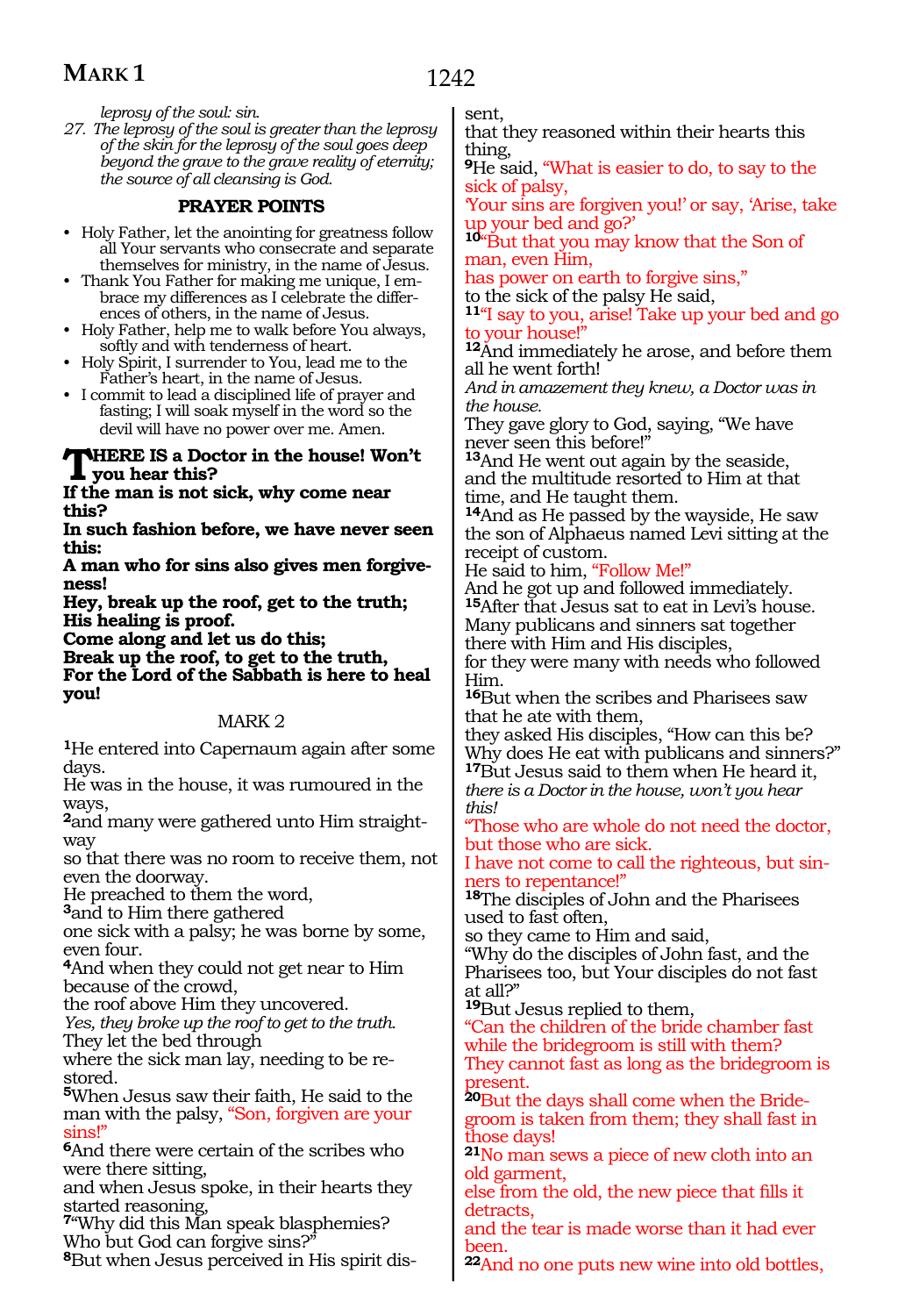else the new wine burst the bottles and the wine is spilled,

and the bottles too are marred in that day; but into new bottles new wine must be placed!"

**<sup>23</sup>**And it came to pass on the Sabbath day that He went through the grain fields.

As they went, His disciples began to pluck the ears of grain to eat.

**<sup>24</sup>**Then the disgruntled Pharisees came to Him, saying, "Why do they do on the Sabbath day what is not lawful?"

**<sup>25</sup>**He said, "Have you not heard what David did when he was in need,

when he and those who were with him were very hungry;

**<sup>26</sup>**how into God's house he went in the days of Abiathar the high priest, and he ate the showbread that was not lawful to eat, but was separated for the priests?

To those with him, he also gave it!" **<sup>27</sup>**Then to them He replied and said this,

"The Sabbath was made for man, not man for the Sabbath!" No, not the opposite. **28**"The Son of man, therefore, is also Lord of

the Sabbath!"

*Lord of the sick, and He forgives sins; Lord of the Sabbath, and Lord of everything!*

### **CWDS Bible Quotes**

- *1. Even if you know the answer (solution) you still have the problem until you access the answer, for the answer is not your answer until it answers your question.*
- *2. Your faith will create openings, or rather, is the opening to your breakthrough when every door is blocked.*
- *3. Get it whatever you have to go through, take it wherever it takes you; take it whatever it takes.*
- *4. If the situation is too heavy for you to carry, lift your faith through the roof and let it down before the Lord.*
- *5. Break up whatever stands between you and your breakthrough.*
- *6. Sin is the root of every problem and the cause of many, address the root to root out the problem for you must accept recurring problems that you fail to address.*
- *7. They will argue about your kingdom authority and boldness but they cannot argue against your kingdom demonstration of miracles and wonders.*
- *8. Your work substantiates your word; the signs settle the question of your authority.*
- *9. Religion may not be kind to you because it has never seen your kind before; you are unique, one-of-a-kind, crème de la crème.*
- *10. There are people, important to the kingdom, trapped in sin, waiting to be called to a life of purpose and meaning, ready to be used.*
- *11. Repentance is ever a righteous call, yet it is not a call to the righteous but to sinners. Religion is an unrighteous call for the righteous to avoid sinners.*
- *12. You do not fast for answers you are holding fast in your hands, you do not press for presence that is present with you and that you are walking with.*
- *13. They will always try to marry what you carry with what they have, but you belong to a new era, a different class and a different covenant.*
- *14. You are made for the mix but you are not made for the mortar, to mix or to be mixed, otherwise the mix is not made; it will be messed up, spoilt and useless to the kingdom.*
- *15. You do not lower your level to elevate the devil; he will bedevil you at a lower standard and he has no place at your higher standard.*
- *16. Your freedom in Christ and in His presence will be criticized; your Christian culture will be compared with their self-imposed restrictions; live free.*
- *17. You do not live to serve or to be ruled by what was made to serve you, you are its lord; that includes the Sabbath.*

### **PRAYER POINTS**

- Wisdom to understand the solutions and to access and apply it in every situation, be mine today, in the name of Jesus. Amen.
- I refuse to accept impossibilities when I have faith; Holy Spirit let the fiery sword that breaks through barriers be in my mouth today. Amen.
- I am a child of the kingdom; I refuse to accept limitations that contradict the word of God.
- Power to lift my faith to new levels so I gain the attention of my Lord Jesus, be mine of the Lord. Amen.
- I wash myself in the blood of Jesus and embrace the freedom of His cleansing grace. Amen.

### **THEY** thronged Him, they pressed Him, So much that He had a small ship in **wait.**

**Unclean spirits crying out, Overwhelming, buzzing, great! But above the din of the crowd, The scribes were crying out aloud, "Beelzebub! He has Beelzebub!" I guess they just did not understand, A divided house can never stand!**

#### MARK 3

**<sup>1</sup>**Again He entered into the synagogue, and a man was there with a withered hand. **<sup>2</sup>**They watched Him whether He would heal him on the Sabbath day or not, so that they may accuse Him.

**<sup>3</sup>**But He said, "Stand," to the man who had the withered hand.

**<sup>4</sup>**Then He said to the crowd, "Is it lawful on the Sabbath day to do evil or good, to save life or to kill?"

But they remained silent.

**<sup>5</sup>**And when in anger He looked on them, being grieved for the hardness of their hearts, to the man He said, "Stretch out your hand!"

And he obeyed and stretched it out,

and like the other, his hand was wholly restored.

**<sup>6</sup>**And the Pharisees went out and took counsel with the Herodians how they might destroy Him.

**<sup>7</sup>**But Jesus withdrew with His disciples to the sea,

and there, a great multitude followed Him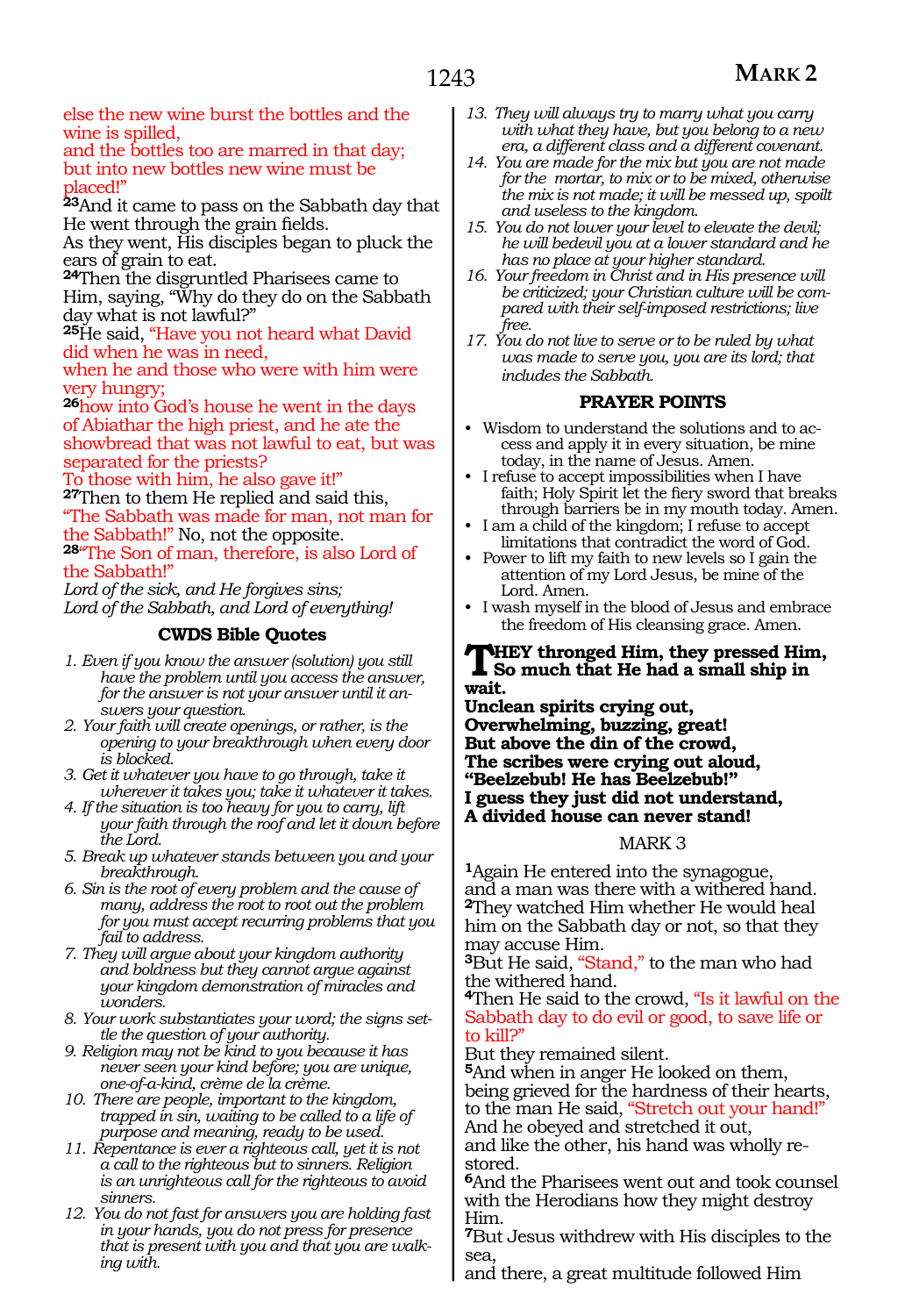from Judea and Galilee,

**<sup>8</sup>**and from Jerusalem and Idumaea and from beyond Jordan they came;

and those from about Tyre and Sidon came,

a great multitude which had heard of the great things He did.

They came to Him, a crowd so big

**<sup>9</sup>**that He told His disciples to have a small ship ready lest they should throng Him.

**<sup>10</sup>**For He healed many sicknesses, insomuch that upon Him they pressed,

so as many as had plagues may touch Him. **<sup>11</sup>**And when unclean spirits saw Him,

they fell and cried out saying, "You are the Son of God!"

**<sup>12</sup>**And He charged them at once that they should not make Him known.

**<sup>13</sup>**Then up into a mountain He went.

He then called to Him whom He would, and to Him they came.

14And He ordained twelve to be with Him. He also sent them out to preach

**15** and endowed them with power to heal sick-<br>nesses and to cast demons out.<br>**16**They were: Simon, who He named Peter;

17with James and with John his brother; both were Zebedee's sons.

He surnamed them Boanerges which means, the sons of thunder.

**<sup>18</sup>**And Andrew, Phillip and Bartholomew with these,

Matthew, Thomas and James, Alphaeus' son, Thaddaeus and Simon the Canaanite,

**<sup>19</sup>**and Judas Iscariot with them, who betrayed Him.

Into a house went they,

**<sup>20</sup>**and the multitude came together to Him again,

so they could not so much as eat bread there. **<sup>21</sup>**And when His friends heard this, they went out to lay hold on Him,

for they said, "He is deranged."

**22**And the scribes who came down from Jerusalem said, "He has Beelzebub!

By the prince of demons He casts demons out."

**23**He called to Him everyone and spoke a parable to them,

saying, "How can Satan cast out Satan? **<sup>24</sup>**A kingdom divided against itself cannot stand;

**<sup>25</sup>**and if a house is divided against itself, that house cannot stand.

**<sup>26</sup>**So it is that if Satan rises up against himself, he cannot stand for he is divided.

**<sup>27</sup>**"No man can enter into a strong man's house and spoil his goods

unless he binds the strong man first; only then will he spoil his house.

**<sup>28</sup>**Truly, I say to you, all sins shall be forgiven the sons of men and the blasphemies with which they blaspheme,

**<sup>29</sup>**but he who blasphemes against the Holy Spirit has no forgiveness, but is in danger of

### eternal damnation!"

**<sup>30</sup>**He said this because they had said, "You have an unclean spirit!"

**<sup>31</sup>**There came His brothers then, and His mother too with them;

standing outside, they sent calling Him out. **<sup>32</sup>**And the multitude sat all around Him, and

to Him they said, "Behold, Your mother and brothers seek You outside.

**<sup>33</sup>**But He answered them, saying, "Who is My mother, or My brothers?"

**<sup>34</sup>**Then He looked on them all around Him

sitting down,<br>and He said, "See, My mother and brothers, 35for whoever does the will of God,

the same is My mother, brother and sister, everyone."

### **CWDS Bible Quotes**

- *1. It is possible to have so much exposure to the supernatural that you lose sight of its spirituality and peculiarity.*
- *2. The supernatural can become so mundane, or your heart so stubborn, that you do not question God's ability and power to do miracles, you know He can and will, but you question whether He would break your rules and Sabbath doing so.*
- *3. Hardened hearts are never tenderized by supernatural occurrences; this breaks the tender heart of the Lord.*
- *4. When a person is intent on destroying you they do not need an excuse, they need an occasion.*
- *5. They cannot stop the anointing that is upon you and they cannot stop the people from following you, so they will try to stop you from walking in the anointing.*
- *6. If you have what they want, they will do everything to get to you to get it; the people wanted the kingdom that religion could not give.*
- *7. The enemy has a head start; there are so many with infirmities and so many who are demonpossessed; he also has the confidence that there will be so many anointed kingdom nonstarters who will never get involved or manifest the kingdom as the earth continues to groan.*

*8. Demons will address you trying to address them; they will talk you out of casting them out if they can; they will publicly applaud and acknowledge you to fill you with pride so you will focus on you and ignore them defeating your mission.*

*9. People cannot deny what you have with you, but what you have is not to die with you; pass it on to pass it down so you will not deny the many generations who need your unique gifting.*

*10. The need for kingdom manifestation is so great that you cannot keep it to yourself or try to do it alone; it necessitates discipleship and impartation.* 

*11. Ministry can be taxing and strenuous; it requires personal wisdom: you can be so busy pouring out into others that you have no time to pour into yourself, into your family and close ones; you can be so active giving out that you give in and get burnt out.*

*12. They do not know what you have or how you received what you have, but they will try to regulate what they see on the sole basis that they know you; they will realize you are not the same* 

1244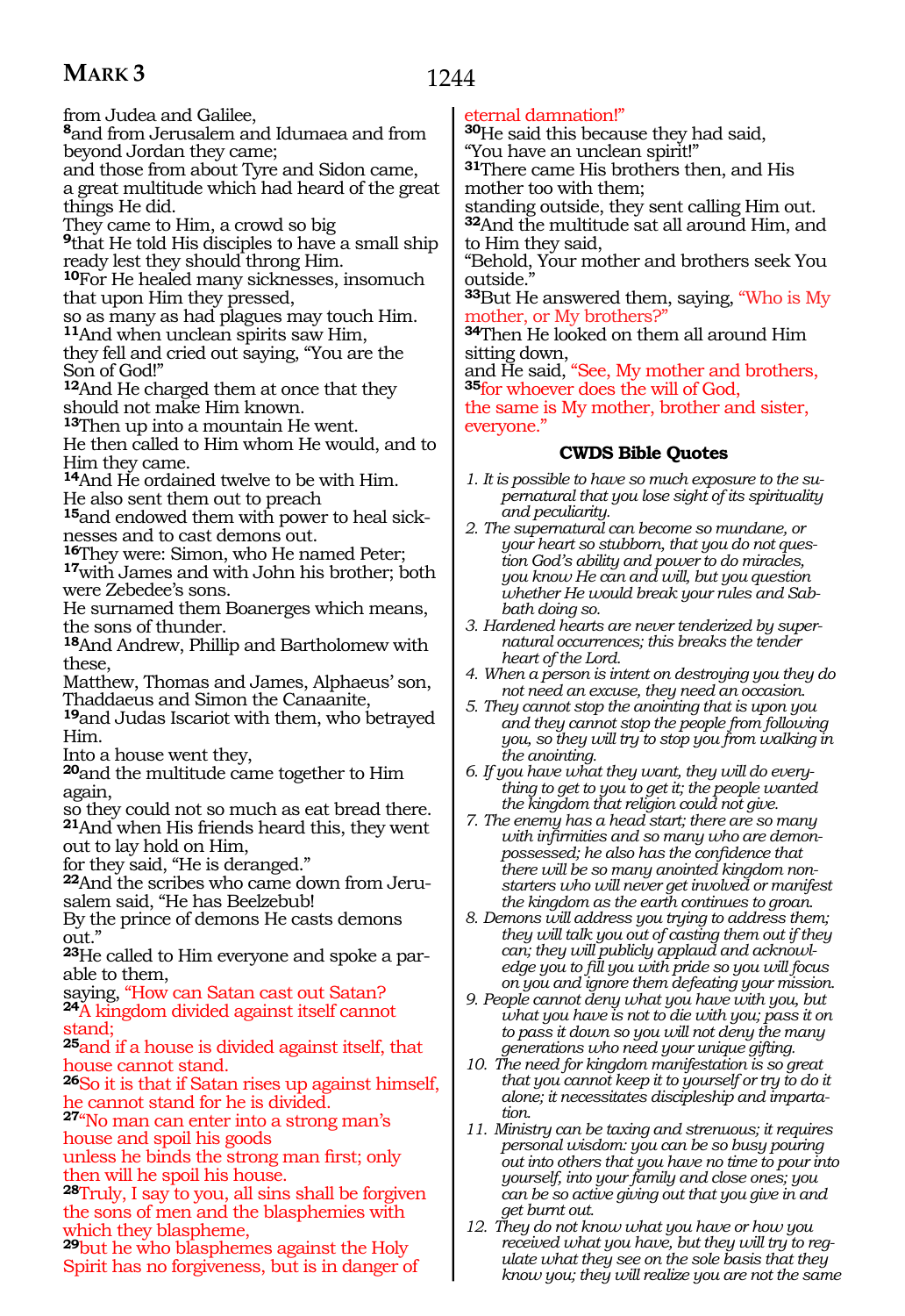*you they once knew, you are now submitted to the truth they do not yet know.*

*13. The people you have the greatest expectation from can be the ones you get the worst condemnation and accusations from.*

*14. When the stewards of the law call you a devil, they may not have a basis but they have a base; their intention is to bedevil you among the people who highly esteem them.*

*15. The wisdom of seeking witchcraft to address afflictions caused by the devil is laughable in the Kingdom of Darkness; they will take what you bring and add to you what you did not bring or begin to bargain for.*

*16. Address the division in your family, your business and in your congregation quickly, for it is just a matter of time before it explodes and distresses you; division is self-defeating and will cause any organization with power, to explode or to implode.*

*17. Unless you address the strong man, the strong man will address you. Your plunder in the kingdom of darkness may be visible but not accessible until you deal with the forces of Darkness.*

*18. God the Spirit subjects Himself to live in the corruption of flesh in order to fight on our behalf; the Father and the Son in heaven will not permit us to take Him for granted or to subject Him to our evil talk and blasphemy.*

*19. It is not granted for us to blaspheme, but what is not granted grace freely covers; there is no grace for blasphemy against the Holy Spirit who covers us, and is with us constantly working on our behalf.*

*20. The strength of physical ties is as weak or as strong as the spiritual bands that connect us; the strongest physical ties are broken along spiritual boundaries.*

*21. Unless you are aligned with the will of the Father, you will impose your will on His and superimpose yourself on Him; if you are in His will you will never interfere with His work.*

### **PRAYER POINTS**

• Holy Spirit, help me never to become too familiar or presumptuous with You. Amen.

• Righteous Father, tenderize the hearts of the men of this generation to embrace and revere Your work among us. Amen.

• I clothe myself in fire and speak angelic covering from every evil plot against my life, my family and my purpose. I send back the arrows of death coated with angelic fire. Amen.

• I live in the presence of the Holy Spirit; I cannot be defeated, in the name of Jesus.

• Spirit of the Lord Jesus, manifest in the lives of believers now and destroy the works of Your enemies. Amen.

**CAST** a seed into the ground, how it **grows, nobody knows.**

**Light a candle, but do you hide its light? No! Rather let it be a beacon shining bright!**

**For like a grain of mustard seed, or speak- ing peace to calm the seas, You cast a seed into the ground, how it grows nobody knows.**

### MARK 4

**<sup>1</sup>**He began to teach by the seaside

and a great multitude was gathered to Him, so He entered into a ship and sat on the sea inside of it.

The entire multitude was by the sea on the land,

**<sup>2</sup>**and by parable He taught many things to them.

And in His doctrine to them He said, **<sup>3</sup>**"Listen! A sower went out to sow;

**<sup>4</sup>**and it came to pass as he did, some seeds fell by the wayside, and the fowls of the air came and devoured them.

**<sup>5</sup>**And some fell on stony ground;

they did not have much earth and as they sprung, because they had no depth of soil, **6**when the sun came up they were scorched.

**<sup>7</sup>**"Some fell among thorns, and the thorns grew up and they were choked and had no fruit;

**<sup>8</sup>**but others fell on good ground;

they yielded fruit that sprang up and increased

and brought forth, some thirtyfold and some sixtyfold, and some produced a hundredfold." **<sup>9</sup>**He said, "He who has ears to hear, let him hear.'

**<sup>10</sup>**And those who were around Him, and the twelve also, asked about the parable when He was alone.

**<sup>11</sup>**He said to them, "It is given to you that the mystery of God's kingdom you should know, but unto them who are outside, in parables all these things are done,

**<sup>12</sup>**that seeing they may see and not perceive, and hearing, they may hear and not under- stand,

lest at any time they be converted and their sins should be forgiven them.

**<sup>13</sup>**Do you not know this parable?" He said,

"How will you know all parables then? **<sup>14</sup>**The sower sows the word.

**<sup>15</sup>**Now these are those by the wayside, where the word is sown,

but Satan comes immediately when they have heard and takes away the word that in their hearts is sown.

**<sup>16</sup>**"And these are those that are sown on stony ground

that receive with gladness the word they have heard.

**<sup>17</sup>**But in themselves they have no root, and so they endure, but for a short time;

but when affliction or persecution arise for the word's sake, they are offended immediately.

**<sup>18</sup>**"And these are those that are sown among thorns:

they hear the word, but do not hold on, **19**for the cares of the world and the deceitfulness of riches enters in with the lust of other things,

and it chokes the word so that it becomes unfruitful.

**<sup>20</sup>**Now these are those that are sown on good ground: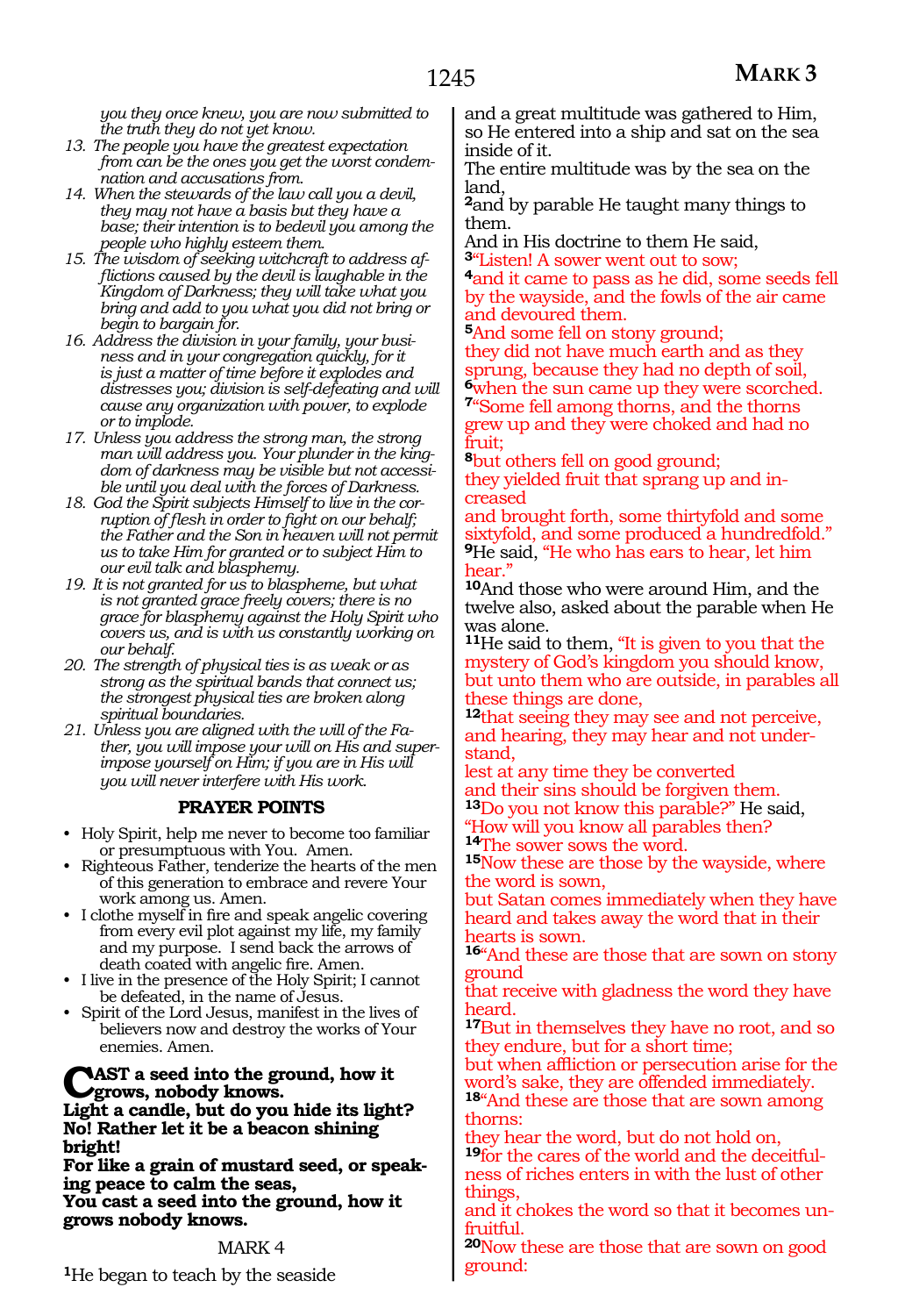such as hear and receive the word and bring forth fruit, some thirty, sixty and some a hundredfold.

**<sup>21</sup>**"Is a candle bought to be put under a bushel or under a bed;

should it not to be set on a candlestick?

**<sup>22</sup>**There is nothing hid that shall not be made manifest,

neither is anything kept secret but that it should come out in the open.

**<sup>23</sup>**If any man has ears to hear, let him hear. Take heed what you hear."

**24** He then said to them, "With whatever measure you give, it shall be measured to you.

And to you who have more shall be given; **<sup>25</sup>**for he who has, it shall be given him,

and from he who has nothing, even what he has shall be taken.

**<sup>26</sup>**The kingdom of God is as if a man should ast seeds into the ground;

**<sup>27</sup>**he sleeps and rises night and day, and the seed grows,

but how it springs up and grows, he does not know.

**<sup>28</sup>**"For the earth brings forth fruit on her own, first the blade, then the ear, and in the full ear the corn.

**<sup>29</sup>**But when the fruit is brought forth and is grown,

he puts in the sickle immediately, for the harvest is come."

**<sup>30</sup>**"To what shall we liken the kingdom of God?"

"Or with what comparison shall we compare it?

**<sup>31</sup>**It is like a grain of mustard seed which is smaller than all the seeds that remain in the arth.

**<sup>32</sup>**"but when it is sown, and it grows up and becomes great,

it is greater than all the herbs and it shoots out great branches,

o under its shadow the fowls of the air lodge."

**<sup>33</sup>**And with many such parables He spoke to them the word as they were able to hear it; **<sup>34</sup>**without a parable He did not speak to them. And when they were with Him alone,

to His disciples He expounded and made all things known.

**<sup>35</sup>**And the same day at evening time,

He said to them, "Let us pass over to the other side.'

**36**And when they had sent away the multitude,

they took Him in the ship He was in, that He had used;

there with Him, were other little ships also. **<sup>37</sup>**And a great storm of wind arose,

and the waves beat upon the ship until it was full,

**<sup>38</sup>**but He was in the rear of the ship, asleep on a pillow.

*Sleeping fast, as the ship was tossed by waves; and though the ship was full of water, His peace*  *was very great.*

They awoke Him and said to Him, "Master, do you not care that we perish?" **<sup>39</sup>**Then He arose and rebuked the wind and

said to the sea, "Peace, be still!"

And the wind ceased and there was a great calm,

*of the sort He was enjoying all along.*

**<sup>40</sup>**He said to them, "Why are you so fearful? How is it that you have no faith?"

**<sup>41</sup>**And they feared exceedingly and to each other they said,

"What manner of man is this, that even the wind and seas obey Him?"

### **CWDS Bible Quotes**

- *1. Spiritual fruits are not the product of effort but are the natural product of the mature word.*
- *2. Your absence of fruits is not because of the absence of the word but the presence of demons actively assigned against every word released into your life.*
- *3. Your manifestation of fruit is not because of the absence of devils but because of your attitude towards the word and your resolve to fight with, and for, every word entrusted to you.*
- *4. Fight for the word for the word is your power, your scepter to rule with, and your fight in the spiritual world.*
- *5. Where the devil sees a mature word he sees Jesus; where the devil sees a mature word he sees his head crushed, so he unleashes everything he can to destroy it at every stage of maturity.*
- *6. Parables confuse confusion to keep confusion confused; parables release wisdom into searching hearts; parables spring and flourish in good ground but are lost and confused to the bad.*
- *7. A hidden light shines as bright as darkness; it is unproductive, ineffective and unfulfilled.*
- *8. There is nothing darker than covered light for a light shining in hiding is the brightness of folly.*
- *9. Every hidden secret in time is a time bomb that has already exploded in eternity.*
- *10. Your spiritual ears work in measure just as the seed you sow; your hearing gives you the treasure of the word, but only by the measure you hear.*
- *11. Hold out for the word, hold on to the word, put everything on hold for the word, for nothing can hold you if you have the word.*
- *12. Your heart to hear is your channel of blessing; you have everything if you have the word, for the word attracts a world of blessing. The more word you have the more of this world will be given to you to inherit.*
- *13. Spiritual fruits are not produced by observation but by obedience; as with the natural so with the spiritual; you sow and you reap with faith; the principle of sowing and reaping is general and it never fails.*
- *14. The word in you may seem inconsequential but it has the potential for greatness and significance of such magnitude and consequence it cannot be slighted, just like a mustard seed.*
- *15. If you stay close to the word and hold the word close to you, the Spirit of God will give you depths of a revelation and insight that will mystify others.*
- *16. The word of Jesus in you does not mean that the*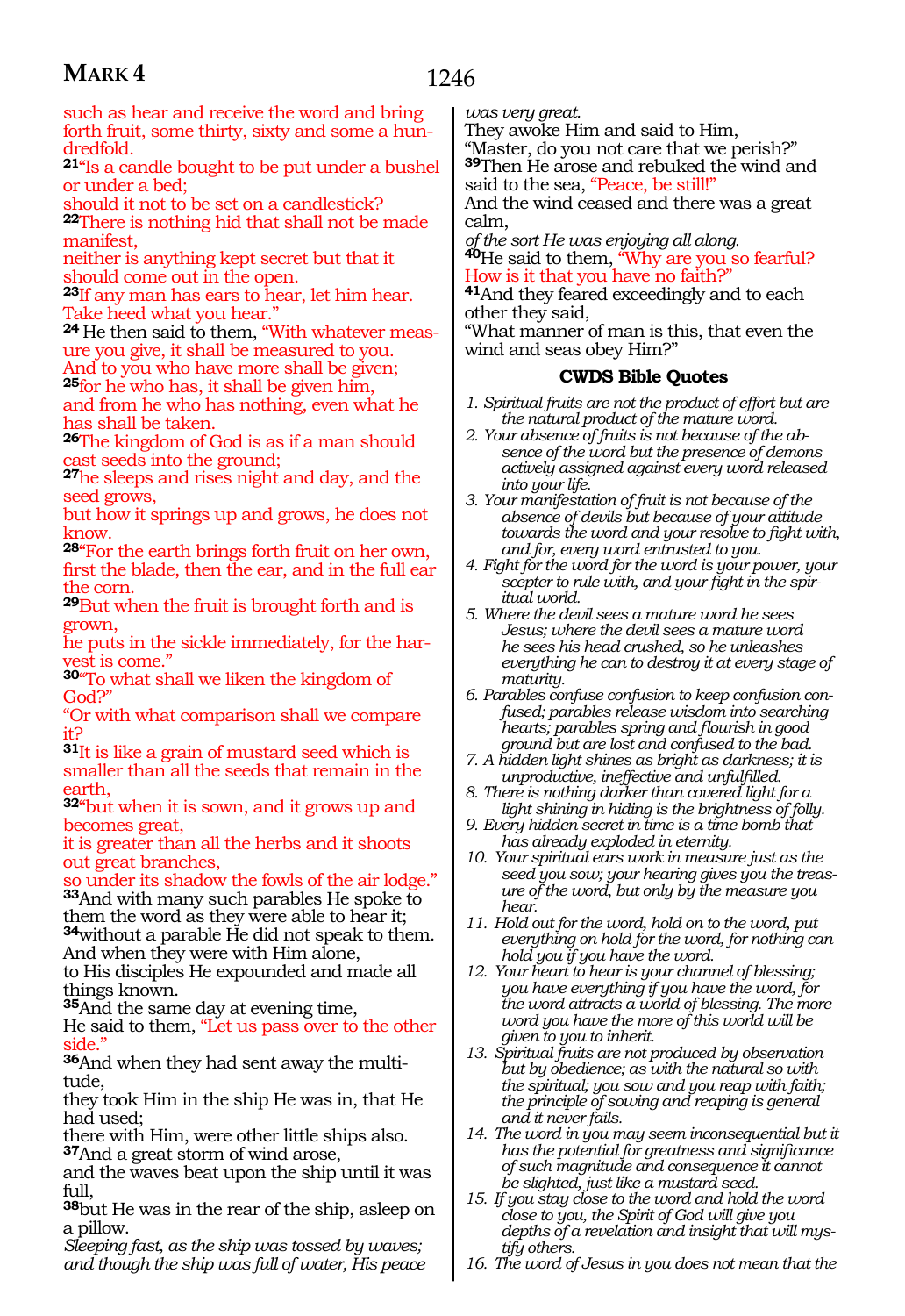*winds will not rage to challenge it; it means it cannot be defeated.*

- *17. The best response to a challenge of the word of God to you is to put it to bed in your heart and to go to bed on it when storms arise to challenge it.*
- *18. Be careful of your confession and contradiction when adversities challenge the word that the Lord has given you; never say you are perishing when He says you are finishing; you are going over.*
- *19. Be careful about accusing the Lord of not caring in times of your personal problems; storms will come to prove your character, but His character is already tested and proven in many storms; He is love and He ever cares.*
- *20. If all you have is the word, then the word you have is all you need to silence every storm raging in your life; believe it; speak it and see it work.*
- *21. You always want the Lord to see your faith and not your faithlessness; His assessment is central; His approval is essential; it is a shame in the spiritual realm to hear the Lord say you have no faith, not even a speck of a mustard grain.*
- *22. You say about Him what others should be saying about you; who can this child of God be that even natural laws are suspended at his word?*

### **PRAYER POINTS**

- Holy Spirit, let the word of God produce fruits in my life today. Amen.
- I release fire against every demon assigned to steal the word of God from the hearts of believers. Your mission is confused and aborted, in the name of Jesus. Amen.
- I am resolved to memorize the word and meditate in it until it becomes a part of me and the most used part of my speech. Amen.
- I am resolved that no demon shall destroy or choke the word of God in me; by the word of God I rule as a son. Amen.
- By the power in the blood of Jesus, let the light of the Lord God in me shine to my generations; I will showcase my Jesus to my world. Amen.

### **What has He done for you, proclaim, What has He done for you of late? Break the fetters, burst the chains. He bound the swine and freed the man. Is all your money spent And your sickness does not relent? Is a dead person in your house? Then it is time, press through, reach out. What has He done for you, tell me, What has He done for you lately?**

### MARK 5

**<sup>1</sup>**They came over to the other side of the sea into the country of the Gadarenes. **<sup>2</sup>**When He had come out of the ship immediately a man met Him who had an un- clean spirit.

**<sup>3</sup>**He dwelt among the tombs

and with chains he could not be bound, **4**for he was often bound with chains and fet-<br>ters,

but he burst the fetters in pieces and plucked the chains apart also;

neither by any man could he be tamed. **<sup>5</sup>**He was always in the mountains night and day, crying out in the tombs, and cutting himself daily with stones.

**<sup>6</sup>**When he saw Jesus from a distance, he ran and worshipped Him,

**<sup>7</sup>**and cried with a loud voice and said, "What do I have to do with You, Jesus, You Son of God?

I beg of You by God, do not torment me." **<sup>8</sup>**For Jesus had said, "You unclean spirit, come out of the man.  $\overline{a}$ 

**<sup>9</sup>**Jesus asked, "What is your name?" He said, "My name is Legion, for we are many."

**<sup>10</sup>**And he begged Jesus that He would not send him away, but in the country let them stay.

**<sup>11</sup>**There was by the mountains nearby, a herd of swine feeding,

**<sup>12</sup>**and all the demons begged Him, saying, "Send us into the swine that we may enter them."

**<sup>13</sup>**And Jesus gave them permission, and the unclean spirits went out immediately. They entered the swine and the swine ran violently down a steep place, into the sea. They were about two thousand, and the sea choked them.

**<sup>14</sup>**Those who fed the swine immediately fled and told it in the city and the country about. And all went out to see what had been done. **<sup>15</sup>**And when they had come to Jesus, they saw the man who was possessed with the legion sitting down, clothed and in his right mind; and they were afraid.

*The amazing God had done it again, freeing the captive bound with chains.*

**<sup>16</sup>**And those who saw it, told the tale of what happened to the man who with the demons was possessed,

and also concerning the swine and all the rest. **<sup>17</sup>**And they began to beg Him to leave their coast.

**<sup>18</sup>**When He entered the ship, the man who was possessed with the demons begged to be with Him.

**<sup>19</sup>**However, Jesus did not allow him to come, saying, "Go tell your friends! Now go on home. Go and tell all the great things the Lord has done for you; how He has had compassion on you."

*Yes tell of all He has done for you this day. What has He done for you lately?* **<sup>20</sup>**He departed and began to publish it. He told of the great things Jesus had done for him there in Decapolis; and all men marvelled at this.

**<sup>21</sup>**When Jesus had passed over again to the other side by ship, many people came and gathered to Him as He was near the sea.

**<sup>22</sup>**And one of the rulers of the synagogue came at that time;

his name was Jairus, and he came and fell at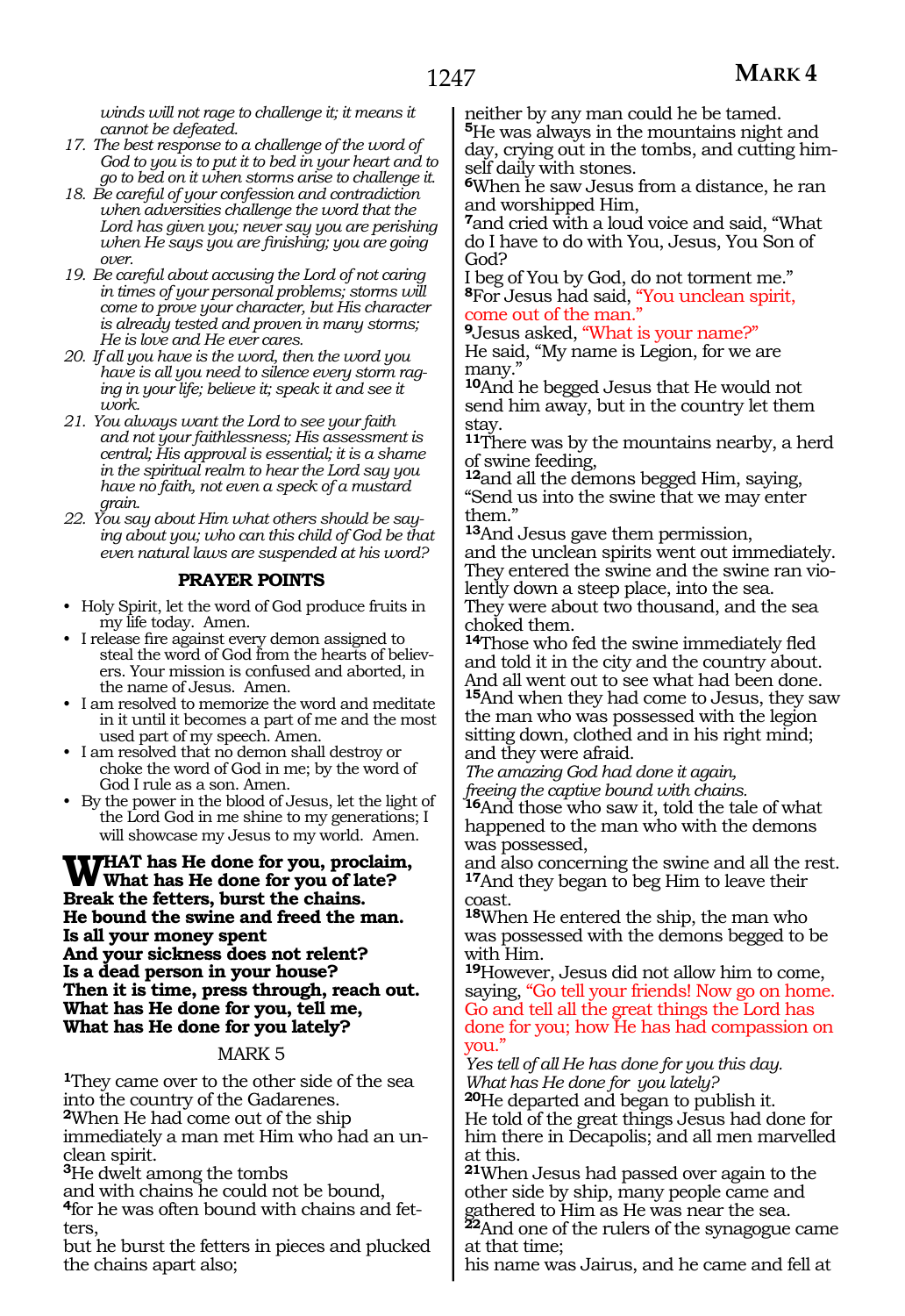1248

Jesus' feet,

**<sup>23</sup>**and pleaded with Him passionately,

saying, "My little daughter lies at the point of death;

come and lay Your hand on her I pray, that she may be healed and she may live."

**<sup>24</sup>**Jesus then went along with him, and many people followed so He was thronged.

**<sup>25</sup>**A woman with an issue of blood came to Him,

she was afflicted for twelve years with her sickness.

**<sup>26</sup>**And she had suffered many things of many physicians.

She spent everything she had, all her purse, and was nothing better, but rather grew worse.

**<sup>27</sup>**When she heard of Jesus, she came behind in the crowd and touched His garment,

**<sup>28</sup>**for she said, "If I can only touch His clothes, I know that I shall be made whole."

**<sup>29</sup>**Immediately the fountain of blood dried away,

and in her body she felt healed of that plague. **30**Jesus, immediately knowing within that virtue had gone out of Him,

in the pressing crowd He turned around<br>and said, "Tell Me, who touched My clothes?" <sup>31</sup>But His disciples said, "Master do you not

see the great multitude that is thronging You, and yet you ask, 'Who touched Me?'

**<sup>32</sup>**But He looked around to see the woman who had done this deed.

*Woman, it is your time to say what He has done for you of today.*

**<sup>33</sup>**But the woman came fearing and trembling, knowing what was done in her body.

She fell down before Him and told Him all the truth.

**34**And He said, "Daughter, your faith has delivered you.

It has made you whole; now go in peace, and be made whole of your plague."

*For you overcome by the blood and also, by the expressed word of your testimony,*

*by telling what He has done for you lately.*

**<sup>35</sup>**While He spoke, there came men from the ruler of the synagogue's house.

"Why trouble the Master further?" they said, "For your daughter is now dead!"

*Why trouble Him? Well… why not, instead? The greater the test the greater thing to tell.*

**<sup>36</sup>**As soon as Jesus heard the word they spoke, He said to the ruler of the synagogue,

*"Do not lose hope*, nor be afraid; only believe." **<sup>37</sup>**And He allowed no one to follow Him but for Peter, James and his brother John.

**<sup>38</sup>**Then they came into the house of the ruler of the synagogue,

and He saw the tumult and those who wept and wailed greatly for the dead.

**<sup>39</sup>**When He had come in, to them He said, "Why make you this commotion and weep?

### The girl is not dead; she only sleeps!"

**<sup>40</sup>**And they laughed Him to scorn, until they were weak.

But when He had put all the scoffers out, He took the father and mother of the girl and those with Him, and entered in to where the dead child was lying.

**<sup>41</sup>**He took the girl by the hand and said to her, "Talitha cumi!"

Which interpreted means, "Young lady, I say, arise!"

**<sup>42</sup>**And immediately she arose and walked; she was alive!

She was twelve years of age.

Their astonishment was very great.

He charged them, saying, "Let no one know this."

**43**And He commanded them to give her something to eat.

*So much to say; yes, if you are free,*

*then tell others all that He has done for you lately.*

### **CWDS Bible Quotes**

- *1. The devil has one vision for every person in his grasp, absolute destruction; the demon-possessed man in the Gadarenes is just a picture of the product he is working in every sinner.*
- *2. Humans under demonic control have no use for themselves or their lives; their bodies become self-destructive zombies giving demons a cage from which to express themselves.*
- *3. Demonic strength has superhuman capabilities but only destructive and self-destructive assignments.*
- *4. The fierceness of the hostility of demons falls in worship and humility before Jesus; they know the power even if He is clothed in human flesh; at every encounter they know their future in time and eternity depends on Him so they pray.*
- *5. Every problem you face has a name; if you can name it you can address it; command it and change it.*
- *6. Demons will band together for strength, demonic force and, or resistance; unless you know what you are dealing with, it will continue to give you a no deal or may even deal you a bad deal.*
- *7. The devil's intention is that the end product of every demonic attack is death; living dead for those alive and the death of the living; they begged to enter the swine just to kill them all.*
- *8. Demons are not seeking a host, they are seeking a boast; they are unthankful devils who use and destroy every person who hosts or accommodates them.*
- *9. If you are not prepared to sacrifice everything for human life you will send Jesus away when He touches your investment.*
- *10. To Jesus, every human life matters; He sailed away from a hungry, searching crowd just to reach one; for Him you are that one.*
- *11. Even the addicts, the destitute, the demon-possessed, have a home and people to love them, but they do not have the freedom to receive and regard it; with Jesus you have the opportunity to give them a testimony of love and redemption.*
- *12. If He has touched you then use that touch to touch others; if He has done something for you lately, say it, declare it; others need to hear it; your testimony will be a blessing for others who*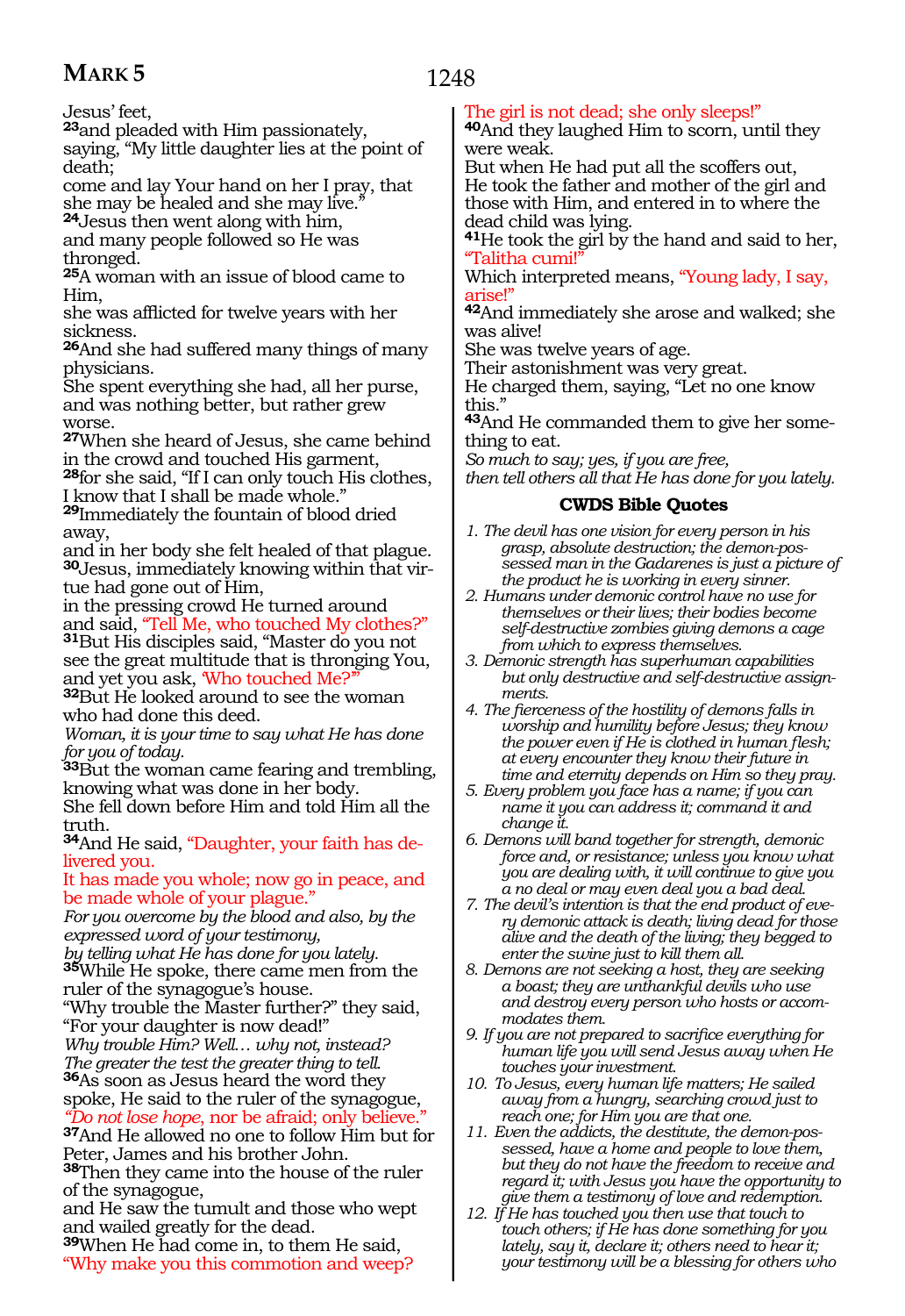*need to meet the Jesus of your salvation and deliverance.*

- *13. This is the time to put aside position, prestige and religion, and come with your empty open heart to Jesus with your needs for solution.*
- *14. Try Jesus; He will step away from the multitude to hear you and to give you a personal response.*
- *15. It does not matter how long your problem has followed you; as long as you can touch Jesus that is all that matters.*
- *16. The pressing crowd may be restrictive but it is not your boundary or your limitation; you must be willing to press forward; press beyond every resistance, beyond every fear, beyond every limitation until you feel the release.*
- *17. You will know when you have touched Jesus, your life will change; Jesus will know when you have touched Him, He will acknowledge you.*
- *18. There is a significant difference between the touch of activity and the touch of faith; the crowd pushes you about but never touches you or makes a demand on our virtue; faith pulls power from you.*
- *19. Let no one tell you your situation is dead when Jesus is present; hear what He has to say about it.*
- *20. There are limits to which some people can go with you in faith; some will be a hindrance if the level is above them.*
- *21. Your perspective of death in the presence of life is your reality of life in the presence of death; death is temporary sleep when the Truth and the Life is present.*
- *22. Faithless, unbelieving mockers will serve to block your miracle and disrupt the environment for God to move; put them out.*
- *23. While others feed their dead(faith) with mockery, you feed the dead raised by your living-faith with solid food.*
- *24. Mockery is the currency of embarrassment expended by mockers in the presence of faith.*

#### **PRAYER POINTS**

- Let the blood of Jesus Christ cover my family today; let the fire of the living God seek out and close every access to evil spirits; I soak my household in prayer. Amen.
- Fire of the living God, free every captive in my nation from demonic possession; I refuse to stand by and allow Satan to have his way with my fellow countrymen, in the name of Jesus.
- Jesus You have broken the chains; to You belong all power; we praise You. Amen.
- Spirit of the living God in me, come alive! I feed Your fire with prayer and the word, for I passionately hate the devil and all his evil activities in the earth. Amen.
- Human lives matter; Jesus You are welcomed on my shores; I will sacrifice for the move of God in my nation. Amen.

**HE** had power over the elements;<br> **He** walked on the sea;<br> **And angles to the wind, acrime Boos And spoke to the wind, saying, Peace!" And the wind ceased. Power to heal and to revive, Power to make the dead alive, Power to make bread multiply, Power to help us to do likewise. But He had no power among His own; By their unbelief He was bound,** 

### **From doing the good He desired.**

#### MARK 6

**<sup>1</sup>**From there Jesus went out and into His own country He came, and the disciples followed Him.

**<sup>2</sup>**And on the Sabbath day He began to teach in the synagogue; and many were astonished at His word, saying, "Where did this man get these things?

How has He this wisdom given to Him that His hands do such mighty works? **<sup>3</sup>**"Is not this the carpenter, Mary's son, the brother of James, Joses, Judah and Simon? Are not his sisters here with us?" And they were offended in Him.

**<sup>4</sup>**Jesus responded, "A prophet is not without honor except in his own country, and among his own family and in his own house."

**<sup>5</sup>**There He could do no mighty work but that He laid hands on and healed a few sick folks. **<sup>6</sup>**He marveled because of their unbelief. He went around the villages teaching.

**<sup>7</sup>**Then He called to Him the twelve and began to send them out two by two, and gave them power over unclean spirits.

**<sup>8</sup>**He commanded them, "Take nothing for your journey! No script and no bread, except only a staff.

"Take no money in your purse,

**<sup>9</sup>**but with sandals be shod. Do not put on two coats.

**<sup>10</sup>**In any place you enter a house, remain there until you leave that place.

**<sup>11</sup>**Whoever will not receive you, shake off the dust from under your feet for a testimony against them."

**<sup>12</sup>**And they went out and preached that men should repent.

**<sup>13</sup>**They cast out many demons, anointed many sick with oil and healed them.

**<sup>14</sup>**And King Herod heard of Him, for in every place His name had spread;

"This is John the Baptist," he said; "he is risen from the dead,

and in him mighty works manifest."

**<sup>15</sup>**Others said, "It is Elijah!" Others, "It is a prophet!" or "Just as one."

**16**But when Herod heard of this, he said, "Indeed it is John, the one whom I beheaded; he is risen from the dead."

**<sup>17</sup>**For Herod had laid hold on John and bound him in prison for the sake of Herodias, his brother Phillip's wife, whom he married.

**<sup>18</sup>**For John had said to Herod, "It is not lawful for you to have your brother's wife."

**<sup>19</sup>**Therefore Herodias had a quarrel against him and she wanted to kill him but could not, **<sup>20</sup>**for Herod feared John that he was a holy man, and observed him, and when he heard him, he was glad.

**<sup>21</sup>**When a convenient day had come, it was Herod's birthday feast,

he made a supper for his lords, captains and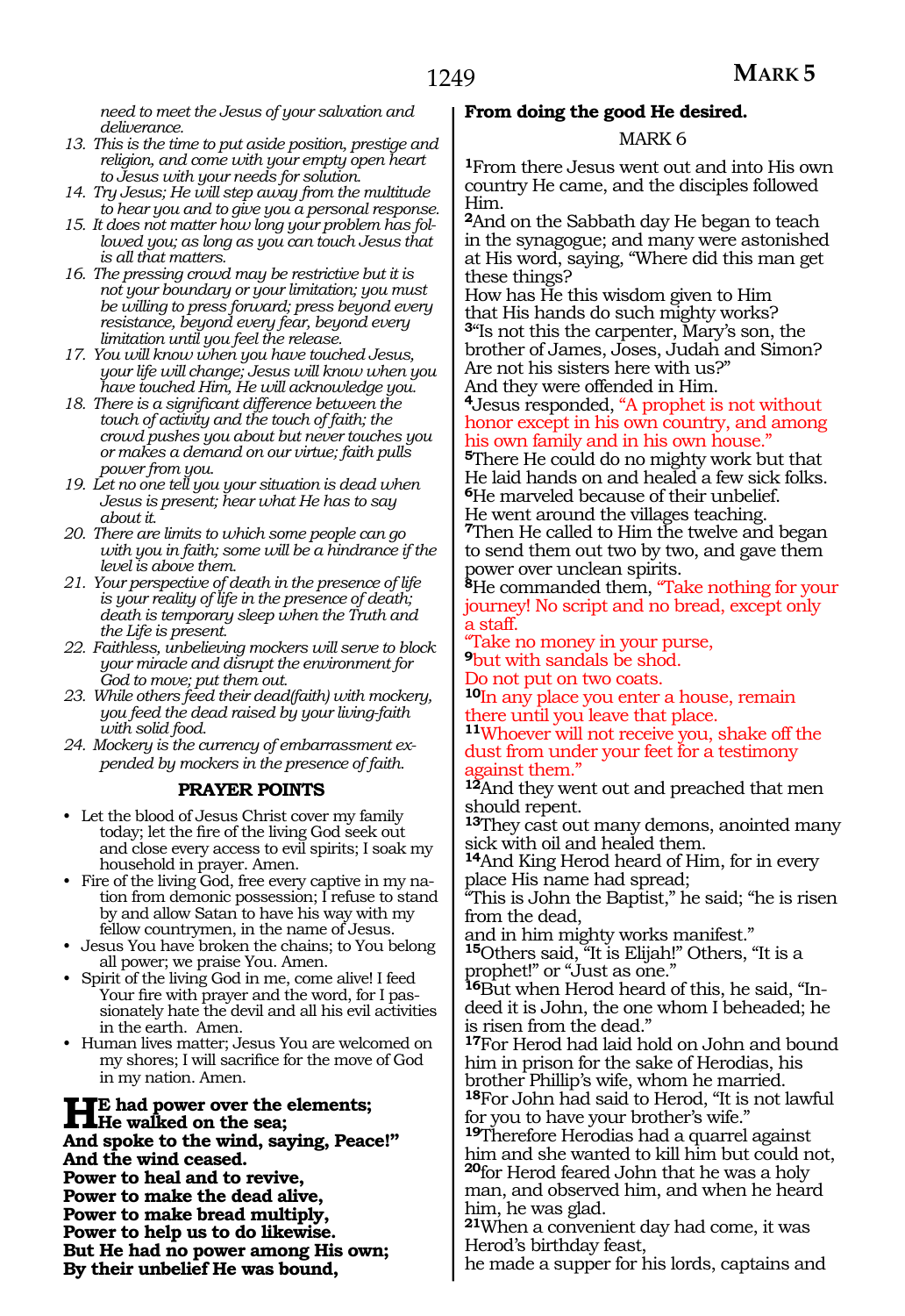chief estates of Galilee;

**<sup>22</sup>**and Herodias' daughter came in and danced, and Herod was pleased and also all those who were with him.

The king said to the young woman,

"Ask me and I will give you whatever you ask!" **<sup>23</sup>**And he swore to her, "Anything you ask me for, up to half of my kingdom, I will give to you!"

**<sup>24</sup>**She went to her mother, then, and asked, "What shall I ask of him?"

And she said, "Ask for the head of John the Baptist.'

**<sup>25</sup>**And she came in with haste to the king, and said, "I wish that you would give to me the head of John the Baptist in a charger!"

**<sup>26</sup>**And this sorrowed the king exceedingly. But for the sake of his oath, and for the sake of those with him also, he could not reject her; **<sup>27</sup>**so he commanded the executioner that the head of John be brought.

So he beheaded him in prison.

**28**And they brought the head of John the Baptist in a charger and he gave it to the girl, and the girl gave it to her mother.

**<sup>29</sup>**And when his disciples heard the word, they came and took up his corpse and laid it in a tomb.

**<sup>30</sup>**And the apostles gathered together to Jesus. They reported all things to Him, what they had done and what they had taught;

**<sup>31</sup>**Jesus said, "Come apart, let us retreat to a desert place to rest a while.

For there were many coming and going and they had no leisure or eating time.

**<sup>32</sup>**So they left privately and to a desert place by ship they went,

**<sup>33</sup>**and the people saw Him leave and out of the cities by foot they ran and came together to Him.

**<sup>34</sup>**And Jesus saw the many people when He came out,

and He was very moved with compassion towards them, for they were as sheep without shepherd,

and He began to teach many things to them. **<sup>35</sup>**And when the day was coming to an end, His disciples came to Him. "This is a desert place and the time is far gone,

**<sup>36</sup>**"send them away that they may go into the country all around, and into the villages to buy themselves bread, for they have nothing to eat!"

**<sup>37</sup>**But He answered, "You give them to eat." They said, "Shall we now go to buy two hundred penny worth of bread?"

**<sup>38</sup>**He said to them, "What do you have? Go and see how many loaves."

They checked and said, "Five loaves and two fishes."

**<sup>39</sup>**And He said, "Let them sit down on the green grass in groups."

**<sup>40</sup>**And they sat down in ranks by hundreds and fifties.

**<sup>41</sup>**And when he had taken the five loaves and the two fishes,

He looked up to heaven and blessed them and broke the loaves.

And He gave them to His disciples to set before the people;

and He divided the fishes among them all, **42** and they ate and were filled.

**43**They took up twelve baskets full of the fragments and of the fishes too.

**<sup>44</sup>**And the men who ate of the loaves were about five thousand.

**<sup>45</sup>**And He instructed His disciples immediately to go into the ship,

and go ahead of Him to the other side, to Bethsaida, while He sent the people away. 46And when He had sent them away, He de-

parted into a mountain to pray.<br><sup>47</sup>And in the evening, the ship was in the

midst of the sea, and He was alone on the land;

**<sup>48</sup>**and He saw them toiling while rowing, for the wind was strong and contrary to them, for there was a storm.

And He came to them about the fourth watch of the night, walking on the sea, and He would have passed them by;

**<sup>49</sup>**but when they saw Him walking on the sea and supposed they had seen a ghost, they cried out!

**<sup>50</sup>**For all saw Him, and were troubled im- mensely.

And immediately He talked with them, and said to them, "This is I, be encouraged; do not be afraid."

**<sup>51</sup>**And when He entered the ship, the wind ceased and they were very amazed.

They were amazed beyond measure and wondered.

**<sup>52</sup>**For they did not consider the miracle of the five loaves, for their hearts were yet hardened. They still did not fully perceive Him, despite His many wonders that they had seen,

*His great power and might indeed, with which He caused a multitude to eat.*

**<sup>53</sup>**They came to the land of Gennesaret when they had passed over the sea, and they came to shore.

**<sup>54</sup>**When they disembarked from the ship, the people knew Him immediately,

**<sup>55</sup>**and through the whole region round about they ran.

And they began bringing to Him in beds those who were sick wherever they heard He was; **<sup>56</sup>**and wherever He entered, in villages, cities or country, in the streets the sick were laid. They desired of Him that they might touch the border of His clothes.

*Just mere contact with His garment.* The sick were all around, and as many as touched Him were made whole.

### **CWDS Bible Quotes**

*1. People will limit your future to their knowledge of*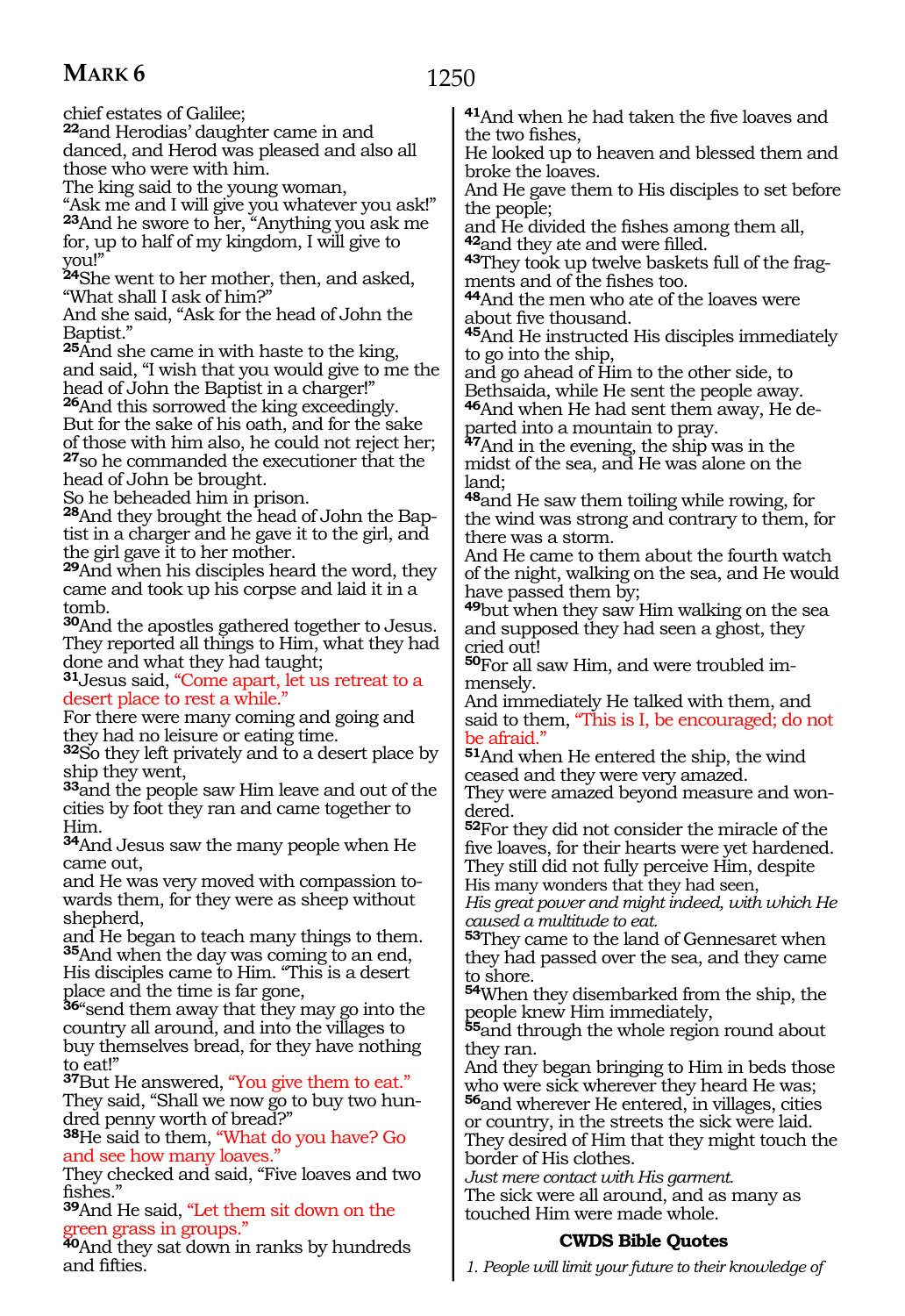*your past; they may not be able to question the signs you perform, but familiarity will question your rights to perform them.*

- *2. Your progress and prosperity will be an offense to those who knew you in paucity or youth; be careful, covetousness will cause them to want to return to you the offense they voluntarily took.*
- *3. Honor is the channel for spiritual blessings and transfer; the anointing you do not honor you will never be able to receive from.*
- *4. The comprehensiveness of heaven's provision for ministry is captured in the simplicity with which Jesus sent out His disciples; their provision was not in preparation but in God, supplied by the people; He is the safe-zone on the mission field and dependency on Him the only surety.*
- *5. Your dependence on God in ministry determines your experience of God and His power in ministry. Ministry is not about exerting energy but asserting Him. The power for ministry is more significant than the provision; the power comes from God the provision from the people.*
- *6. There is power in agreement touching anything concerning God; it presents Jesus and it compels the presence of Jesus. Jesus sent His disciples in pairs.*
- *7. Your response to ministers and ministries of God dictates heaven's response to you. Never marginalize the opportunity to bless a minister of God or you minimize the blessing you receive from heaven.*
- *8. The anointing oil consecrates for ministry and is a point of contact for spiritual transfer; Jesus sent out His disciples with anointing oil.*
- *9. The truth you speak in life will keep you alive in death as a treasure in the hearts or fear in the minds of those who will hear it. John marvelled Herod in life and death.*
- *10. They will hate you for the truth but speak it; they will kill you for the truth but live it.*
- *11. Your truth and uprightness will place a price on your head among the wicked who will prize your head above the truth.*
- *12. If you offend the wicked spirit of Herodias, she will not be satisfied to have you in prison; she wants you dead.*
- *13. Your head on a plate may be revolting to the stomachs of the wicked, but it will satisfy their evil hearts.*
- *14. Ministry can be taxing physically and emotionally; it requires the wisdom of rest and breaks.*
- *15. The anointing attracts its own crowd; it publicizes itself and does not need promotion.*
- *16. The wisdom of recognizing needs is erased by the harshness of brushing it away or sending it to find its own solutions; you are anointed to meet needs not just to diagnose it.*
- *17. Your lack of resources does not exempt or excuse your present responsibility to meet the needs of the people; it gives you cause to lean on Jesus to be His channel of solutions.*
- *18. Ministry must meet needs, both spiritual and physical; meeting physical needs reinforces the spiritual and in many cases opens the door for spiritual ministry.*
- *19. Commit your little to Christ if you are committed to His people; what is less than enough in your hand is more than enough in His; what is insignificant in your hands is extravagant in His.*
- *20. If you are overshadowed by fear, defeat or a looming problem, sit at the feet of Jesus and you are sitting at the center of a miracle.*
- *21. What you digest from a miracle is the impact that benefits you; what you take up and take away is the evidence that lives with you.*
- *22. Jesus in your boat makes hard work easy and makes completion effortless.*
- *23. Your past breakthroughs should stir faith for His present come-through; He will come through. If He multiplies your food, He can walk on your seas.*
- *24. The wicked destructive devil has been in the earth a long time and his demonic damage and network is extensive and growing; the work is real and urgent; the charge is to redeem the time.*
- *25. You touching Jesus is all the touch you need for your tough situations; faith pulls from Him what reality may push away from you.*

#### **PRAYER POINTS**

- Holy Spirit, arise in Your wisdom and silence every spirit of familiarity stifling the ministry of Your servants. Amen.
- Righteous Father, let everyone taking voluntary offense because of the work of God in my life be confounded and put to shame. Amen.
- I release respect and honor into the spirits of the youths of this generation; insolence and dishonor is quashed by fire, in Jesus' name.
- I release provision to ministries and ministers of God. Heaven open now; hearts release. Amen.
- Angelic wall of fire, cover missionaries globally; they shall not lack or be without help. Amen.

## **He** has done more than tongue can ever<br> **All the memor who claimed the abildren's**

#### **Ask the woman who claimed the children's bread,**

**Or the Pharisees who were stunned by ev- ery word He said.** 

**Will you honor Him with your whole heart, and not just with your lips,** 

**Or the ritual with which you eat?** 

**By what He has done, His great treasures you can tell;** 

**For He has done, yes He has done, He has done all things well.**

#### MARK 7

**<sup>1</sup>**Then some of the Pharisees came to Him, and some scribes from Jerusalem.

**<sup>2</sup>**When they saw His disciples eat bread with defiled, that is, unwashed hands,

they found fault,

**3**for the Pharisees and the Jews do not eat unless they wash their hands often.

They maintained the traditions that the elders had.

**<sup>4</sup>**When they returned from the market, they do not eat unless they wash.

And they held many things which they received of old, such as washing cups and pots, and also bronze vessels and tables.

**<sup>5</sup>**The scribes and Pharisees asked Him, "Why do Your disciples not walk according to the traditions of the elders but eat bread with unwashed hands?"

**<sup>6</sup>**Then He answered them, saying,

"Isaiah has prophesied well of you, hypocrites,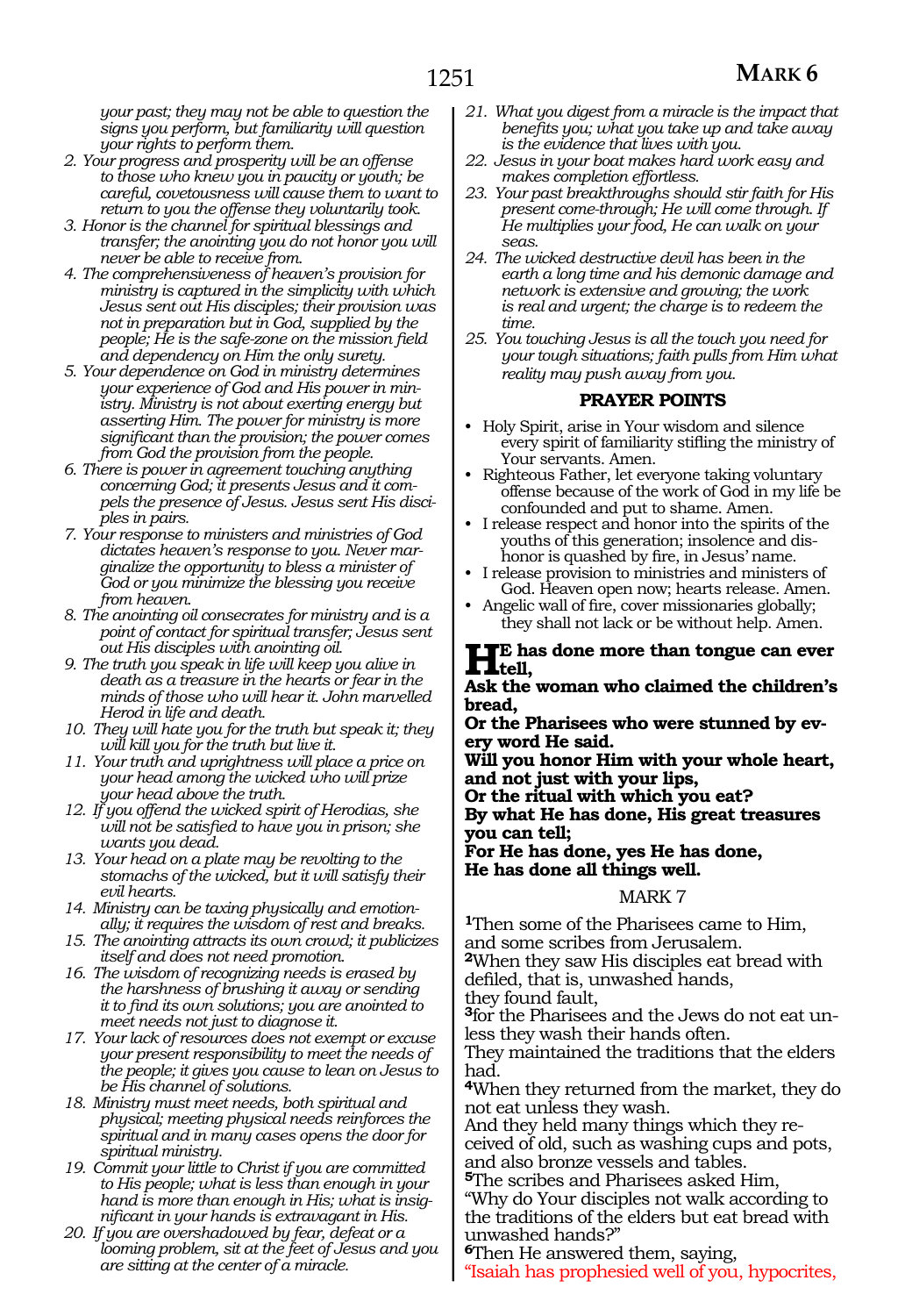for it is written, 'The people honor Me with their lips but their hearts are far from Me. **7**They do worship Me in vain, teaching for doctrine the commandments of men.'

**<sup>8</sup>**"Laying aside God's commandments, you hold the traditions of men, such as the washing of cups and of pots, and many other similar things you do."

**<sup>9</sup>**And He further said, "You reject the commandments of God so you may keep your own traditions that you have set.

**<sup>10</sup>**'Honor your father and mother,' Moses says; 'Whoever curses father and mother let him die the death!'

**<sup>11</sup>**But you say, if a man says to his father and mother about anything you might profit from, 'It is Corban, that is, a gift to God!'

**<sup>12</sup>**Then he will be free from doing anything for his father and mother.

**<sup>13</sup>**You make the word of God of no effect by your traditions which you have delivered to man,

and you do many things just like this one!" **<sup>14</sup>**He called all the people to Him and said, "Listen to Me and understand:

**<sup>15</sup>**there is nothing from outside a man that enters into him that can defile him, but the things that come out of him,

those are the things that defile a man. **<sup>16</sup>**He who has ears to hear, let him hear!"

**<sup>17</sup>**And when He had entered into the house away from the people, the disciples asked Him concerning the parable.

**18**And He said to them, "Are you without understanding also?

Do you not perceive and know that anything from outside that enters a man cannot defile him?

**<sup>19</sup>**This is because it enters into his belly and not into his heart,

and it goes right out in the draught, purging all meats that enter his mouth.

**<sup>20</sup>**That which comes out of the man, that is the thing that defiles a man.

**21**For from within, out of the man's heart, proceed fornication and evil thoughts, adulteries, murders

**<sup>22</sup>**and thefts, covetousness, wickedness and deceit, lasciviousness and blasphemy; an evil eye, pride and foolishness.

**<sup>23</sup>**''All these evil things come from inside and defile a man.''

**<sup>24</sup>**And He rose up from there and went into the borders of Tyre and Sidon.

He entered into a house then and would not have anyone know it;

but, *like a beacon*, He could not hide from them,

**<sup>25</sup>**for a certain woman whose daughter had an unclean spirit, heard of Him,

and she came and fell at His feet.

**<sup>26</sup>**She was a Syrophoenician by nation, a Greek;

she begged Him to cast the demon out and set

her daughter free.

**<sup>27</sup>**But Jesus said to her, "Let the children first be filled, for it is not appropriate to take the children's bread and cast it to the dogs."

**<sup>28</sup>**But she answered and said, "Yes, Lord, you are not wrong,

but the dogs under the table eat of the children's crumbs."

**<sup>29</sup>**And He said to her, "For this cause go on your way,

the demon is gone out of your daughter."

**<sup>30</sup>**And when she entered her house, she found the demon gone out, and her daughter lying upon the bed.

**<sup>31</sup>**And again, departing from the coasts of Tyre and Sidon, to the Sea of Galilee He went; passing through the midst of the coasts of Decapolis.

**<sup>32</sup>**And to Him they brought one who was deaf, and had an impediment in speech;

they begged Him that He would lay hands on him,

**<sup>33</sup>**and He took him aside from the multitude, and He placed His fingers into the ears of the man.

He spit and touched his tongue

**<sup>34</sup>**and He then looked up to heaven,

and sighed and said, "Ephphatha," that is, "Be opened."

**<sup>35</sup>**And his ears were opened immediately,

and his tongue was loosed; he could speak, and he spoke plainly.

**<sup>36</sup>**Jesus charged them that they should tell no one.

But the more He charged them, the more they spoke of Him; so much more they published it to everyone.

**<sup>37</sup>**And they were astonished beyond measure, saying, "He has done all things well.

He makes both the deaf to hear and the dumb to speak."

### **CWDS Bible Quotes**

- *1. You have come too far to find the Christ to find fault; let Jesus be Jesus; hear His heart instead of finding faults.*
- *2. Instead of being indifferent because of what you do not appreciate, find and value the difference that you appreciate and came for in the first place.*
- *3. You came for what you do not have but you will never be able to receive it if you are too full of what you have.*
- *4. If it cannot make you righteous it is just a ritual for the write-up; if it cannot cleanse your soul, it is just a personal show.*
- *5. If you leave your heart out of your worship, you leave the worship out of your heart. Expression without intention is lip service and not worship.*
- *6. Vain worship is commitment to God but obedience to man above God; vain worship attracts the wrath of God and repels His favor.*
- *7. The effect of exalting tradition above the word of God is to make the efficacious word of no effect.*
- *8. Where you exalt tradition above the word of God, you make tradition your God and put the Lord God below the failed righteousness of your tra-*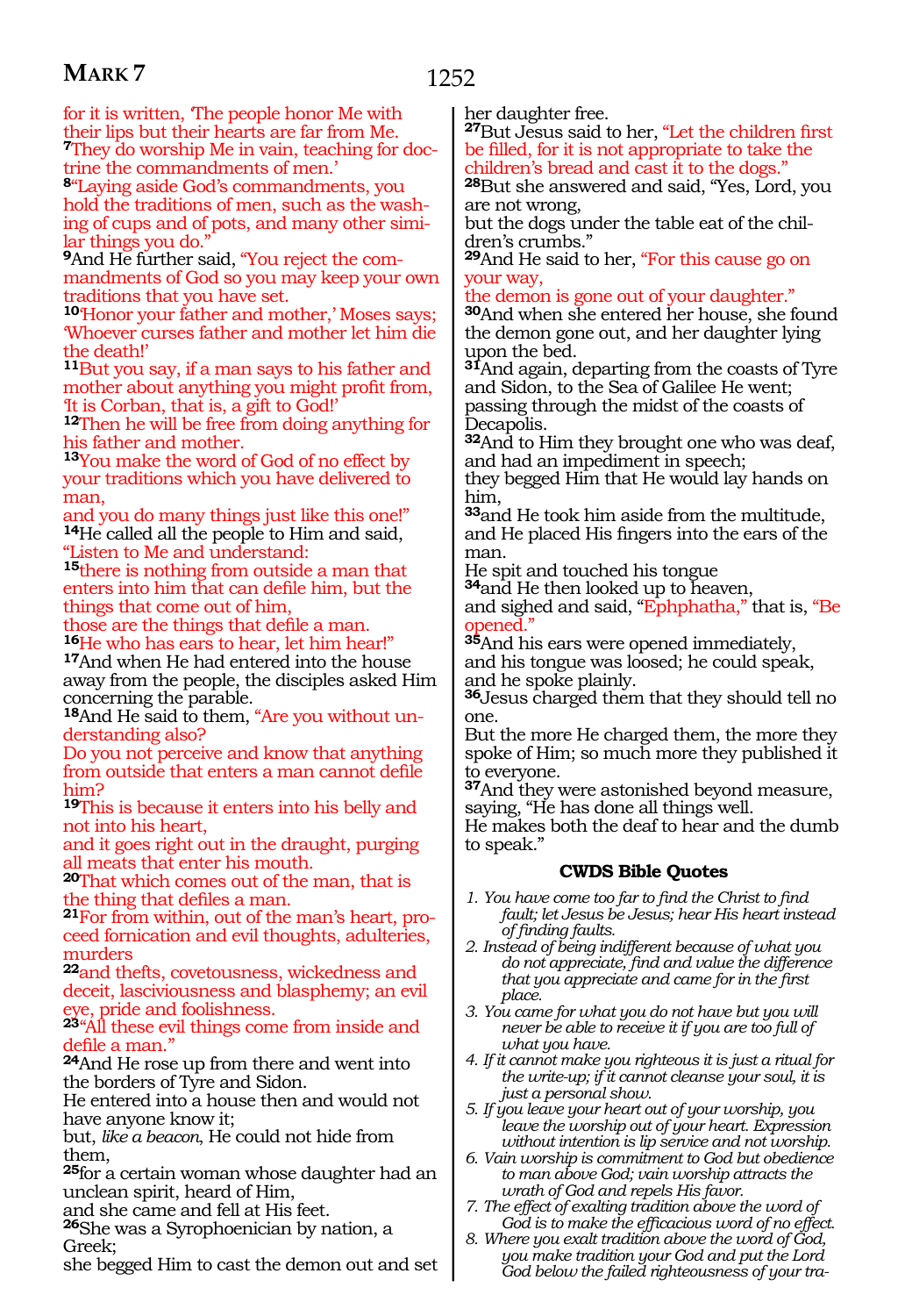*dition.*

- *9. Greed peddles the word of God for profit and peddles your relationship with God on the platform of presumption.*
- *10. To the pure all things are pure; a pure heart processes everything that enters it and releases purity to everything that engages it.*
- *11. It is not what you can come out of that defiles you but what comes out of you; you come out of things to ensure that it never comes out of you.*
- *12. Your words have the power to refine you and your words have the power to defile you; you craft your words in grace and season them with salt so you can power your world with care.*
- *13. If it is in your heart it can be addressed for it is not yet in your life or in your eternity until it is expressed.*
- *14. You can purify your heart with your words and purify your words with your heart.*
- *15. Ministry throws the spotlight into you, but also throws you into the spotlight; the mindset of ministry is people above person; you can take a break but ministry never breaks; it finds you even in your private moments.*
- *16. If you want it bad enough, no resistance or argument will be strong enough to keep it away from you; you take it by force.*
- *17. If you cannot get it by going high you get it by going low, humility exalts.*
- *18. There is no room, corner, culture or tradition for demons to hide from the power of persistence; demons tremble at persistence, they must come out.*
- *19. Same God, same healing, different methods; sometimes a word, sometimes a touch, at all times the Spirit.*
- *20. If you can look beyond His approach, like a spit on your tongue, the stripes on His back, and their spit in His face, then you can receive from Him and release of His.*
- *21. There are times that a sigh is louder than a cry; it comes from the inner depth bearing the weight of sicknesses and the diabolical wickedness of the devil.*
- *22. He commanded them not to speak and they proclaimed Him relentlessly; now we have the full picture and He commanded us to speak but we are silent.*
- *23. God has already perfected it; excellence is the product of His involvement; He only gives good and perfect gifts; everything He does is well done; He does all things well.*

### **PRAYER POINTS**

- Let every spirit finding fault with Christ and His church be silenced by fire, in the name of Jesus.
- Holy Spirit, breathe life upon every believer and wisdom to appreciate the differences in each other. Amen.
- Lord Jesus, I empty myself completely so I may fill myself with You and embrace You with all my heart. Amen.
- Power to move beyond rituals and showboating to the heart of Jesus, rest in the spirits of believers today, in the name of Jesus.
- Most High God, I will worship You with all of my heart, my soul, my mind and my strength, in the name of Jesus.

#### **Where do I go when I am thirsty and dry?**

### **I go to Jesus; He has an endless supply. There is bread for the faint and sight for the blind;**

### **I go to Jesus my Lord!**

### MARK 8

**<sup>1</sup>**A very great multitude in those days came, having nothing to eat;

and Jesus called His disciples and said, **<sup>2</sup>**"I have compassion on these, because for three days they have been with Me. **<sup>3</sup>**If I send them away fasting to their house,

### they will faint by the way,

for many of them have come from far." **<sup>4</sup>**His disciples answered and said,

"How can we satisfy these men in this wilderness with bread?"

*Yes, where do I go when I am hungry and dry? I go to the Master; there is an endless supply!* **<sup>5</sup>**He asked, "How many loaves do you have?"

They answered, "Seven, just a few."

**<sup>6</sup>**And He commanded them to sit down on the ground by the wayside.

He took the seven loaves and gave thanks and broke them,

and He gave these to His disciples to set before the people.

And before them it was placed.

**<sup>7</sup>**They also had a few small fishes.

He blessed these and gave it to them also.

**<sup>8</sup>**They all ate and were filled, then they took up seven baskets of broken meat, *for the river overflowed.* 

**<sup>9</sup>**About four thousand had eaten then, and He sent them away.

**<sup>10</sup>**Then, with His disciples He entered a ship, and to the parts of Dalmanutha they came. **<sup>11</sup>**The Pharisees came and began to question and tempt Him with words, seeking a sign from heaven.

**<sup>12</sup>**He sighed deeply in His spirit, and said, "Why does this generation seek a sign? I say to you that no sign shall be given to this generation."

**<sup>13</sup>**Then He left them and entered the ship again;

to the other side they went.

**<sup>14</sup>**Now the disciples had forgotten to take bread;

they did not have more than one loaf with them.

**<sup>15</sup>**He charged them, saying, "Take heed and beware of the leaven of the Pharisees and of Herod.

**16**And they reasoned among themselves, saying, "It is because we have no bread."

**<sup>17</sup>**When Jesus knew it, He said to them, "Why do you reason that it is because you have no bread?

Do you not understand or perceive as yet? Is your heart still hardened?

**<sup>18</sup>**Having eyes you do not see and having ears, you do not hear?

Do you not remember?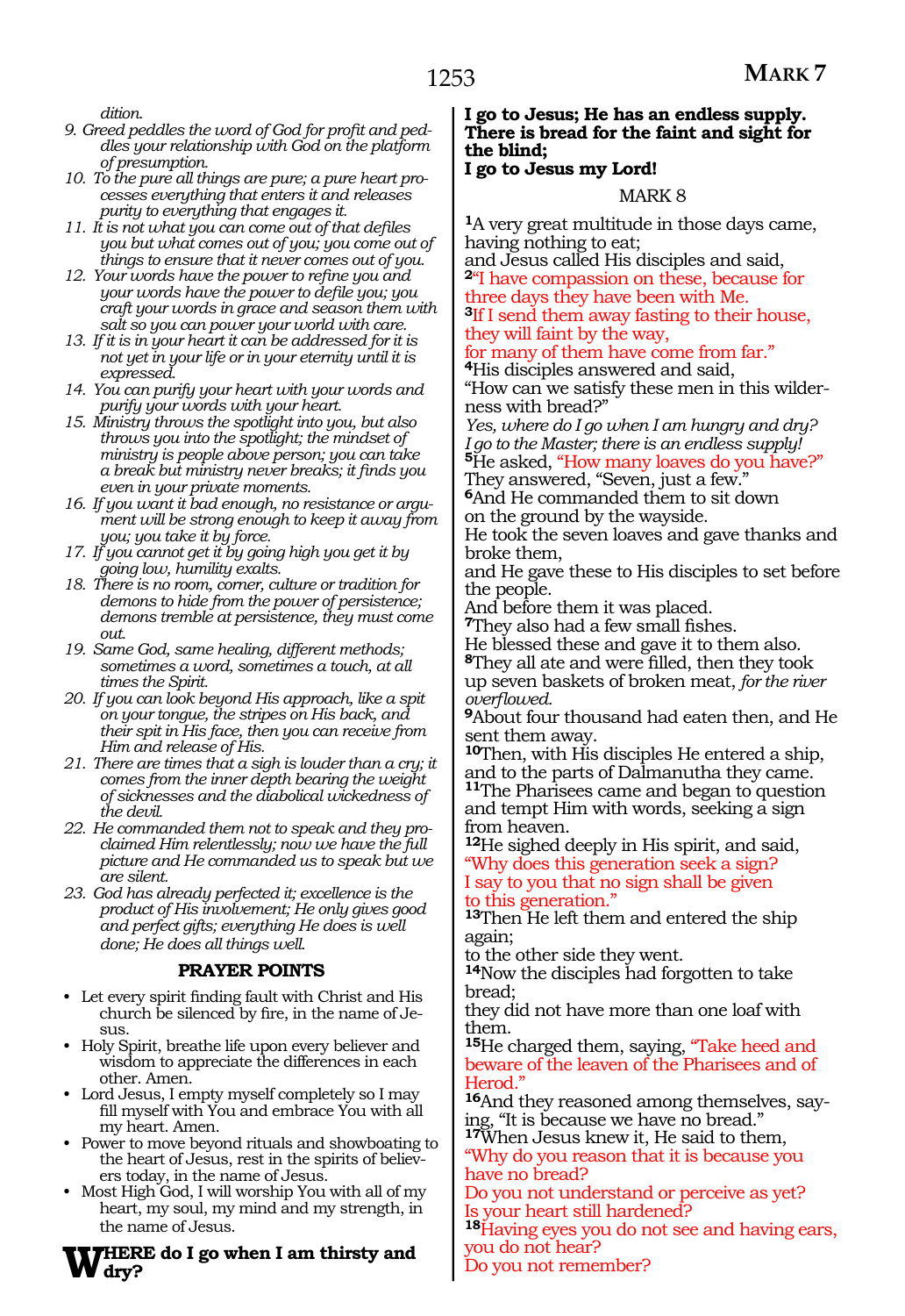**<sup>19</sup>**When I broke the five loaves and shared among the four thousand how many baskets of fragments you regained?" They said to Him, "Twelve!" **20**"What of the seven among the four thou-

sand?" He asked, "How many baskets full did you take up?" And they said, "Seven, Lord." And He said to them,

**<sup>21</sup>**"How then do you not understand My words?"

**<sup>22</sup>**And as into Bethsaida He came, they brought Him a man who was blind, and requested that He touch him;

**<sup>23</sup>**and He took the blind man's hands in His, and He led the blind man out of town and when He spat on his eyes, He put His hands upon him and asked,

#### "Do you see anything?"

**<sup>24</sup>**"I see men walking as trees!" he replied. **25**Jesus laid hands on his eyes once more, and made him look up and he was restored and before him he saw men clearly.

**<sup>26</sup>**Jesus sent him away to his house and said, "Into the town do not go, neither tell anyone there about this."

*About the river that to you flowed!* 

**<sup>27</sup>**Jesus went with His disciples then into the towns of Caesarea Philippi; and He asked His disciples by the wayside,

Whom do men say that I am?

**<sup>28</sup>**"John the Baptist" they answered, "Elijah" some said.

And others, "One of the prophets." **<sup>29</sup>**Then He said to them, "Whom do you say that I am?

And Peter answered and said to Him, "You are the Christ indeed!"

*The source of all our needs!* 

**<sup>30</sup>**And He said, "Do not tell this to anyone." **31**And He began to teach that the Son of Man

should suffer many things, and be rejected of the elders and chief priests,

and also of the scribes, and be killed; but after three days He would rise again!

**<sup>32</sup>**And He spoke that saying openly.

And Peter took Him and began to rebuke Him, but He turned and looked at each of them. **33**He looked at His disciples and rebuked Peter,

saying, "Get behind me, Satan, for you desire not the things of God but the things of man!"

**<sup>34</sup>**And when He had called the people to Him, and His disciples, He said to them, "Whoever will come after Me, let him deny himself and take up his cross and follow Me." **<sup>35</sup>**"For he who will save his life shall lose it,

but he who will lose his life for My sake and this gospel of Mine, he shall save it.

**<sup>36</sup>**"For what profit it is to a man if he should ain the whole world and lose his soul?

**<sup>37</sup>**''Or what will a man give in exchange for his soul?

**<sup>38</sup>**Whoever therefore is ashamed of Me and My words in this adulterous and sinful world, the Son of Man will also be ashamed of them, when He comes in the glory of His Father with the holy angels."

*Then he will ask, 'Where shall I go?' For to him, the river will not flow!*

### **CWDS Bible Quotes**

- *1. When you empty yourself for the word, the word will never send you away empty; when you are hungry for God He will fill you with the kingdom and meet all your needs.*
- *2. When you fast for three days to fill up on the word, heaven will open up to you; where you pursue righteousness to where food is not a ready or accessible option you will eat the Bread of Heaven.*
- *3. When you fast food to feast on the word, and forfeit sitting in hungry pursuit until you are physically drained, heaven will make you sit down to feast on its provision.*
- *4. No one knows sacrifice like heaven; there is no sacrifice for the word that heaven does not receive and respond to.*
- *5. What you have is ordinary and absolute until you present it to the Lord; what is limited and finite in your hand is unlimited and limitless in His.*
- *6. Your boundaries on earth are defined by which side of heaven you are operating from.*
- *7. The blessing does not make different it makes the difference; same food, same resources, same you, but blessed and anointed yields expanded unbelievable impact.*
- *8. It pains to see a generation seeking signs in the presence of Heaven's signature of signs being fulfilled before their eyes.*
- *9. There is no absence of bread in the presence of the Bread of Life as long as there is the presence of faith; there is no absence of provision in the presence of the Provider if there is the presence of trust.*
- *10. Evil influence from a trusted source is more damaging than trusted or known influence from an evil source; be careful of the leaven(influence) you allow to access your spiritual walk.*
- *11. If you can press beyond the preacher's saliva or unconventional methods, to the anointing being released, you will gain foresight, insight or real sight that you lacked before.*
- *12. If you attempt to tie Jesus to convention you tie yourself to restrictions and you will miss many new encounters and experiences of Him.*
- *13. Partial healing may reveal shadows of glory but not the fullest of what Jesus has in store for you; press in with persistence for everything. Never be satisfied with partial healing, partial blessing or partial fulfillment of His promises to you; God is able to complete what He has started in you.*
- *14. People will say many things about Christ but your life in Him should be based on your personal revelation of Him that only the Holy Spirit can give.*
- *15. Before you hear your heart, hear the Holy Spirit; He may be saying things that are hard to hear and to digest.*
- *16. Satan will use love, personal relationships, emotions and proximity to try and divert your destiny, discern the situation and rebuke him directly.*
- *17. The cross you carry is the Christ that carries you;*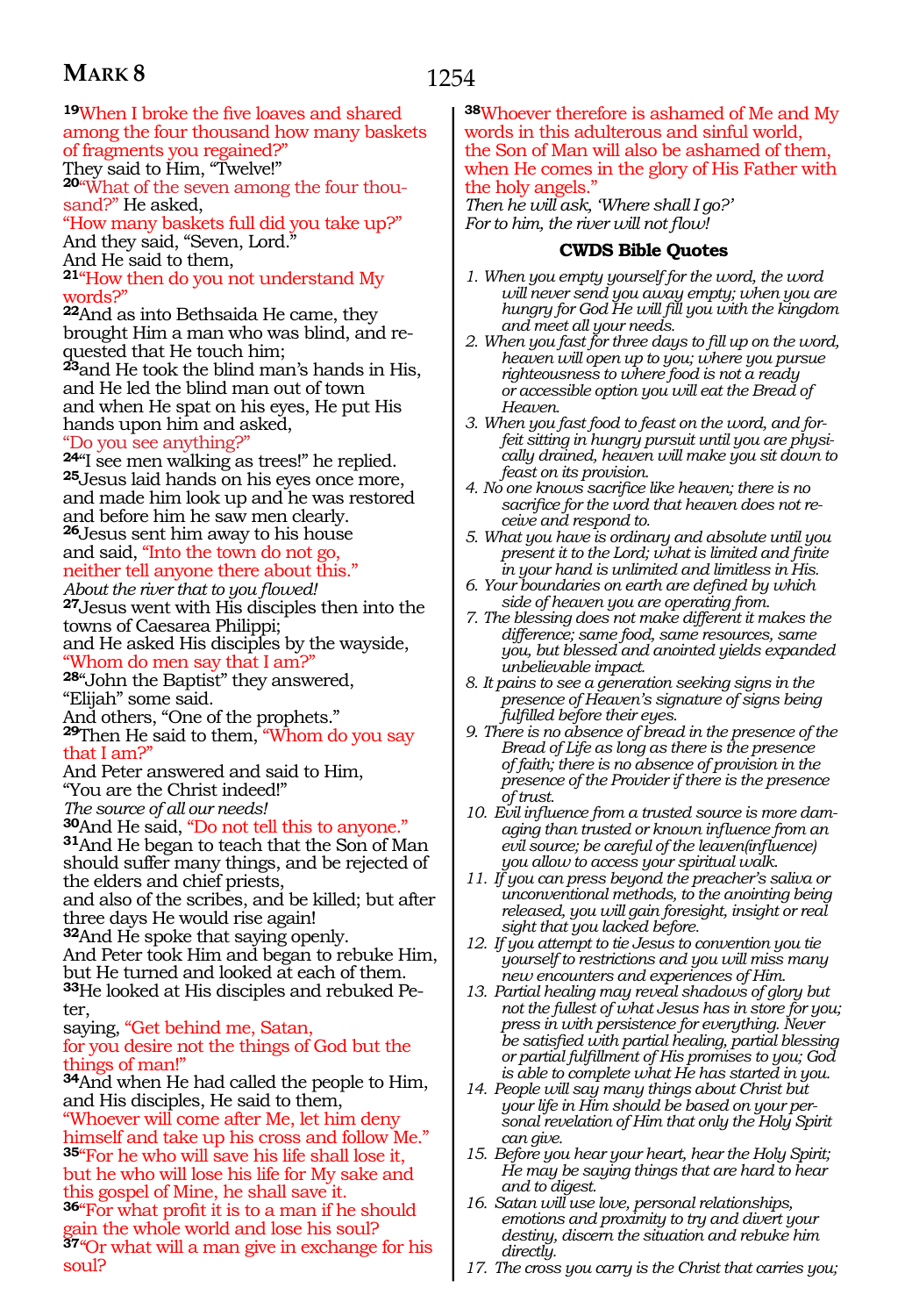*carrying the cross may be physically and mentally draining but it is spiritually refreshing and rewarding.*

- *18. The precious life you seek to save and the precious world you seek to gain, is as precious as 'time' compared to 'eternity', miniscule; you gain your loss if you have not gained the cross.*
- *19. The soul matters and the matters of the soul must be resolved, for in the end, when every matter, and matter itself is dissolved, the matter of the soul will be the sole matter that matters.*
- *20. Your shame in this generation and eternally is to be ashamed of Christ in this generation.*
- *21. You cannot be ashamed to witness, ashamed to testify or ashamed to represent your kingdom, for if you are ashamed of your kingdom, which is your true glory, your glory will be ashamed of you and will never permit you to enter it in this life or the next.*

### **PRAYER POINTS**

- Most high God, I am hungry for You; I cannot get enough of Your word. Amen.
- I declare that the word of God is my life, I regarded it more than my necessary food. I will eat the word daily. Amen.
- Jesus my Lord, I am finished with my days of not enough, I place everything I have in Your hands; You are more than enough for me. Amen.
- Holy Spirit, thank You that although I live on this side of heaven I am not restricted to operate from the flesh; I am a Spirit being; I access the power of my God daily. Amen.
- I thank You Jesus for Your blessing to multiply; I am baptized with the power of divine acceleration. Amen.

**Will you love Jesus more When you behold His glorified state? When His aura is shining bright, Can you look upon His face? Will you believe and see All the possibilities He brings? If you see Him despised and put to death, Will you still love your King? Will you love Jesus more Than your hand, your eyes or feet? Will you discard them if they offend? Yes, and will you still love Him?**

### MARK 9

**<sup>1</sup>**And to them Jesus said, "I say to you, there are some here who will not taste death until the kingdom of God has come with power and they have seen it."

**<sup>2</sup>**And Jesus, after six days, took Peter, James and John aside

and led them up into a high mountain and was transfigured before their eyes.

**<sup>3</sup>**His clothes became shining, exceedingly white as snow,

so that no launderer on earth could make them whiter.

And they were amazed *and their love grew;* **<sup>4</sup>**and Elijah and Moses appeared to them, and they were talking with Jesus there.

**<sup>5</sup>**And Peter answered and said to Jesus,

"Master, it is good for us to be here. Let us build three places of worship: one for Elijah, one for Moses, one for You." **<sup>6</sup>**For he did not know what to say.

They were very afraid and unsure. **<sup>7</sup>**Then a cloud overshadowed them, and a Voice came from the cloud,

"This is My beloved Son, hear Him!" It echoed loud.

*Yes! We must worship and love Jesus more!* **<sup>8</sup>**And suddenly when they looked around, no one was there but Jesus alone.

**<sup>9</sup>**And as they came down from the mountain He charged them to tell no one,

saying, "Tell no one of the things you have seen, until the Son of Man is risen from the dead!"

**<sup>10</sup>**And they kept that saying with themselves, questioning with each other what the raising from the dead should mean.

**<sup>11</sup>**And they asked Him at that time, "Why do the scribes say Elijah must first come?" **<sup>12</sup>**And He told them in reply, "Elijah indeed

comes first to restore all things; how it is written of the Son of man, that He must suffer many things and be treated with disregard?

**<sup>13</sup>**"But I say to you that Elijah indeed is come and they have done to him as it is written of him."

**<sup>14</sup>**And when to His disciples He came, He saw a great multitude about them,

and they were being questioned by the scribes. **<sup>15</sup>**The people were amazed and came running; and as soon as they saw Him, they saluted Him,

**<sup>16</sup>**and He asked the scribes,

What questions were you asking them?"

17"Master, I have brought to You my son," one from the multitude answered and said. "He has a dumb spirit,

**<sup>18</sup>**and wherever it takes him, in any place, it tears him and he foams

and gnashes his teeth and pines away.

And I spoke to Your disciples to cast it out, but this they could not."

**<sup>19</sup>**Jesus answered, "O faithless generation! How long must I be with you? How long shall I suffer you?

### Bring him to Me therefore!"

**<sup>20</sup>**And they brought him to Jesus; *yes, it pays to love Jesus even more.* As they brought him to Jesus, he saw Him and immediately the spirit tore him and he fell to the ground foaming and wallowing. **<sup>21</sup>**Jesus asked his father, "How long has he been this way?"

He said, "Ever since he was a child **<sup>22</sup>**and often it casts him into the fire, and also into waters to destroy him. But if there is anything You can do, have compassion on us and help us.

**<sup>23</sup>**Jesus said to him, "I require this of you, if you can believe; for to him who believes all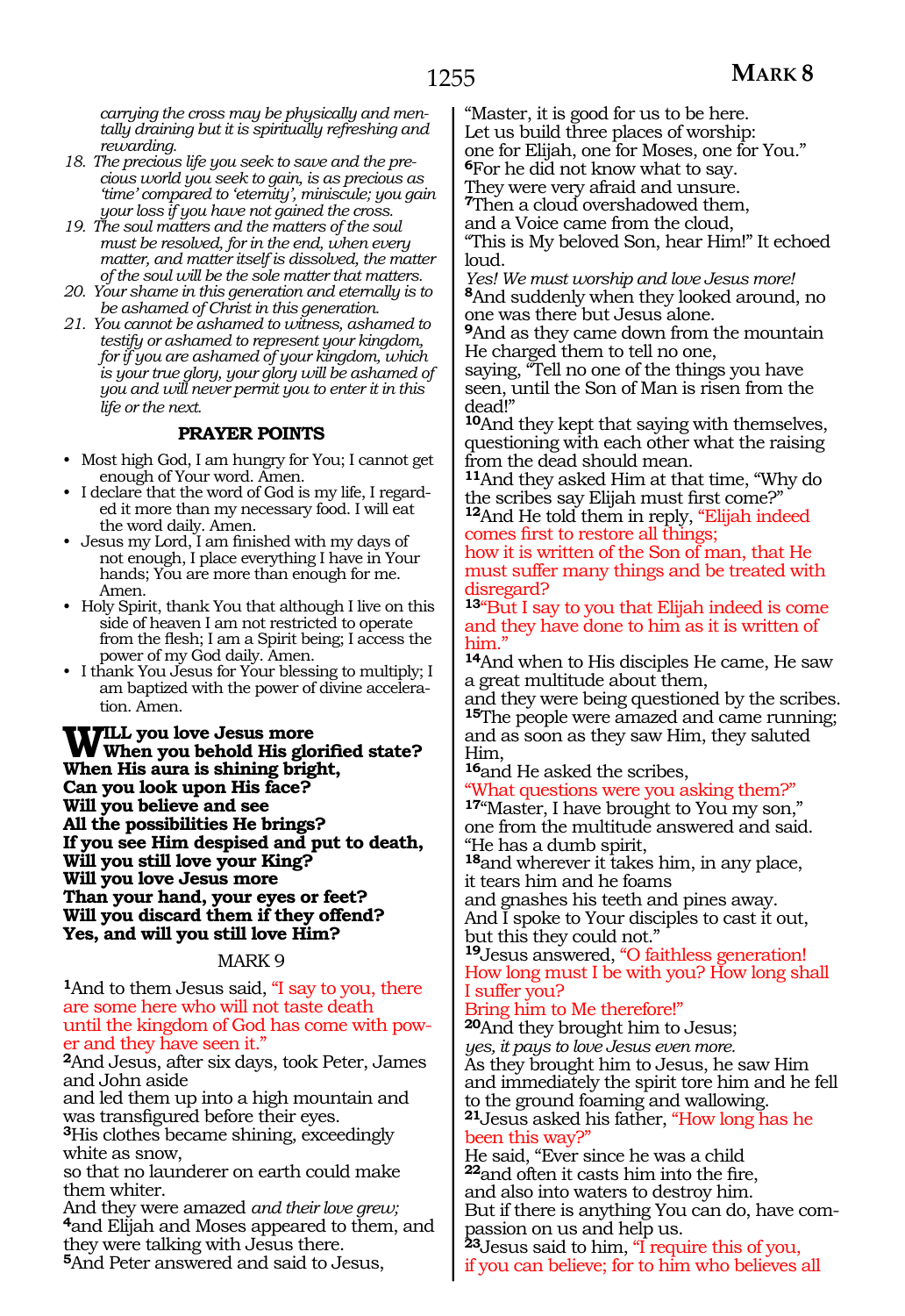### 1256

### things are possible!"

**<sup>24</sup>**And immediately the child's father cried out, and said with many tears,

"Lord, I believe! Lord, I believe; please help my unbelief!"

**<sup>25</sup>**When Jesus saw that all the people came running together, He rebuked the foul spirit, saying, "You dumb and deaf spirit, I charge you to come out of him and enter into him no more."

**<sup>26</sup>**And the spirit cried and convulsed him and came out.

And he was as a dead man, insomuch that many said, "He is dead!"

**<sup>27</sup>**But Jesus took him by the hand and lifted him and he rose up.

**<sup>28</sup>**And His disciples asked him privately when He had come into the house,

"Why could we not cast it out?"

*They had every expectation to do as Jesus does; and obvious unreported miracles to prove.* **<sup>29</sup>**And He answered in response,

"This kind can come out by nothing but by fasting and prayer."

**<sup>30</sup>**Then they departed from there, and they passed through Galilee.

And He would not have any man know it, **<sup>31</sup>**for He taught His disciples and said, "The Son of Man is delivered into the hands of men, and they shall kill Him,

but after He is dead He shall rise again on the third day!"

**<sup>32</sup>**They were afraid to ask, though they did not understand His words.

*He spoke of His time of suffering, yet another reason to love Him more!*

**<sup>33</sup>**Then He came to Capernaum,

and He asked them, while in the house,

"What was your dispute among yourselves on the way?"

**<sup>34</sup>**But they did not open their mouths, for they had disputed among themselves, who should be the greatest.

**<sup>35</sup>**He sat down and called the twelve,

and He spoke to them: "If any man desires to be first, the same shall be last and servant of all."

**<sup>36</sup>**And He took a child and set him in their midst

and said, when He had taken him into His arms,

**<sup>37</sup>**"Whoever shall receive one of such children in My name, he receives Me;

and whoever receives Me, receives not Me, but receives Him who sent Me."

**<sup>38</sup>**John answered Him and said, "Master, we saw one who was casting demons out in Your name,

and he does not follow us, so we forbade him because he does not follow us."

**<sup>39</sup>**And Jesus said, "Do not forbid him! For there is no man that can do a miracle in My name and speak evil of Me,

**<sup>40</sup>**for he who is not against us is on our side.

**<sup>41</sup>**For whoever gives to you a cup of water in My name, because you belong to Christ, he shall in no way lose his pay.

**<sup>42</sup>**"And whoever shall offend one of these little ones that believes in Me,

it is better for him that a millstone was hanged around his neck and he be cast into the sea. **<sup>43</sup>**If your hand offends you, cut it off!

For it is better that you enter into life crippled and maimed, than to have two hands and go into hell; into the fire that is never quenched.

**<sup>44</sup>**''Where the worm does not die and the fire is not quenched.''

**<sup>45</sup>**"So cut off your foot if it offends, for it is better for you to enter life crippled, than having two feet and be cast into hell, **<sup>46</sup>**into the fire that shall never be quenched, and where the worms do not die.

**<sup>47</sup>**If your eye offends you, pluck out that eye and cast it away.

*For to love Jesus more is a better pay!*

"For it is better for you to enter the kingdom of God with only one eye,

than having two eyes and be cast into hell's fire

**<sup>48</sup>**where the worms live eternally and the fire s not quenched.

**<sup>49</sup>**For with fire everyone shall be salted, and every sacrifice salted with salt.

**<sup>50</sup>**Salt is good, but if the salt loses its taste, with what will you season it?

Therefore have salt in yourself and have peace one with another."

### **CWDS Bible Quotes**

- *1. Divine encounters multiply based on proximity; the closer you get to Jesus the more intense they become.*
- *2. You may walk with the word and live in the word but pray for Jesus to reveal Himself to you; when the Word is revealed to you your life will become a revelation; it will never be the same.*
- *3. Jesus will show you many things and give you everything, but you must see them through His eyes, not as an alternative to Him or a competitor with Him.*
- *4. When you have nothing to say, say nothing; even when you think you know what to say, hear what God is saying before you speak.*
- *5. Elijah and Moses never came to tabernacle nor did they desire one, see Jesus as absolute, hear Jesus as conclusive; let Him be the only one left standing in your heart.*
- *6. Every divine encounter is to reinforce and emphasize Jesus, not to set up competition with Him.*
- *7. The law and the prophets pointed to Jesus and are all fulfilled in Him; the Father concludes resolutely in the presence of Moses and Elijah, "Hear Jesus."*
- *8. Evil spirits do not take destruction casually and neither should you; the friendliest of demons have fiery murderous intentions; have nothing to do with them.*
- *9. Jesus speaks for everyone who knows Him and is walking with Him and expects them to do everything that is expected from Him, healing the sick and casting out demons.*
- *10. The Christ in you has the same power and poten-*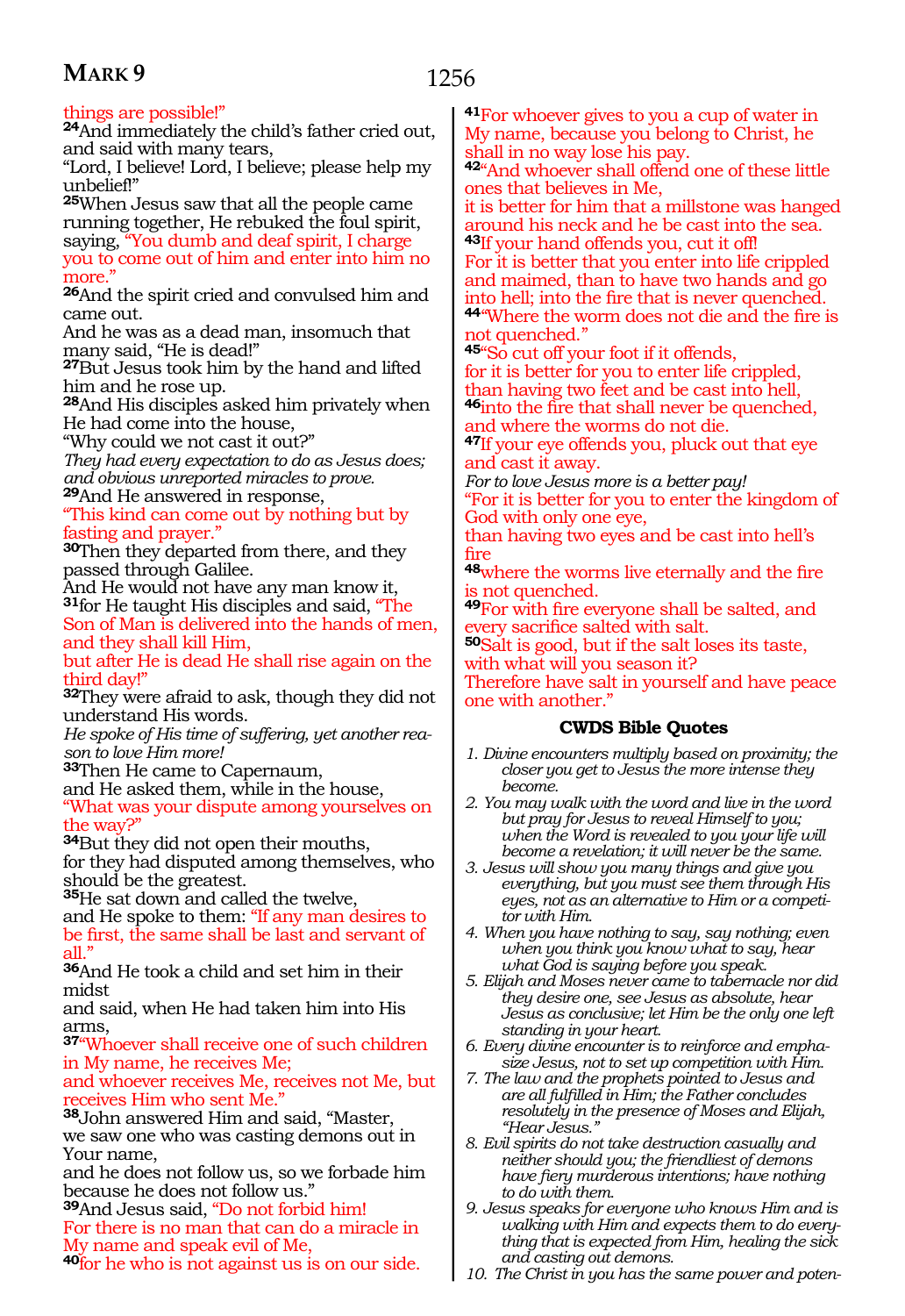*cy as Christ in the body of Jesus: same Christ different tabernacles.*

- *11. Your faith blows down the barrier of impossibility and bridges the gap to your miracle.*
- *12. Where your faith is not strong enough for your miracle, seek help; ask the Lord for a divine download to increase it.*
- *13. When you cast out demons, block their re-entry or the effect of your success will be nullified.*
- *14. Demons will sap your energy and leave you drained as dead; you are no more than an imploding shell if they possess you.*
- *15. Fast and pray all the time for you do not know the kind of demons you may come up against.*
- *16. It takes prodigious love, a phenomenal heart, extraordinary restraint and divine constraint to deal with a pretentious person in your midst, at your table, who you know is betraying you.*
- *17. There are many who just sit there (at His table) in church, eating His bread, as if nothing is wrong, though they know He knows their hidden secret and disloyal heart.*
- *18. There is an innate but Godly desire in everyone to be great and a deviant desire to be the greatest; greatness comes by pursuance of service, to be the greatest comes by positioning as the most-humble, hard-working and loyal in service.*
- *19. Kingdom elevation is not for recognition or lordship but for service; your positioning as last is your conditioning to blast.*
- *20. There are no lords in the kingdom just servants: if you want to be chief, master the art of service; the top position is Chief of Servants.*
- *21. Your children ministry and ministry to children is pre-endorsed in heaven; when you minister to children in the name of Jesus you receive God; adjust your perception of children and begin your reception of God.*
- *22. It is not our responsibility to forbid ministry; because they are not of your crowd, or your style, or your approach, does not mean they are not of your Jesus.*
- *23. They may have had an evil and shaky background but if they cast out devils in the name of Jesus, they are standing on firm grounds; they cannot speak evil of Jesus.*
- *24. They may not be at your side but they are on your side if they are not opposing but proclaiming the name and works of Jesus.*
- *25. You may not get the applause, but every small and simple act of service to the work of the Lord guarantees a reward.*
- *26. Offense to children is no small crime; be careful of abuse; offense to their destiny is no small-time, be careful of restricting their opportunity to be exposed to the word and of failure to protect them from evil exposure.*
- *27. Unless Jesus is a liar, and we know He lacks the capacity to lie, hell is unquenchable fire and tormenting worms that never die; it is the experience you ignore and want to forget in time but you can never forget, forfeit or escape if you do not avert in time.*
- *28. Your one cause in life is not life but eternity; you have the greatest case to remove everything from your life: person, thing or body parts, that will cause you to miss the mark and lose your case for eternity.*
- *29. You must not be testy but tasty and peaceful when tested; your only reasoning is that you are seasoning not seasonal in this earth.*

### **PRAYER POINTS**

- Holy Spirit, give me the passion, desire and discipline to live close to Jesus; give me divine encounters every day. Amen.
- Jesus my Lord, reveal Yourself to me I pray. Amen.
- Lord Jesus, I thank You for every revelation and gift You have given me, they will magnify You in my eyes and be used to show You off, not to compete with You. Amen.
- Holy Spirit unite our hearts to serve God; make the church one and let the voice and the word of our Lord Jesus be our only doctrine. Amen.
- By the power in the blood of Jesus, I assign fire to every flying devil, creeping devil, crawling devil and swimming devil operating in my neighborhood, business and family. Amen.

#### **REASURES: to many a heart it brings pleasure.**

**Jesus: what He gives lasts forever! Where your treasure is, there will your heart also be.**

**"Arise, take up your cross, and come follow Me!"** 

**Minister: speaks of the heart of a servant. A ruler: exercises lordship over humans. "As a ransom for many, I give My life. Let the blind man come and find his sight!"**

**Those who trust in treasures will hardly find the way!** 

**Cry out! For Jesus will regard… yes, He will hear your cry of faith!**

#### MARK 10

**<sup>1</sup>**Jesus went from there to the borders of Judea on the far side of Jordan, and the people came there also,

and as He desired, He taught them again. **<sup>2</sup>**Then the Pharisees came to tempt Him with questions.

They asked, "Is it lawful for a man, to put away his wife?"

**<sup>3</sup>**"What did Moses command you?" He replied. **<sup>4</sup>**They said, "Moses permitted us to write a bill of divorce and put her away from us."

**<sup>5</sup>**Jesus said, "For the hardness of your heart, Moses wrote this,

**<sup>6</sup>**but from the beginning of creation, God made male and female;

**<sup>7</sup>**for this reason a man shall leave both par- ents and cling to his wife!"

**<sup>8</sup>***Enjoined:* "The two shall be one flesh; they are no more two but one.

**<sup>9</sup>**What God has joined together, let no one tear it apart!"

**<sup>10</sup>**His disciples asked Him again of this matter in the house.

**<sup>11</sup>**He said, "Whoever puts away his wife and remarries commits adultery against her,

**12**"and the woman who puts away her husband to remarry commits adultery also."

**<sup>13</sup>**They brought young children to Him, that He would touch them,

but His disciples rebuked those who brought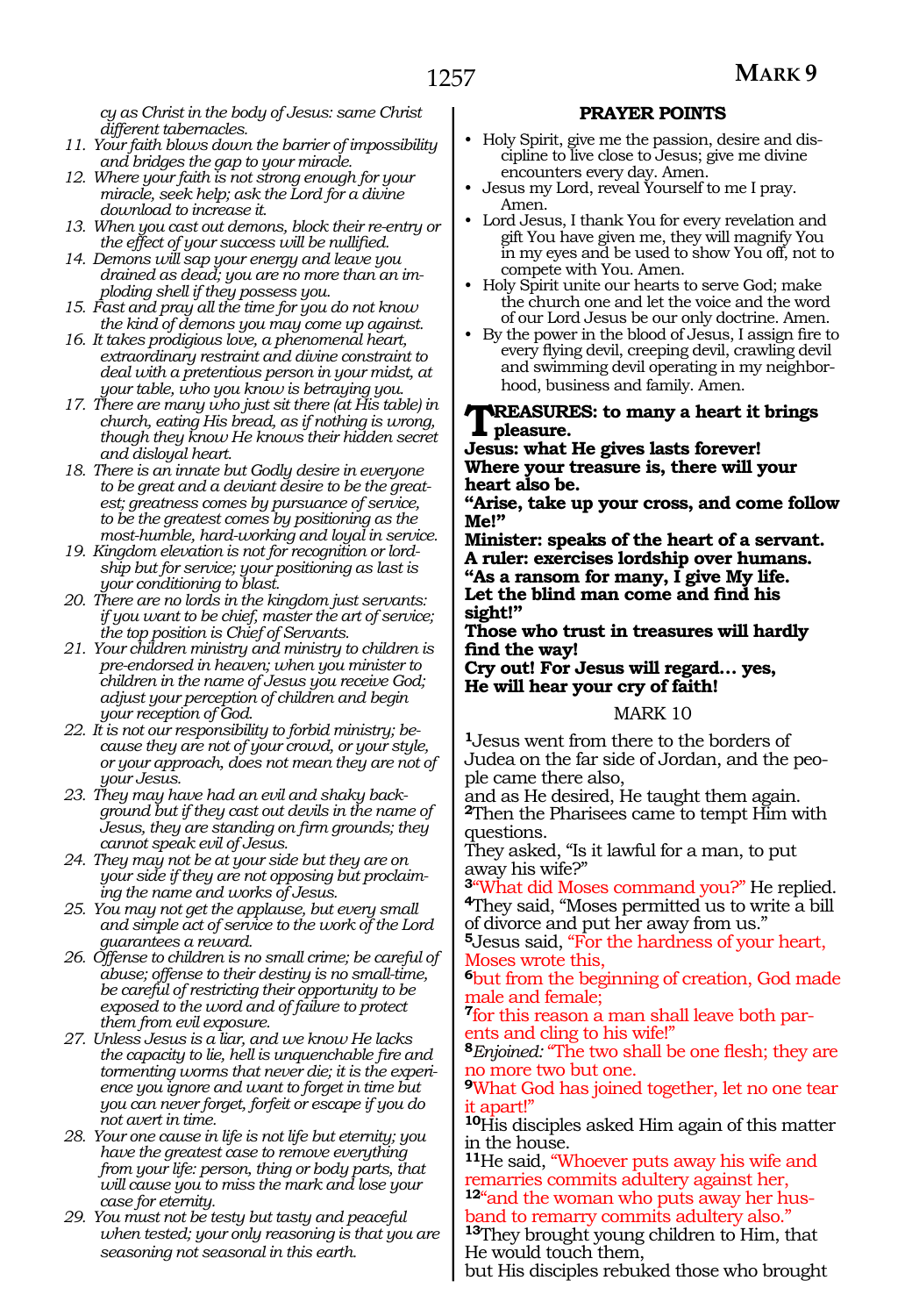1258

them.

**<sup>14</sup>**When Jesus saw it, He was very displeased. He said, "Permit the little children to come to Me, and do not forbid them, for such is the kingdom of God.

**<sup>15</sup>**"Whoever will not receive the kingdom of heaven like a little child,

he shall not in any manner enter into it." **<sup>16</sup>**He took the children up in His arms, laid His hands on them and blessed them. **<sup>17</sup>**And when He had gone out into the way, one came running to Him.

He kneeled and said with lifted voice, "Good Master, what shall I do that I may inherit eternal life?"

**<sup>18</sup>**But Jesus said to him, "Why do you call Me good?

There is none good but One; only God alone! **<sup>19</sup>**You know the commandments:

do not commit adultery,

do not bear false witness,

do not kill, do not steal,

do not defraud,

honor your father and mother reverentially." **20**He said, "Master, all these things I have observed from my youth."

**<sup>21</sup>**Jesus observing him, loved him and said, "There is one thing more to do;

you lack one thing, go and sell everything that you have and give to the poor and you shall have treasure in heaven above;

then come, take up your cross and follow Me!" **<sup>22</sup>**But he was sad at that saying and went

away very grieved, for he had great possessions.

**<sup>23</sup>**And when Jesus looked around He said to His disciples, "How hardly shall the rich man enter the kingdom of God!"

**<sup>24</sup>**The disciples were astonished at these words, and at His speech.

But Jesus answered again and said to them, "Children, how hard is it for those who trust in riches to enter the kingdom of God!"

*Improbable*: **<sup>25</sup>**"It is easier for a camel, to go through a nee- dle's eye, than for a rich man to enter God's kingdom."

**<sup>26</sup>**They were astonished beyond measure and asked, "Who then can be saved?"

**<sup>27</sup>**Jesus looking at them said, "It is impossible with men, but not with God; for all things are possible with God!"

**<sup>28</sup>**Then Peter began to say, "See we have left all and followed You."

**<sup>29</sup>**And Jesus answered and said, "I say to you, there is no one who has left house or brother, sister, parents, or wife, or lands for My sake, and the gospel's sake,

**<sup>30</sup>**who will not receive a hundredfold in this present time,

houses, brothers, sisters, children and lands; all these paired with persecutions; but in the world to come, eternal life.

**<sup>31</sup>**But many who are first shall be last, and the

### last, first!"

**32**As they went to Jerusalem, Jesus went before them in the way,

and they were amazed; as they followed, they were afraid.

Jesus took the twelve and began to tell them the things that would happen to Him,

**<sup>33</sup>**saying, "Behold, we go into Jerusalem and it shall be that the Son of man will be delivered to the scribes and chief priests,

and they will condemn Him to death and deliver Him to the Gentiles.

**<sup>34</sup>**They will mock Him and scourge Him, and on Him they shall spit.

And they will kill Him, but on the third day, He will rise again!"

**<sup>35</sup>**And James and John, Zebedee's sons, came to Him and said,

"Master we desire that You do for us whatever we request of You."

**<sup>36</sup>**And He said to them, "What is it that you desire that I do for you?"

**<sup>37</sup>**They said, "Grant to us that we may sit, one on Your right and the other on Your left in Your glory.'

**<sup>38</sup>**But Jesus answering said to them,

"You do not know what you ask for; can you drink of the cup which I drink from,

and be baptized with the baptism I am baptized with?"

**<sup>39</sup>**They said, "We can."

And Jesus said, "You can indeed drink of My cup, and be baptized with the baptism I am baptized with, sure enough,

**<sup>40</sup>**but to sit on My right and on My left hand is not Mine to give, but it shall be given to those for whom it is prepared!"

**<sup>41</sup>**And when the ten heard it, they began to be very displeased with James and John;

**<sup>42</sup>**but Jesus called them and said to them, "You know that those who are appointed to rule over the Gentiles exercise lordship and

control over them;<br>43"but it shall not be so among you.

**44** Any of you who will be great shall be your minister, and whoever will be chief shall be servants of all,

**<sup>45</sup>**for the Son of Man did not come to be min- istered to but to minister, and to give His life a ransom for many!"

**46**And they came to Jericho, and with His disciples He went out,

also with a great multitude of people.

Blind Bartimaeus, the son of Timaeus, sat begging by the wayside.

**<sup>47</sup>**When he heard it was Jesus of Nazareth, he cried,

"Jesus, You Son of David, have mercy on me!" **<sup>48</sup>**Many charged him to be quiet, but he cried even more with lifted voice,

"Oh Son of David, have mercy on me."

**<sup>49</sup>**Jesus stood still and commanded that he be called.

They called the blind man, saying, "He calls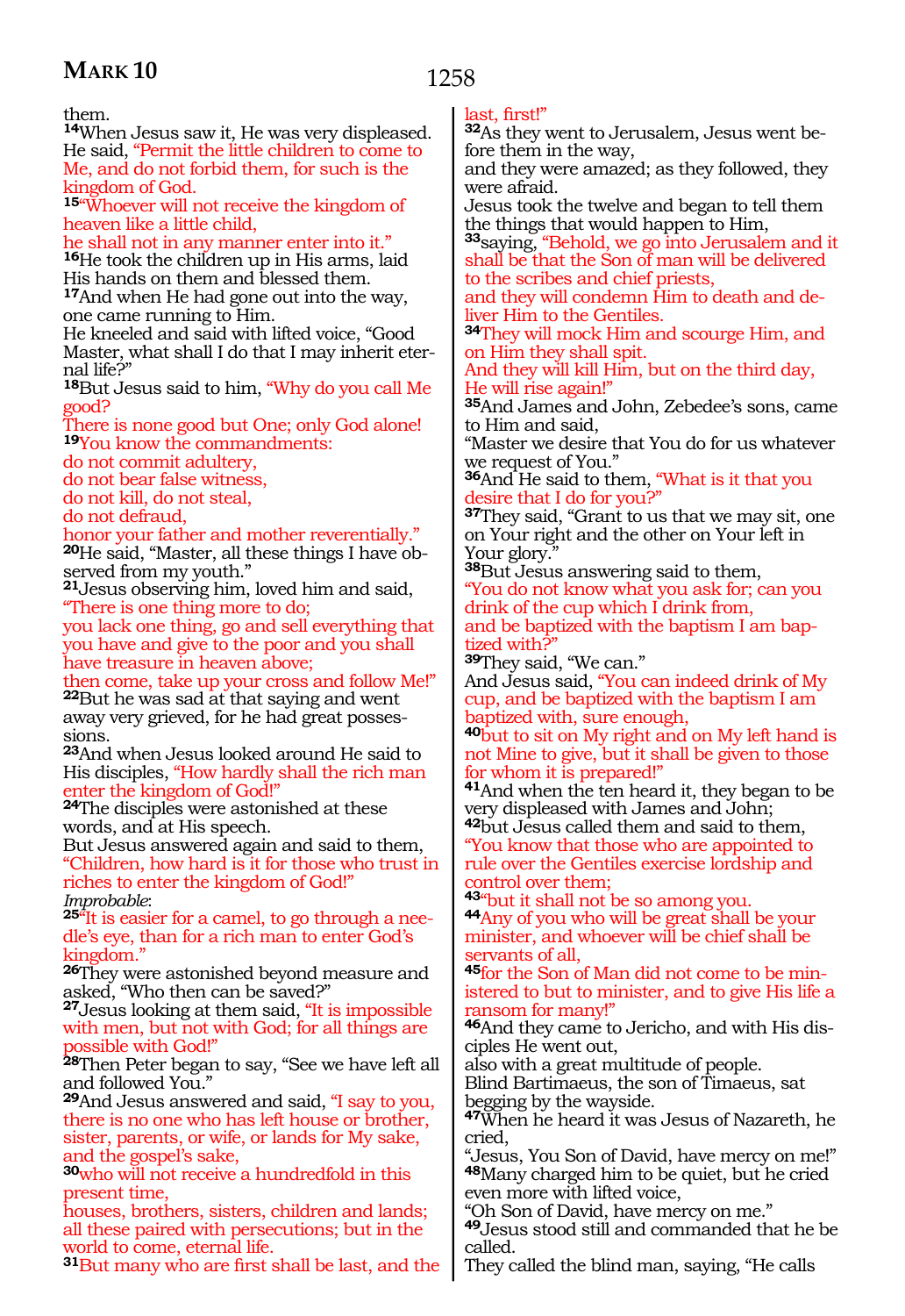you; be of good comfort!"

**<sup>50</sup>**Casting away his garment in excitement, he arose and to Jesus he came.

*If he had allowed his cry to be silenced, he would have missed his moment!* 

**<sup>51</sup>**Jesus answered and said, "What will you have Me do to you?"

He said, "Lord, that I may receive my sight;

*this is all I ask of You!*" **<sup>52</sup>**And Jesus said to him, "Go your way; your faith has made you whole."

Immediately he received his sight, and followed Jesus on the road.

### **CWDS Bible Quotes**

- *1. The permissive will of God is for a time but it necessitates progression to His perfect will so you are not timed out.*
- *2. Marriage is the merging of two bodies into one flesh, two beings into one person, two brains into one mind, two opposites, male and female, into one of a kind but distinctly not one kind.*
- *3. The casualness of divorce on earth is spiritual casualties; although it may be legalized in our courts, divorce is not ratified if it is not recognized by heaven.*
- *4. Attitude is everything when approaching the kingdom; you cannot rehearse for reception in heaven, you reverse (unlearn) for reception; humility, child-like simplicity and your ability to trust are your keys for kingdom entry.*
- *5. Lift children in your arms to communicate affection; lay your hands on them to communicate intention, expectation, destiny and kingdom impartation.*
- *6. Never assume goodness; acknowledge that God is the only presentation and representation of goodness that there is.*
- *7. Jesus will put His hand over everything you have to expose the one thing that you lack; if you seek perfection be prepared to sacrifice for it.*
- *8. The closer you get to the kingdom the greater the love; the greater the love the more He desires the best; to get the best the greater the test.*
- *9. You can walk away from the Lord's presence drained but happy, sad you heard Him, or sorry you came; how you leave His presence depends on your response to His response to you.*
- *10. You did right to come; you do wrong to run and to turn away from His prescription for your life.*
- *11. With the kingdom your wealth is in your poverty, and your riches in your understanding that you enter the kingdom as stewards and not lords.*
- *12. Your wealth enters the kingdom pure, and you enter the kingdom poor to embrace the riches of the kingdom; it is impossible for anyone to enter a kingdom as a rich person for everything in a kingdom belongs to the king.*
- *13. The wisdom of wealth is its spiritual positioning; you may enter the kingdom as a man of wealth but not as a rich man; entry does not require a change of skill-set, assets or ability, just a change of mindset and attitude.*
- *14. You cannot enter the kingdom with your heart full of money, however, the kingdom cannot resist you with your money full of heart; God is the King of hearts He can make the difference.*
- *15. Your sacrifice for the kingdom is a wise investment yielding a return of one hundred times everything you sacrifice here plus eternal life*

*which nothing here can purchase or be sacrificed to obtain.*

- *16. Houses and lands are in God's prosperity plan for His children on earth; only a poor(bad) father desires poverty for his children; only a poor king keeps his citizens poor; only a poor god takes more from his worshipers than he is prepared to return.*
- *17. The reality of kingdom prosperity is persecution because any wealthy citizen who understands sacrifice is dangerous to the kingdom of darkness; persecution also takes the focus off the wealth and places it on eternity, the true wealth.*
- *18. If you have wealth and you are not the targeted assignment of demons, your wealth does not have an assignment beyond you.*
- *19. The practicality of your walk with Jesus may give you cause to be afraid of the constant hostility; the reality of your walk with Jesus will be your cause to be confident.*
- *20. You can face death without any cause of perspiration if you know you are walking with the Resurrection.*
- *21. To the enemy belongs the first day and the second day (and to his torment in hell), but to God, to His glory, and to the kingdom belongs the third day and forevermore.*
- *22. You may do ordinary things like eating and drinking with extraordinary people, but be careful to recognize the difference or you will put yourself in their extraordinary bracket that the ordinary you, are not assigned to, have not attained to, or are not qualified for.*
- *23. Wisdom is not the ability to recognize similarities with, and the ordinary in, others, but to recognize, respect and honor the difference and the extraordinary.*
- *24. Service is the spirit of the kingdom and it settles all contention and arguments since arguments are self-serving.*
- *25. The highest position in the kingdom is built on service to the point of laying it all down on the back of sacrifice even to death; every reasonable expectation of position of greatness in the kingdom must flow from the head and from His spirit of sacrifice.*
- *26. You may not be the cause of your blindness but you have everything to do with you remaining blind.*
- *27. You cannot see because you refuse to acknowledge and see Jesus.*
- *28. You remain blind because you allow the crowd to shut you up and shut out your faith.*
- *29. Rare opportunities must be regarded to be rewarded; reach for it as if your sight depended on it; shout as if your life depends on it; it just may.*
- *30. They do not know what you have been through; they do not know what you are going through; they do not understand your shouting so they will try to shut you up; shut them out and shout for your breakthrough.*
- *31. Once you know He hears you, you know you have your answer; keep calling until you are assured by His voice.*

#### **PRAYER POINTS**

- My Father, my God, graduate me to Your perfect will at all times, help me to live in Your pleasure rather that to pressure Your grace. Amen.
- I speak divine grace over married couples to keep their vows; I assign fire to every demon as-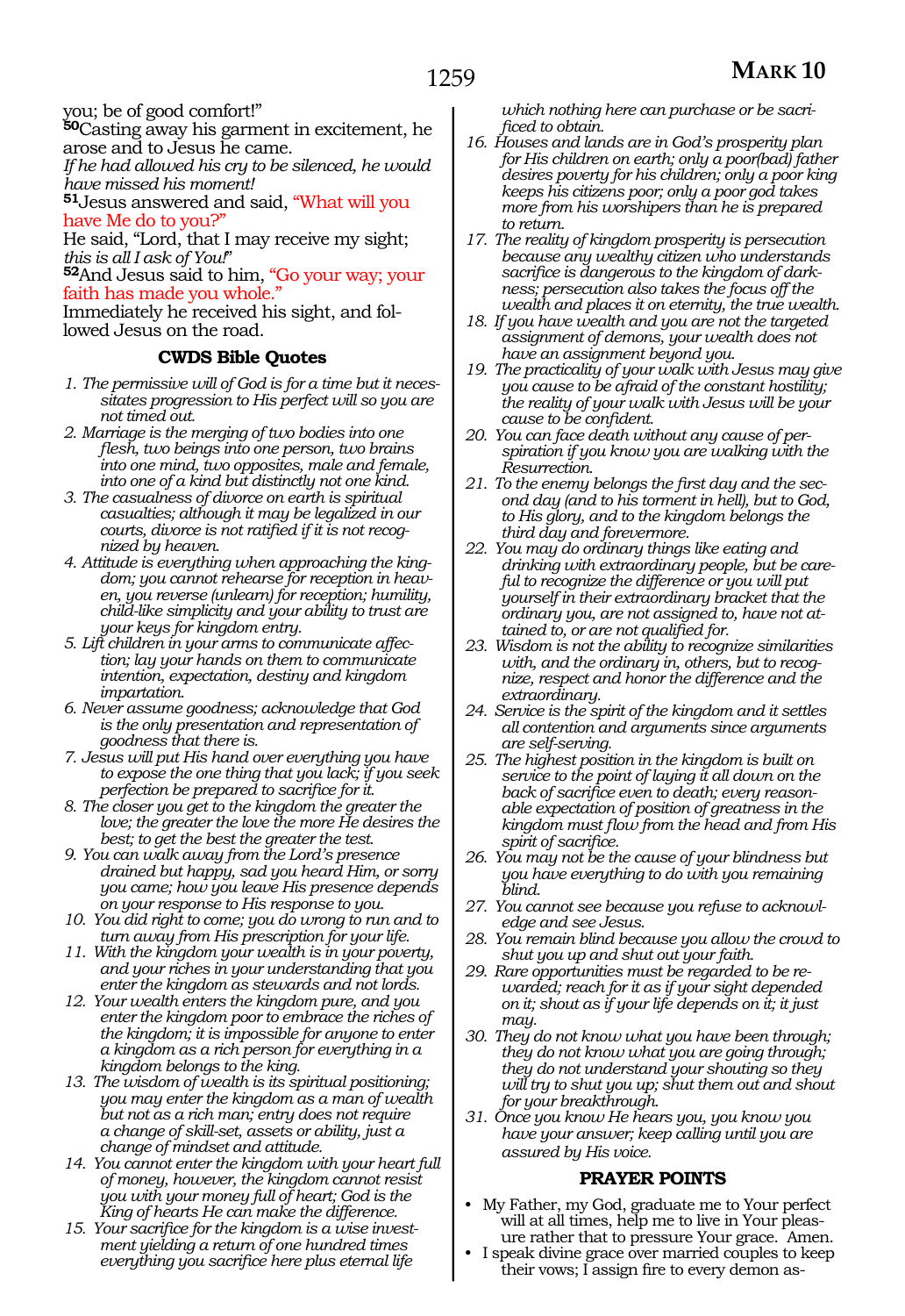signed to marriage, in the name of Jesus.

- Lord Jesus, I humble myself as a child; the kingdom is more important to me than my ego and my knowledge. Amen.
- By the anointing of the Holy Spirit, I stir up the prophetic anointing on parents and ministers to love, affirm and to prophesy to their children daily. Amen.
- My Father, my God, there is no one good except for You; all our goodness is of You and all our good things come from You. Amen.

**BELIEVE** you have received it<br>
Mand it will be yours.<br>
What things 2 Whatever things **What things…? Whatever things that you ask in prayer.**

**For when the word goes out, The thing immediately dries at the root, And the branches must follow suit…**

**Hosanna! Hosanna! For the King comes your way;**

**Yes, He is the One who has given you this authority!**

### MARK 11

**<sup>1</sup>**And when they came near to Jerusalem, to Bethpage and Bethany, at the Mount of Olives,

He sent two of His disciples

**2**and said to them, "Go your way into the village nearby,

and as soon as you have entered it, you shall find a colt tied on which no man sat at any time; loose him and bring him to Me! **<sup>3</sup>**"And if anyone says to you, 'Why do you do

this thing?'

Say, 'The Lord has need of him.'

And immediately he will send him."

**<sup>4</sup>**So they went their way and found a colt tied by the door where two roads met. And as they loosed him,

**<sup>5</sup>**certain men who stood by said to them, "Why do you loose the colt?"

**6**And they replied to them as Jesus commanded them to, and they then let them go.

**<sup>7</sup>**And they brought the colt to Jesus;

they cast their garments on him, and He sat on him.

**<sup>8</sup>**And some spread their garments in the way, while others cut down tree branches and spread them in the way.

**<sup>9</sup>**And those who went with Him in front, and those who followed, cried, saying,

"Hosanna, blessed is He who comes in the name of Lord!

**<sup>10</sup>**Blessed is the kingdom of our father David that comes in the name of the Lord!

Hosanna in the highest."

**<sup>11</sup>**And Jesus entered into Jerusalem, and into the temple He went,

and He looked around on all things.

Now, at the time when it was evening, He went out to Bethany with the twelve.

**<sup>12</sup>**Then the following day, when they had come from Bethany, He was hungry

**<sup>13</sup>**and He saw a fig tree;

it was some distance away with leaves on it. But when He came to it, He found nothing but leaves, for it was not fig time.

**<sup>14</sup>**And Jesus cursed it, saying, "No man shall eat fruit of you forever.

And His disciples heard His words.

**<sup>15</sup>**And they came and entered into Jerusalem. Jesus went into the temple, and from there He began to cast out those who sold and bought in the temple.

He overturned the tables of the moneychangers and the seats of those who sold doves. **<sup>16</sup>**He would not allow any man to carry any vessel through the temple.

**<sup>17</sup>**He taught them, saying, "Is it not written, 'My house shall be called of all nations the house of prayer, in which men pray', but you have made it a den of thieves!"

**<sup>18</sup>**The scribes and the chief priests heard it and sought how they may destroy Him, for they feared Him because the people were astonished at His doctrine.

**<sup>19</sup>**And when it was evening, they went out from the city.

**<sup>20</sup>**And as they passed by in the morning they saw the fig tree dried up at the roots.

**21**And Peter, remembering, said, "Master, behold,

the fig tree that You cursed is withered away!" **<sup>22</sup>**Jesus answered and said to them,

"Have faith in God,

**<sup>23</sup>**for truly I say to you,

whoever shall say to this mountain, 'Be removed and be cast into the sea.' And shall not doubt in his heart but believe, those things he says shall surely be estab- lished,

he shall have whatever he says.

**<sup>24</sup>**Therefore, I say to you, anything you desire, when you pray, believe you have received them, and you shall have them.

**<sup>25</sup>**"And when you stand praying, forgive if you have anything against any person,

that your Father who is in heaven may forgive your trespasses in response.

**<sup>26</sup>**''But if you do not forgive neither will your Father in heaven forgive your trespasses.''

**<sup>27</sup>**Then they came again into Jerusalem, and as He was walking in the temple, the chief priests came to Him with the scribes and the elders,

**<sup>28</sup>**and they said to Him,

"By what authority do you do these things?" **<sup>29</sup>**And Jesus said to them, "I ask you one

question; answer Me, and then I will tell you the source of My authority.

**<sup>30</sup>**The baptism of John, was it from heaven or f man?

**<sup>31</sup>**Then they reasoned with themselves, "If we say, 'From heaven,' He will say,

'Why then did we not believe John?'

**32**But if we say, 'Of men,' it is unwise certainly."

For they feared the people, for all men said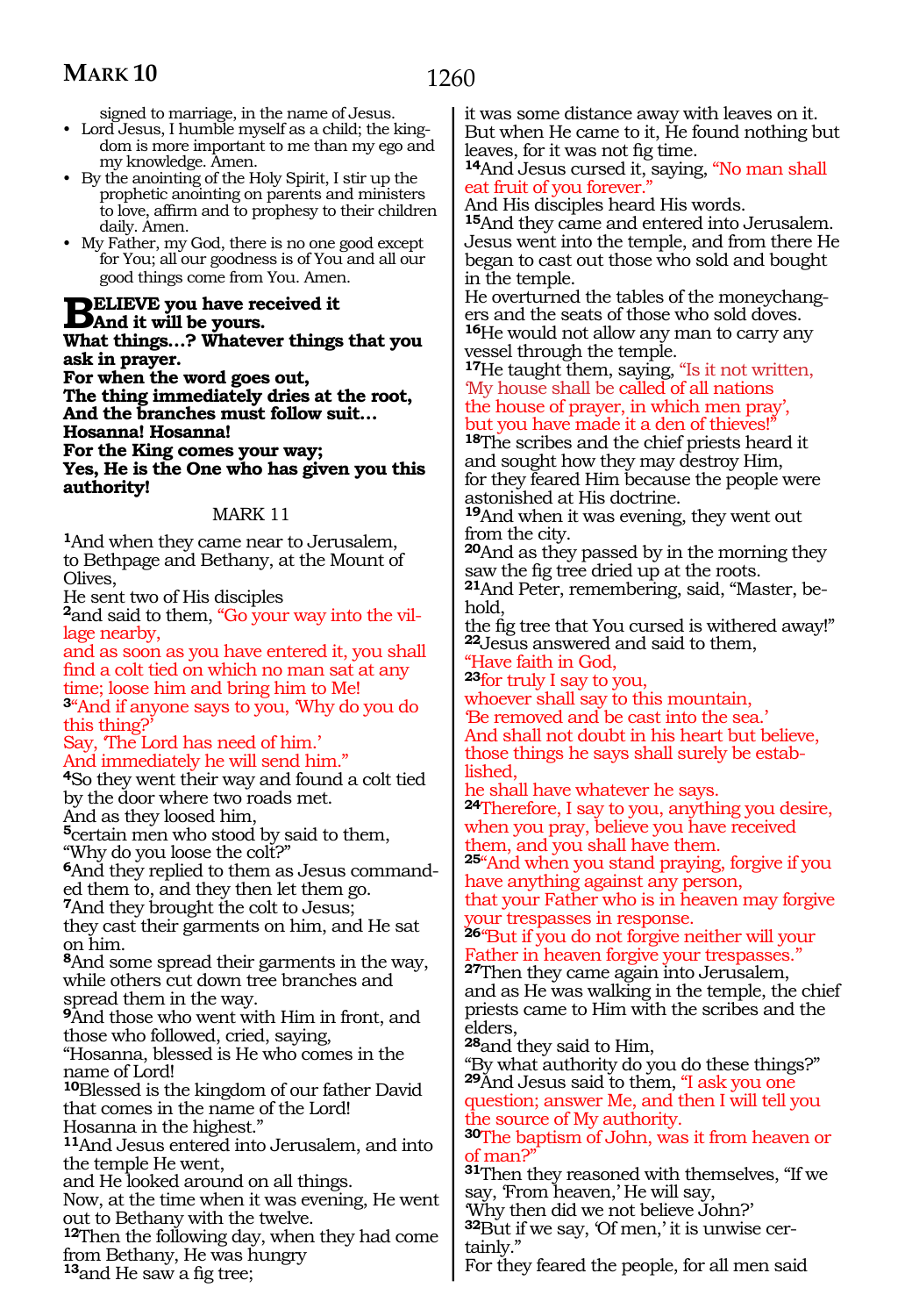that John was a prophet. **<sup>33</sup>**So they answered Jesus, "We cannot tell." Then Jesus replied and said to them, "Neither do I tell by what authority I do these things!"

### **CWDS Bible Quotes**

- *1. Jesus sat on a colt no one else sat on before for He sits in the seat no one else can occupy.*
- *2. The Lord will position assets and resources with you if you are positioned to release it and to make it available when you hear, "The Lord has need of it!"*
- *3. The value of your asset and their longevity increases exponentially when it is released to the Master's use; it takes on earthly relevance and eternal significance; the release of the donkey is still mentioned today.*
- *4. Jesus the King, Messiah and Lord, is a unique revelation; to have it acted out in such a general way in a moment of such magnitude and religious denial is mystifying.*
- *5. The cries of 'hosanna' would soon be lost to the cries of 'away with Him' but the eternityinspired moment of truth could never be dimmed by the denial and the cross.*
- *6. We enter an eternity-inspired moment every time we acknowledge and celebrate Jesus as King and Lord, for none can call Jesus Lord except by the Holy Spirit.*
- *7. Kingdom expectation is fruits in all seasons; there is no excuse for not bearing for your King, kingdom response to fruitlessness is destruction.*
- *8. The anger of Jesus in the temple reflects the anger and disgust of the kingdom at seeing the house of God being abused, misused and treated as a common marketplace.*
- *9. The church is the House of Prayer not a trading post, the gospel is a profitable spiritual product not a product for profit; when you excuse the spiritual and replace it with natural laws for personal benefit it angers heaven.*
- *10. Righteousness pays but it comes with a price that must be paid; if you expose their lies they will oppose you for they hate truth; if you destroy their comfort they will seek to destroy you and to make you uncomfortable.*
- *11. When a word of faith is released it goes immediately to the root and will manifest in the tree and in the leaves; damaged leaves is a strong tree; damaged roots is a tree on a short time capsule.*
- *12. Believing is spiritual; saying is the activation; receiving is the expectation, or rather the nonoptional manifestation.*
- *13. Your words have the power to promote you or to demote you, to advance you or to delete and destroy you; the spiritual world is ordered by words without exception: you will have whatever you say.*
- *14. You may not have a genie saying, 'your wish is my command', but you have demons and angels waiting to perform the word you express; say what you will have, for you will have whatever you say.*
- *15. Your mountain-moving miracle is in your mouth; your mountains are still standing because you are not speaking.*
- *16. Forgiveness is not optional but is conditional; it is conditioned on you forgiving and there is no option, exception or alternative.*
- *17. If you do not, then He will not; the loving, kind,*

*forgiving and merciful Father will not forgive you if you do not forgive others.*

- *18. They know you have not authored or improvised yourself for they have substantive alternative source and your works that breathe heaven's testimony, but they will ask you to declare your authority to destroy the argument already settled in their hearts.*
- *19. They have no right to ask you the question until they have questioned the answers they already have but they are afraid to publicly acknowledge and embrace.*

#### **PRAYER POINTS**

- Jesus my Lord, You are exalted far above principalities, powers and every name that is mentioned in heaven and earth. No one can take Your place. Amen.
- Lord Jesus, by the power of the Holy Spirit, make me a kingdom financier. Amen.
- Holy Spirit, reveal Jesus to this generation as King, as Lord and as God. Amen.
- I declare that I will be fruitful for my kingdom and for my King. Lord Jesus, enjoy the fruits of my life. Amen.
- Let the fire of the Lord burn away the marketplace mentality from the house of God. Amen.

# **HE**<sup>E</sup> founded it and gave it<br>
To the farmers to keep;<br>
Give to Gassen the things it

**Give to Caesar the things that are Caesar's And love Him who founded the earth and formed you!**

**They found new questions to test Him, But He confounded them in their speech. That woman with the two mites will tell you**

**What love with heart, mind and soul ought to be!**

### MARK 12

**<sup>1</sup>**Jesus began to speak to them in parables, saying, "A certain man planted a vineyard and set a hedge about it, and dug a place for the wine vat.

He then built a tower and leased it to farmers, then into a far country he went.

**2**And at the season for fruits he sent his servant to the fruit,

that he might receive from them his portion of the fruit of the vineyard.

**<sup>3</sup>**But they caught him and they beat him and sent him away with empty hands.

**<sup>4</sup>**So he sent to them another servant, and at him they cast stones and wounded him in the head.

They then sent him away shamefully, bearing wounds.

**<sup>5</sup>**"Again he sent another, and they killed him and he also sent many more, and they beat some and killed some.

**<sup>6</sup>**The man had one son whom he loved very much,

and he sent him to them at last, saying, 'They will have reverence for my son.'

**<sup>7</sup>**But those farmers said among themselves, 'This is the heir, come let us kill him.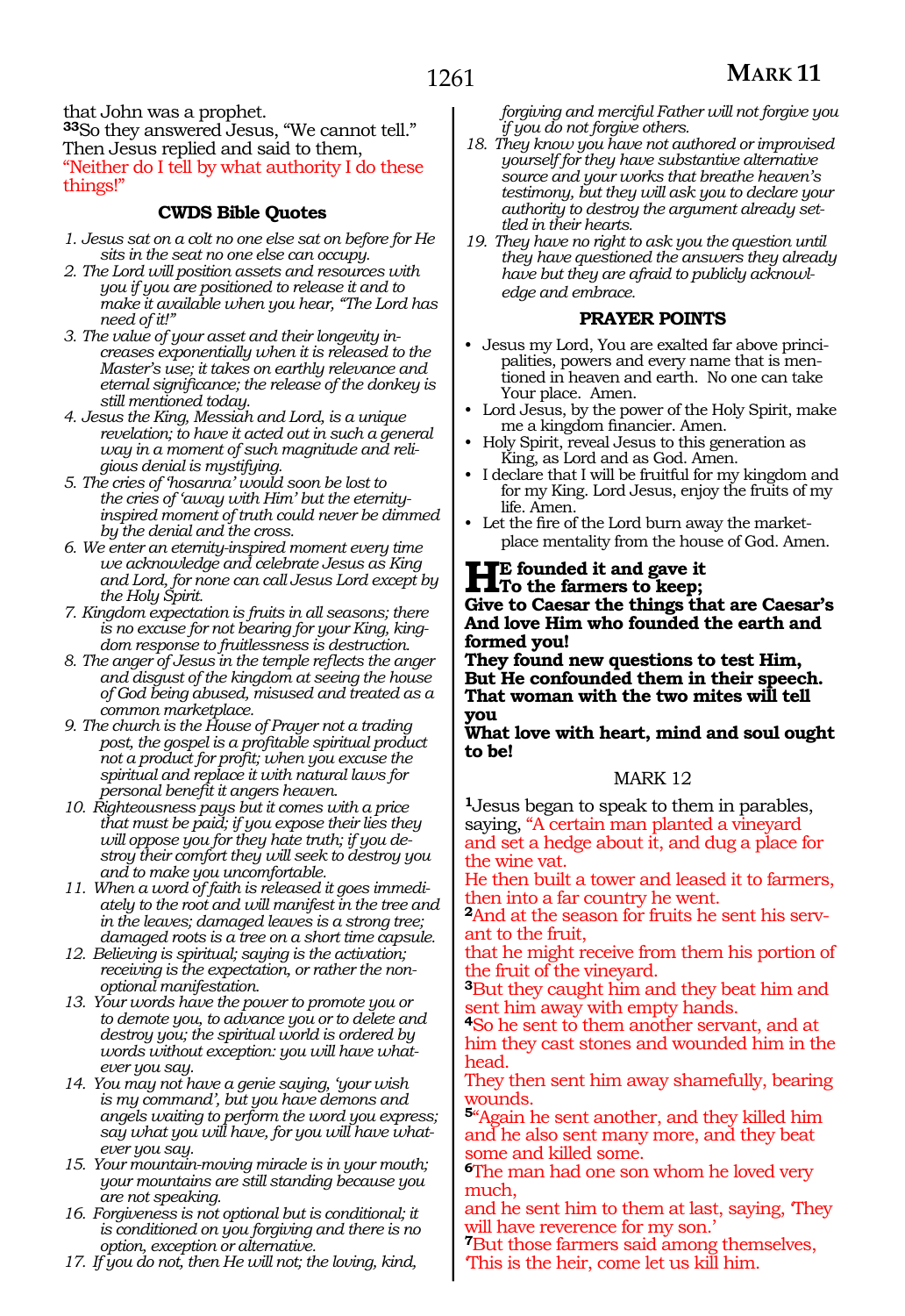1262

Then the inheritance will be ours.' **<sup>8</sup>**So they took him and they killed him, and they cast him out of the vineyard. **<sup>9</sup>**What will the lord of the vineyard do to these? He will come and destroy these farmers and give the vineyard to others.

**<sup>10</sup>**Have you not read this Scripture? 'The stone the builder rejected is magnified; it is made the head of the corner; **<sup>11</sup>**this is the doing of the Lord and it is marve- lous in our eyes.'"

**<sup>12</sup>**So they sought to capture Him, for they knew He had spoken this parable against them,

but they feared the people, so they left Him and went on their way.

**<sup>13</sup>**And they sent to Him certain Pharisees and Herodians to catch Him in His words. **<sup>14</sup>**When they came to Him, they said, "Master, we know You are true, and you do not care for any man, nor do you regard the person of men but teach the way of God in truth;

is it lawful to give tribute to Caesar or not? **<sup>15</sup>**"Be plain, shall we give or shall we not give?" But knowing their hypocrisy, He said to them, "Why do you tempt Me? Bring Me a penny that I may see.'

**<sup>16</sup>**So they gave it to Him and He said, "Whose image and superscription is this?" "It is Caesar's," they all said.

**<sup>17</sup>**He answered, "Give to Caesar the things

that are Caesar's."

*And He further confounded them,*

saying, "And surrender to God the things that are God's."

And they marveled at Him.

**<sup>18</sup>**Then there came to Him the Sadducees who say, "There is no resurrection of the dead." **<sup>19</sup>**They said, "Master, Moses wrote to us, 'If a man's brother dies and leaves his wife behind and he has no children, then his brother shall take her to wife and raise up children to his brother.'

**<sup>20</sup>**Now there were seven brothers. The first took a wife and died without child **<sup>21</sup>**and the second one took her; he too died without child, so did the third, **<sup>22</sup>**until all seven had her and left no child. **<sup>23</sup>**In the resurrection when they shall rise, whose wife shall she be?"

**<sup>24</sup>**Jesus answering said, "You do err because you do not know the Scriptures,

neither do you know God's power! **<sup>25</sup>**For when they rise from the dead, they will neither marry nor give in marriage but will be as the angels in heaven.

**<sup>26</sup>**And as regarding the dead that they rise, in the book of Moses did you not read how God spoke to him in the bush saying, 'I am the God of Abraham, and the God of Isaac, and the God of Jacob'? **<sup>27</sup>**He is not a God of the dead, but the God of

the living. You therefore err greatly in this." **<sup>28</sup>**And one of the scribes came, and having heard them together reasoning, and realized that he had answered them wisely and that they were confounded came to Him and asked Him,

"Which is the first commandment?" **29**And Jesus answered, "The first command-

ment is, 'Hear, O Israel,

the Lord our God is one Lord, **<sup>30</sup>**and you shall love the Lord your God; with all your heart and soul and with all your mind and strength.'

**<sup>31</sup>**The second is like this first commandment, namely, 'Love your neighbor as yourself.'

This is the second commandment, there are no other commandments that are greater than these."

**<sup>32</sup>**And the scribe said to Him,

"Well, Master, you have said the truth, for there is one God, and there is no other but

He; one must love Him with all the heart and with

all the understanding, soul and strength, **<sup>33</sup>**and to love his neighbor as himself is more than all whole burnt offering and all sacrifices as well."

**<sup>34</sup>**When Jesus saw he answered correctly, He said to him, "You are not far from the kingdom of God."

No man asked Him any question after this. **35**While He taught in the temple, Jesus answered them and said,

"How do the scribes say, 'Christ is the Son of David?

**<sup>36</sup>**For David said by the Holy Spirit, 'The Lord said to my Lord,

"Sit on My right hand until I make Your enemies Your footstool!"'

**<sup>37</sup>**If he called Him Lord, how is He then his son?"

And the ordinary people heard Him gladly. **<sup>38</sup>**In His doctrine Jesus said to them, "Beware of the scribes who love to go around in long clothing,

and love salutations in the market place, **<sup>39</sup>**and the chief seats in the synagogue, and the uppermost rooms at feasts.

**<sup>40</sup>**They devour the houses of widows, and for a pretense make long prayers.

They shall receive greater condemnation." *Once more they were confounded as He rebuked them openly!*

**<sup>41</sup>**Jesus sat over against the treasury and beheld many who were rich casting in abun- dantly.

**<sup>42</sup>**Then there came a certain poor widow who threw in two mites; this amounted to a farthing.

**<sup>43</sup>**And He called to His disciples and said, "Verily I say to you, this poor widow has cast more into the treasury than all the others do.

*She has demonstrated love to the Lord with all her strength, her soul, her heart!*

**<sup>44</sup>**"For of their abundance they all cast in,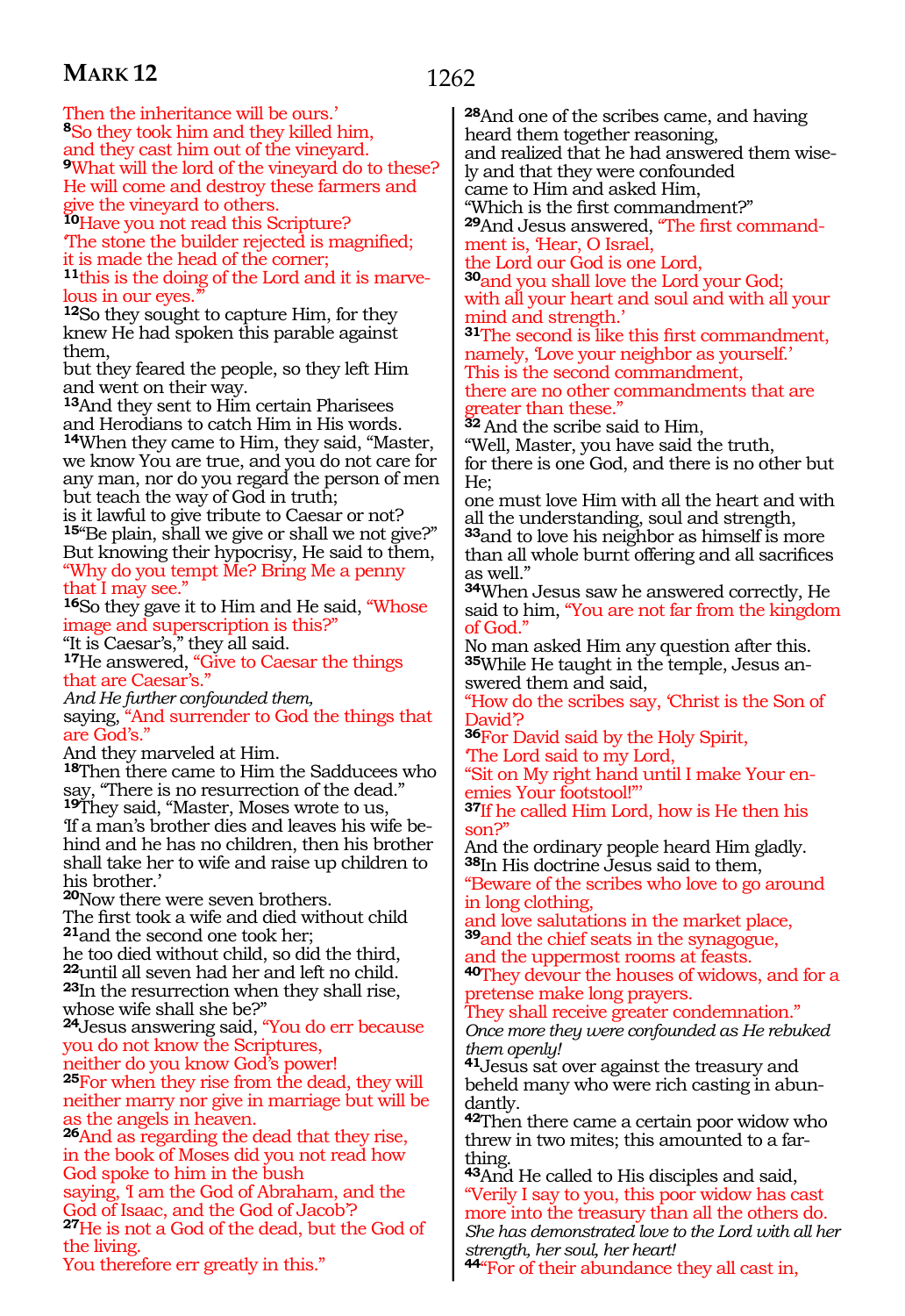#### but of her lack she did cast in all that she had, all her living."

### **CWDS Bible Quotes**

- *1. The definition of stewardship does not carry the distinction of ownership; the confusion of stewardship is with those who do not know the difference.*
- *2. Religion takes ownership of what is given for stewardship and excludes God from His own party.*
- *3. The history of the prophets killed is the prophetic reality of the Son, and the story of the vineyard removed from the religious and given to those who will steward it from a position of relationship with the risen Son.*
- *4. Your rejection is evidence of their lack of vision, but it is not the reality of where you belong or what you will become.*
- *5. Rejection defines them and their poor judgment, not you; it is their loss in the end, not yours.*
- *6. Hypocrites praise to form a distraction from their real intention; they use eulogy to disguise their treachery; the powder-coating of their trap is praise.*
- *7. If you are gullible to lies you will be victimized; if you are insecure you will be trapped.*
- *8. The answer to paying taxes is not in how good you are at teaching the law but how good you are at observing the law of righteousness; it is not in how disgusted you are by abused authority, but in the righteous observance and regard for authority.*
- *9. God demands what is His without exception and He demands that you respect the property and rights of others.*
- *10. Flesh lives in the kingdom of man, Spirit lives in the kingdom of God; the balance of experiencing the kingdom of God on earth is embracing the kingdom in you; the Holy Spirit.*
- *11. Natural laws govern the kingdom of man, spiritual laws govern the kingdom of heaven; marriage was not made to live in heaven, it was made in heaven for man on earth.*
- *12. Love is the greatest of all commandments for love commands all the other commandments and invalidates them when it is perfected; love demands from the heart what the law commands by threat of hostility.*
- *13. When you love with your heart, your mind, your soul and your strength until there is nothing left to love with, you will be identified with your Father who is known simply as Love.*
- *14. Love perfects you in the Father; love perfects you in the Son; love perfects you in each other for love is the perfection of life and of living.*
- *15. The 1st Corinthians 13 love is very practical and realistic for it is simply an expression of the second greatest commandment, to love others as yourself; it applies without variation or exception.*
- *16. If you understand love in the context of all the scriptures, both law and the prophets, you are not far from the kingdom of God for love is the personification of every presentation of and preparation for the kingdom.*
- *17. The son of David is a definition, but the Son of God is a distinction; you will celebrate His life as the son of David but you will never appreciate His death until you understand the significance of the Son of God; you will celebrate His kinship as the son of David but you will never appreciate His kingdom until you understand the Son*

*of God.*

- *18. The spirit of the scribe is a spirit of pride, self-exaltation and human worship; it is a pretentious religious spirit that is a pretext for wickedness; it is derided by Jesus to be avoided by believers.*
- *19. Jesus is sitting at the offering buckets of every ministry looking at the hearts through the mirror of your gifts.*
- *20. Your giving is a reflection of your heart for God; your giving is a demonstration of your worship; it is not about the provision you give but the portion or measure you use in giving.*
- *21. Your giving may be significantly less in spending power and church relevance, yet significantly more in kingdom importance and spiritual spending power, if it is significantly greater in proportion to your net worth.*
- *22. Your return is not based on the treasure you give but on the measure you give; nothing moves the Kingdom like sacrifice; nothing moves the King like a full measure; like going all out to say you are all in.*
- *23. A full measure in giving is a heart full of love emptied of every competitive thought.*

#### **PRAYER POINTS**

- My Father my God, give me the correct perspective of everything you have invested in me; I am pleased to serve you faithfully, in the name of Jesus. Amen.
- Let every religious spirit sitting down on what the Lord Jesus suffered for on the cross, scatter by Fire, in the name of Jesus.
- Holy Spirit, affirm Yourself to every believer who has been rejected by society, by family, by friends and by the church because of their stance for You. Vindicate them by Your grace. Amen.
- Let every hypocritical spirit assigned to trap church leaders be exposed and crushed, in the name of Jesus.
- Spirit of the living God, enrich believers with the right attitude to tithes and taxes. Amen.

### **A time of war and rumors, A time of earthquake and famine alike!**

**A time you will be brought before kings and rulers,**

**A time the moon will no more shine.**

**A time of affliction, such as never occurred before!**

**Unless the time is shortened, no flesh will be saved for sure!**

**A time when the stars will fall from the sky…**

**This is the right time, yes, the time that is assigned,**

**When the Son of Man will burst the clouds like lightning; even as a flash of light!**

### MARK 13

**<sup>1</sup>**As He went out of the temple, one of His dis- ciples said to Him,

"Master, see the manner of stones here and also these buildings."

**<sup>2</sup>**And Jesus answered, "See these buildings? There will not be left one stone in place upon another stone that will not be thrown down."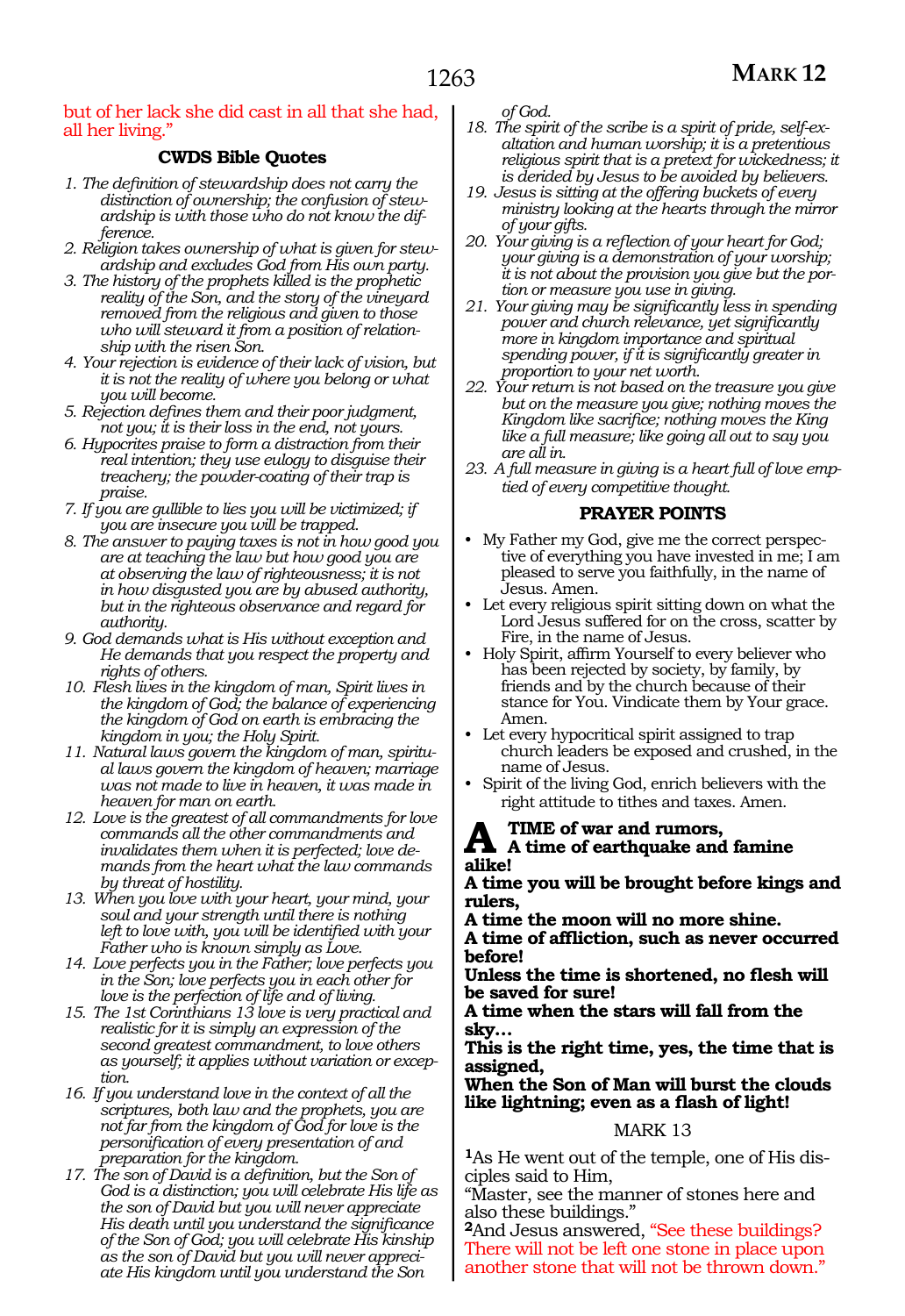1264

**<sup>3</sup>**And He sat over against the temple on the Mount of Olives,

and Andrew came to Him privately with Peter, James and John,

**<sup>4</sup>**saying, "Tell us, when will these things be, and what will be the sign when all these will be fulfilled?"

**<sup>5</sup>**Jesus answered them, saying,

"Be careful, lest you be deceived be anyone, **<sup>6</sup>**for many will come in My name saying, 'I am Christ,' to deceive many.

**<sup>7</sup>**When you hear of wars and rumors of wars, do not be troubled, for these things must be; but the end will not yet be.

**<sup>8</sup>**"For against nation other nations will rise, and kingdom against kingdom at that time. And there will be earthquakes in various places, famines and troubles.

These are the beginning of sorrows.

**9**But be careful; they will deliver you to councils, and in their synagogues you will be beaten,

and brought before rulers and kings for My name's sake, for a testimony against them in that day.

**10"**And the gospel must first be published among all nations.

**<sup>11</sup>**But when they will lead you and deliver you up, do not premeditate what you will say to them,

but whatever you shall be given in that hour, that speak, for you do not speak in your own power, but you speak by the Holy Ghost.

**<sup>12</sup>**Now the brother will betray the brother to death, the father the son; and children will rise against their parents.

**<sup>13</sup>**"And you will be hated of all men for My name's sake,

but he who endures to the end, the same will be saved.

**14**But when you see the abomination of desolation that Daniel the prophet spoke of, standing in a place where it ought not to be, let him who reads understand.

Let those in Judea flee to the mountaintop, **<sup>15</sup>**and he who is on the housetop not go down to enter the house to take anything out of it.

**<sup>16</sup>**And let those in the field at that time turn not again to retrieve their clothes.

**<sup>17</sup>**But woe to those who are with child, and to those who are breast-feeding in those days. **18**Pray that your flight will not be in the winter,

**<sup>19</sup>**for in those days there will be affliction as has never been,

such as none has seen from the beginning of creation which God created in His sovereignty to this time, and will never be again.

**<sup>20</sup>**"Except the Lord shorten those days, no flesh will be saved;

but for the elect's sake whom He has chosen, the Lord has shortened the days.

**<sup>21</sup>**And if anyone says to you, 'Behold here is Christ,' or, 'Behold He is there,' do not believe this lie.

**22**For there will rise up false Christs and falseprophets,

and will show signs and wonders to seduce many,

and, if possible, would seduce even the very elect.

**<sup>23</sup>**"Now pay careful attention and be warned, I have foretold all things to you.

**<sup>24</sup>**But in those days after the tribulation the sun will be darkened, the moon will not give her light.

**<sup>25</sup>**The stars will fall from heaven at that time and the powers in heaven will be shaken. **<sup>26</sup>**Then they will see the Son of man coming in

the clouds, with great power and glory! **<sup>27</sup>**"Then He will send His angels and gather together His elect from the four winds, from the uttermost parts of the earth to the uttermost parts of the heaven.

**<sup>28</sup>**Now learn a parable of the fig tree: when the branch is tender and it puts out leaves, you know summer is near;

**<sup>29</sup>**when you see these things come to pass, therefore, in like manner you will know the time is near, even at your door.

**<sup>30</sup>**"Verily, I say to you, this generation will not pass away until all these things are done.

**<sup>31</sup>**Heaven and earth shall pass away, but My word will not pass.

**<sup>32</sup>**But no one knows of the day and hour, not the angels in heaven, nor the Son, but the Father alone.

**<sup>33</sup>**Pay attention therefore.

Watch and pray for you do not know when the time will be.

**<sup>34</sup>**For it is as if one is taking a far journey, who left his house and gave his servants authority, and to every man he gave his work, and commanded the porter to watch and be

alert. **<sup>35</sup>**Watch therefore for you do not know when the master of the house will return, if it will be in the morning,

**<sup>36</sup>**lest he come suddenly and find you asleep. **37**What I say to one, I say to all:

*be on your guard; be keen, be alert, be vigilant; be prepared, attentive and observant; be militant, be heedful….* Watch!"

### **CWDS Bible Quotes**

- *1. You can be so fascinated with the building you see that you are unable to see the breaking, the destruction and the end times that are staring at you; keep your eyes on Jesus, earthly fascination will pass, kingdom ever lasts.*
- *2. You will not hear a prediction of natural cyclone or other disaster coming at you without searching the news to learn everything and to prepare, even so, just as the disciples, you cannot hear a proclamation of end-time de- struction without searching the Word (Jesus) if you have Him in person, or an assertion of eternal hell without searching the scriptures before you ignore or dismiss it.*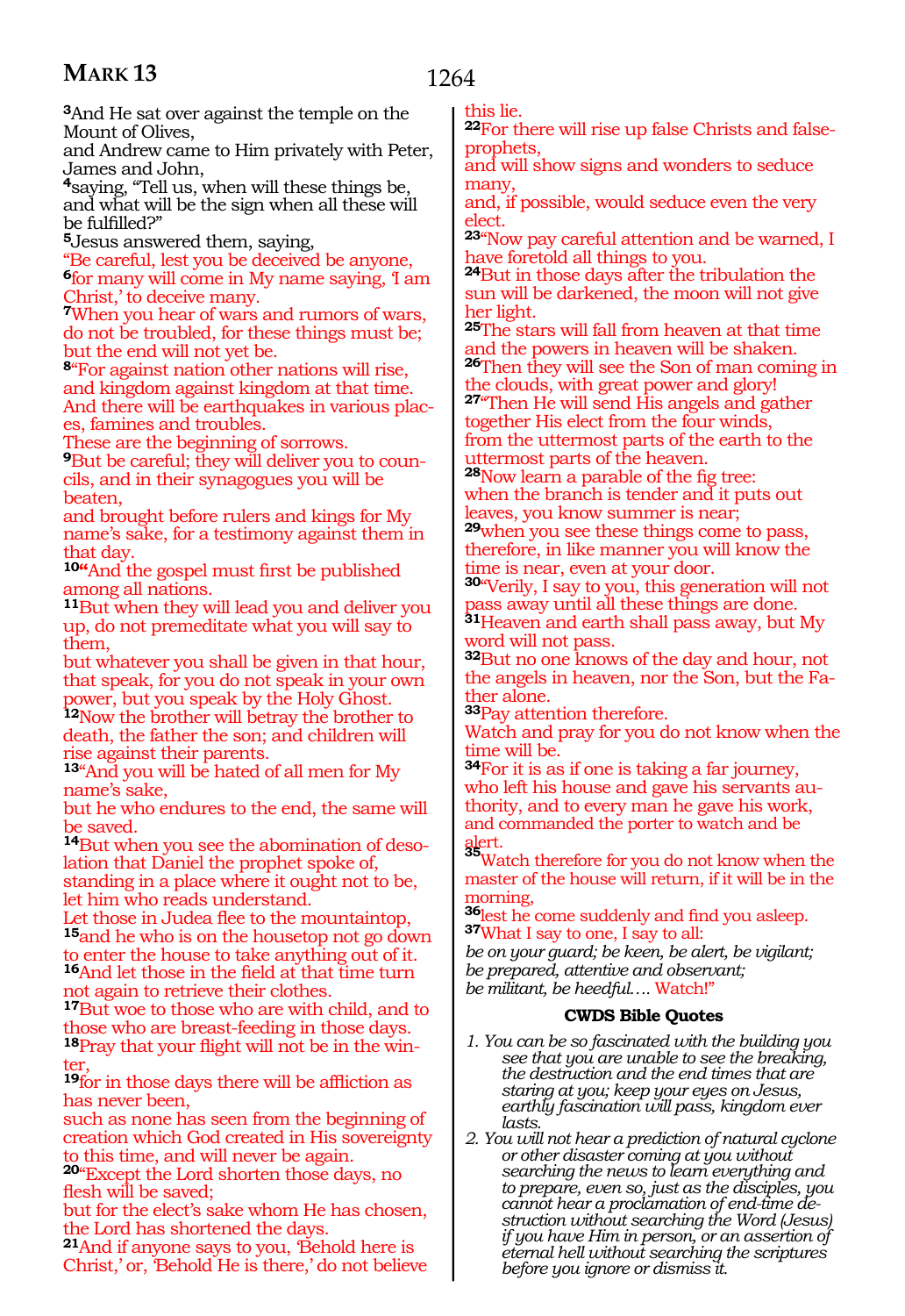- *3. Though it is hard to believe for the end has been revealed, many will still be deceived by false Christs for they will not have debriefed and grounded themselves in the word.*
- *4. Human destruction by wars and significant natural disaster is not the sorrowful end but the beginning of sorrows leading to the end; it signifies the start of wide-scale personal at- tack on believers.*
- *5. A prisoner of men remonstrates for freedom, a prisoner of the gospel demonstrates freedom; you put us in stocks and on trial, we put the tried gospel in the dock; it is our appointment to share the gospel before judges, rulers and*
- *kings. 6. When the gospel is on trial the greatest defense lawyer is the Holy Spirit; your presence is in essence just to give Him a body and a voice to represent Jesus and to present His case on behalf of the kingdom.*
- *7. You cannot expect your family to be committed to you committed to Christ if they are commit- ted to the devil; you cannot expect everyone to love you loving Jesus whom they hate; get used to it, everyone will hate you in the last days and will sell you out but it is all good for you are already fully sold out to Jesus.*
- *8. The pain of family separation is the reality of kingdom severance along Calvary's bloodline caused by your new birth.*
- *9. The abomination of desolation that Daniel spoke about is the sign of tribulation for Jeru- salem; it will be so wide-out and far reaching they cannot ride it out, they must hide out; it will be so devastating there is no procrasti- nating they simply run for their lives.*
- *10. Your faith is exclusive and is recognized by the kingdom of God with great spiritual sig- nificance, but territorial destruction is general; it will not affect your faith but it will affect everyone, in and out of faith; the elect may be preserved in, but is not pardoned from the effects of tribulation; for the sake of the elect the days will be shortened.*
- *11. False Christs will appear so real that if the elect was susceptible they would be de- ceived.*
- *12. Whenever there are wonders and signs the Word and the Spirit (discernment) must always be your guide; men may lie about wonders but there will be lying wonders: genuine wonders from a non-genuine source; wonders that speak lies to disguise the evil they represent.*
- *13. You cannot miss the coming of the Lord; the sun, the moon and the stars will dim their lights to reveal His brightness in the clouds, but you can be missing from those who are reaped by His angels.*
- *14. The sign that Christ is real when He returns is that He is not coming to show signs but to sign off on (reap) those who served Him with real tenacity and prevailing faith.*
- *15. You understand the signs of the seasons from information and experience, and you can understand the season of His return from the signs in His word and your experience with Him.*
- *16. If you knew the time you could manipulate the ending without commitment to the process; since no one knows the time you secure the ending by managing the process at all times,*

*watching.*

- *17. Live in commitment, or die in complacency; live in the process or die in presumption; watch and pray or regret as you watch yourself castaway without a prayer.*
- *18. You have delegated authority in the house of God and in your work and assignment here; until He comes again you have a duty to actively carry out your responsibility in prayerful, careful and watchful expectation of His return.*

#### **PRAYER POINTS**

- I am a kingdom citizen; my eyes are on the
- Let the wisdom to search the scriptures before. rejecting Jesus and the end of times, fall
- I cover my family under the blood of Jesus and rebuke the spirit of deception from attacking or distracting them as the end times draw
- Holy Spirit preserve believers in these end times, let our hearts not be shaken but remain steadfast on Christ, in the name of
- I am a prisoner of the Lord Jesus Christ, walk-<br>ing in the freedom of life, but bound and compelled to share the gospel burning in my heart. Amen.

#### **Oh, what a day, Oh, what a way That day can be turned around. From bright sunshine to ominous clouds, From His anointing for burial, to feasting and then,**

**"What is this about betrayal that He said?" From Peter's vehement acclaim To see Peter weeping in bitter pain! Oh, what a day, Oh, what a way . . .** 

**To see Jesus pray and with grief torn apart, And Judas' kiss that ripped through His heart.** 

**As the boisterous crowd jostled Jesus around, Ominous clouds were propelling down!**

#### MARK 14

*From the day they planned His death:*  **<sup>1</sup>**After two days there would be the Passover and the feast of unleavened bread.

The priests and scribes sought then by what craftiness they might put Him to death.

**<sup>2</sup>**But they said, "Not on the feast day lest there be an uproar among the people."

*To the anointing of His body:* 

**<sup>3</sup>**Jesus was in Bethany, in Simon the leper's house,

and as He sat down to eat there came a woman. She had an alabaster box of ointment, of spikenard, precious and expensive,

and she broke the box and poured it on His head.

*From their contention:*

**<sup>4</sup>**And there were some who in themselves had indignation, and they said,

"Why was this waste of ointment made?

**<sup>5</sup>**For it might have been sold and fetched us a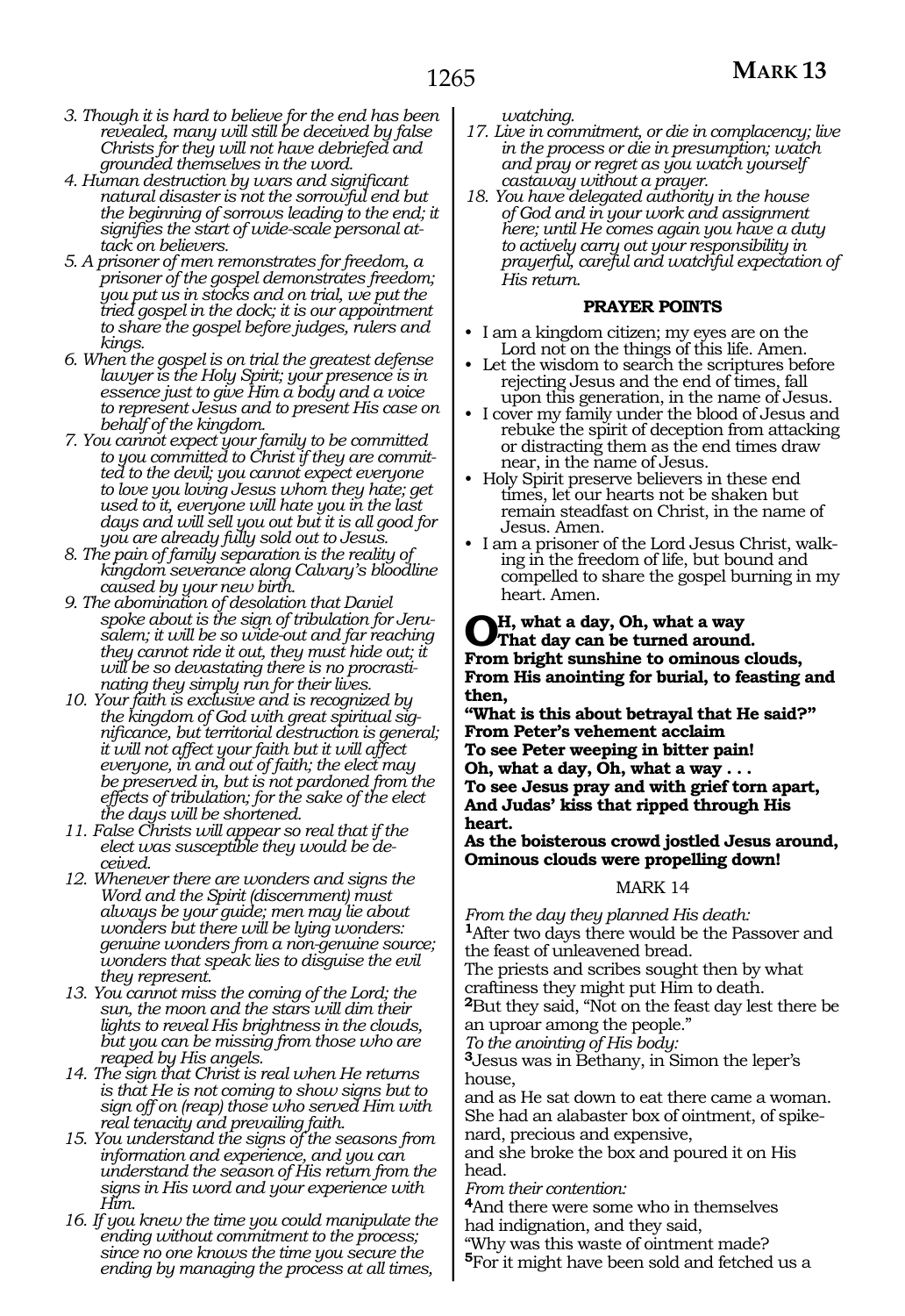### 1266

hundred pence and be given to the poor." This they murmured against her. *To Jesus' reprimand:*  **<sup>6</sup>**Jesus said, "Why trouble her? Let her alone, for on Me she has done a good work. **<sup>7</sup>**You have the poor with you always, and whenever you desire you may do them good; but you do not always have Me." *From His approval of her:*  **<sup>8</sup>**"She has done what she could, she has come beforehand, to anoint My body for burying." *To her memorial:*  **<sup>9</sup>**"Verily I say to you, wherever the gospel is preached and heard throughout the entire world, this that she has done, will be spoken of for a memorial to her." *From Judas' conspiracy:*  **<sup>10</sup>**Then Judas Iscariot, one of the twelve, went to the chief priests to betray Jesus to them. **<sup>11</sup>**And when they heard it, they were glad, and promised to give him money for the job. He then sought how to conveniently betray the Lord. *To the place of the Passover:*  **<sup>12</sup>**And on the first day of unleavened bread, when they killed the Passover the disciples said, "Where is it You would have us prepare that You may eat the Passover there?" *From locating the place:* **<sup>13</sup>**He sent two of His disciples ahead and said, "Into the city go; there you will meet a man carrying a pitcher of water, follow him. **<sup>14</sup>**And wherever he enter, this do, say to the owner of the house,<br>The Master says, "Where is the guest chamber, where with My disciples I may eat the Passover?' **<sup>15</sup>**And he will show you a large upstairs room furnished and prepared for us; there make ready for us; now go." **<sup>16</sup>**And the disciples went and came into the city and found everything as He had said to them; and they prepared the Passover. *From declaring His betrayal:*  **<sup>17</sup>**Jesus came in the evening with the twelve, **18**and as they sat down to eat He said, "One of you who eats with Me will betray Me." **<sup>19</sup>**And they began to be sorrowful and weak, and they said to Him, one by one, "Is it I? Is it I? Am I the man?" *To revealing His betrayer:*  **<sup>20</sup>**He answered, "It is the one of the twelve who now dips with Me in the dish. **<sup>21</sup>**The Son of Man goes as it is written, but woe to the man by whom He is betrayed. It is better for him that his birth never took place. me!" semane, Him. then. now? hour? weak.'

*From the symbols of His broken body and blood:*  **<sup>22</sup>**As they ate Jesus took bread, blessed and

broke it and gave it to them; Take, eat: this is My body," He said. **<sup>23</sup>**He took the cup and He gave thanks and gave to them, and as they drank **<sup>24</sup>**He said to them, "This is My blood of the ew testament, shed for many. **<sup>25</sup>**I will not drink the fruit of the vine again until, in the kingdom of God, I drink it new." *To His painful prediction of the night ahead:*  **<sup>26</sup>**And when they had sung a hymn, they went to the Mount of Olives. **<sup>27</sup>**And Jesus said, "You will all be offended because of Me tonight. For it is written, I will smite the Shepherd and the sheep shall be scattered." *From predicting His resurrection:*  **<sup>28</sup>**"But after I am risen I will go into Galilee before you." *To Peter's vehement speech of loyalty:* **<sup>29</sup>**But Peter said to Him, "Although all will be offended, yet I will not be; oh no, not *From foretelling Peter's betrayal:*  **<sup>30</sup>**But Jesus said, "Hear My voice, today, even on this night before the cock crows twice, you will have already denied Me three times." **<sup>31</sup>**But Peter spoke more vehemently, "Even if I should die with You, I will not deny You," he replied. And they all said likewise. *To Gethsemane:*  **32**They came to the place named Gethand to His disciples He said, "Sit here while I  $\rm{so}$  and pray.' **<sup>33</sup>**But He took Peter, James and John with And He began to be very distraught and heavy **34**And He said to them, "My soul is exceedingly sorrowful, and pained even to death; remain here and prayerfully watch." *To His passionate plea for clemency:*  **<sup>35</sup>**And He went ahead a short distance and fell forward on His face, and prayed, "If it is possible, please let this hour pass from Me. **<sup>36</sup>**Abba, Father, all things are possible with You, take away this cup from Me. Nevertheless not My will but Yours, I submit My will to You!" *To His sleeping warriors:*  **<sup>37</sup>**He came and found them fast asleep, and He said to Peter, "Simon do you sleep Could you not watch with Me for just one **38**Watch and pray lest you enter into temptation, the spirit truly is willing, but the flesh is *To His battle and travail and His return:*  **<sup>39</sup>**He went away and He prayed, and He spoke those same words again.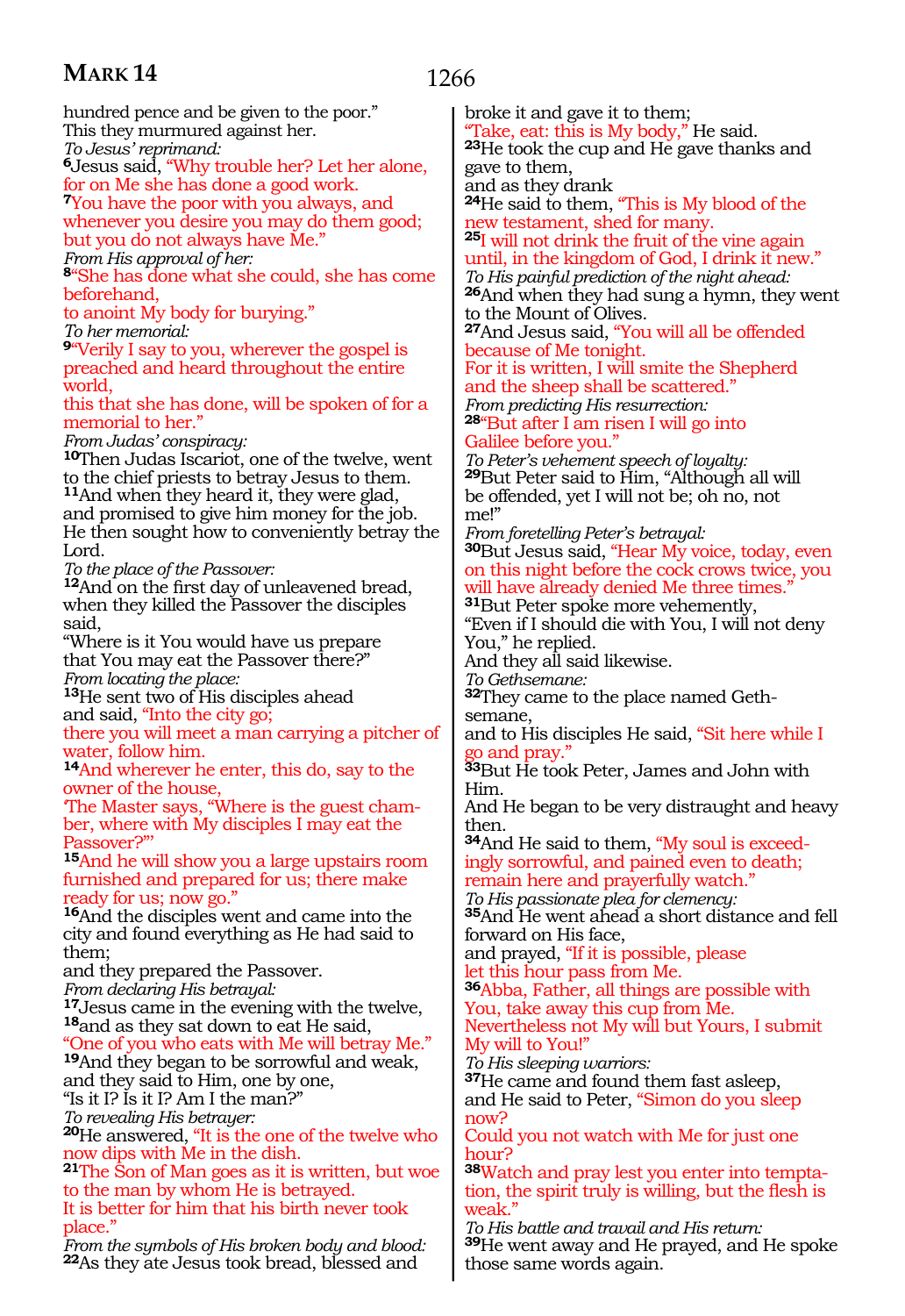| 40When He returned He found them sleeping                                             | another one with no hands in three days."                                             |
|---------------------------------------------------------------------------------------|---------------------------------------------------------------------------------------|
| still,                                                                                | Unto the testimony of Jesus of Himself:                                               |
| for their eyes were heavy, no fight within.                                           | 59Still their witnesses did not agree.                                                |
| And they did not know how to answer                                                   | <b><sup>60</sup>In their midst, the high priest arose.</b>                            |
| Him.                                                                                  | He asked Jesus, "Will You answer nothing of                                           |
| <sup>41</sup> He came a third time and said,                                          | this?                                                                                 |
| "Sleep on now and take your rest,                                                     | What is it that they witness against You?"                                            |
| it is enough, the hour has come when the Son                                          | <sup>61</sup> But He answered nothing, just held His                                  |
| of man is betrayed into sinner's hands."                                              | peace.                                                                                |
| Unto His betrayal:                                                                    | Again the high priest asked Him and said,                                             |
| 42"He who betrays Me is at hand; rise up, let                                         | "Are You the Christ, the Son of the Blessed?"                                         |
| us go."                                                                               | <sup>62</sup> Jesus said, "I am, and You will see the Son                             |
| 43And immediately while He still spoke, Judas                                         | of man sitting on the right hand of Power and                                         |
| one of the twelve came and with him also was                                          | coming in the clouds of heaven."                                                      |
| a great multitude.                                                                    | To Jesus being condemned:                                                             |
| With swords and spears they came, from the                                            | <b>63</b> Then the high priest tore his clothes and                                   |
| scribes and elders and the chief priests.                                             | said,                                                                                 |
| 44The one who betrayed Him had given them                                             | "What need do we have for further witnesses?                                          |
| a sıgn,                                                                               | <sup>64</sup> What do you think? You have heard the                                   |
| "The man I kiss, He is the one; take Him and                                          | blasphemy."                                                                           |
| lead Him away."                                                                       | They all condemned Him to death!                                                      |
| 45And as soon as he came, he went immedi-                                             | He was found guilty.                                                                  |
| ately to the Master, and he said,                                                     | To Jesus being mocked and abused:                                                     |
| "Master, Master," and gave Him a kiss.                                                | <sup>65</sup> And some began to spit in His face, and also                            |
| To His capture:                                                                       | to cover His eyes that day,                                                           |
| 46They placed their hands on Him and took                                             | and to slap and buffet Him and to say,                                                |
| Him.                                                                                  | "Prophesy!"                                                                           |
| <sup>47</sup> But there was one who stood by Him and                                  | And the servants struck Him with the palms                                            |
| drew his sword,                                                                       | of their hands.                                                                       |
| and he struck a servant of the high priest and                                        | From Peter's testing and denial:                                                      |
| cut off his right ear.                                                                | <b><sup>66</sup>Peter was below in the palace,</b>                                    |
| To Jesus' words:                                                                      | and one of the female servants of the high                                            |
| <sup>48</sup> Jesus spoke to them and said, "Tell Me, are                             | priest came to him.                                                                   |
| you come out as against a thief with swords                                           | <sup>67</sup> When she saw Peter warming himself, she                                 |
| and spears to take Me,                                                                | said, "You also were with Jesus of Nazareth."                                         |
| <sup>49</sup> yet while I was in the temple with you teach-                           | <sup>68</sup> But He answered and said, "I do not know,                               |
| ing daily, you did not take Me?                                                       | nor do I understand what you are saying!"<br>Then he went into the porch and the cock |
| But this is allowed that the Scriptures must                                          | crew.                                                                                 |
| be fulfilled."                                                                        | 69 And a woman saw him again, and to those                                            |
| To His disciples abandoning Him:                                                      | who stood by, she began saying, "This is one                                          |
| 50And they all forsook Him and fled.<br>51 There was a certain young man who had fol- | of them!"                                                                             |
| lowed Him, who had a cloth of linen about his                                         | 70 And again he denied.                                                               |
| naked body. The Sanhedrin took hold of him,                                           | After a little while those who stood by said,                                         |
| 52and he left his linen clothes and fled away                                         | "Surely you are one of them, you are a Gali-                                          |
| naked.                                                                                | lean.                                                                                 |
| From the high priest:                                                                 | Your speech agrees, yes you are one."                                                 |
| 53 And they led Jesus to the high priest.                                             | 71 Peter began to curse and to swear,                                                 |
| With him also were assembled chief priests,                                           | saying, "I do not know this Man of whom you                                           |
| elders and scribes.                                                                   | speak!"                                                                               |
| To resilient Peter:                                                                   | To Peter's bitter remorse and repentance:                                             |
| 54 And Peter followed Him from a distance into                                        | <b>72</b> Then the cock crew a second time.                                           |
| the palace of the high priests,                                                       | And the word Jesus spoke came to Peter's                                              |
| and he sat with the servants who were near,                                           | mind,                                                                                 |
| warming himself by the fire.                                                          | "Before the cock crows twice, you will deny Me                                        |
| To the witnesses against Jesus:                                                       | three times."                                                                         |
| 55 And the chief priests and council sought for                                       | When he thought about this, Peter wept!                                               |
| witnesses that they might put Jesus to death,                                         | What a day! Not a day that one would soon                                             |
| and they found none.                                                                  | forget!                                                                               |
|                                                                                       |                                                                                       |

#### **<sup>56</sup>**For many came bearing false witness, but their witness did not agree.

**<sup>57</sup>**Then some who bore false witness arose, **<sup>58</sup>**saying, "We heard this man say, 'I will de- stroy this temple made with hands and build

### **CWDS Bible Quotes**

*1. You do not know what the enemy has plotted against you but you know what the Lord has planned for you; keep on the path you know and the plots of the enemy will only serve to ad-*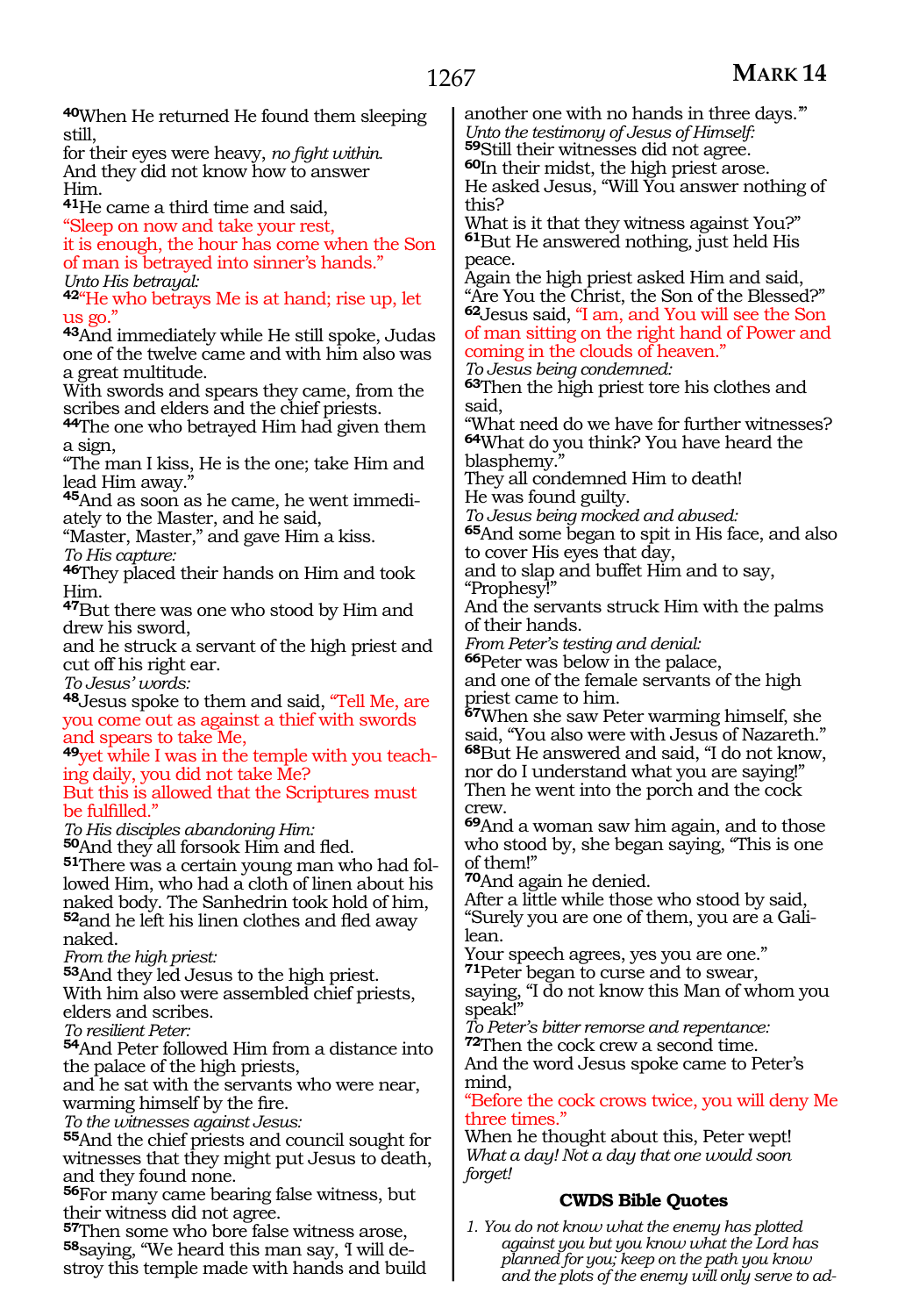*vance the plans of God if it catches up with you. 2. If you knew the cost of the oil that is poured on* 

- *Jesus, you will never count the price; the price is based on its value to you; the cost is based on His value to the giver.*
- *3. Unless they understand the heart of your offering they will be distracted by the cost; unless they understand the significance they will be distracted by the substance.*
- *4. It is best to have them criticize you because of the extravagance of your offering than because of your stinginess; your blessings will return to criticize them. Do not worry about those who take offense at your offering; Jesus will come to the defense of your offering.*
- *5. If you appreciate the value of what Jesus pours into you and over you, you will never be restrained in pouring your oil of wealth all over Him.*
- *6. Be strident in defense of the poor, first with your good and also with your own goods, for it is good and blessed to do them good and the opportunity is never lacking; you can do good whenever you want.*
- *7. You will never understand the significance of your offering to Jesus and to the current move of God; follow your heart and fail logics; follow His heart and faith His leading.*
- *8. Do something memorable for Jesus and it will be a memorial of you forever.*
- *9. The enemy within is more dangerous than the enemy without for comfort seeks convenience to bring you down; external conflict needs open confrontation and facilitates preparation and defense.*
- *10. Prepare your heart and your house to receive the Lord Jesus; He will come dine with you and do something significant in your home if you open to His knock.*
- *11. Corruption, presumption and pretense must never be comfortable in the presence of the anointing; the anointing will pick you out and expose your evil heart.*
- *12. It is best that you were never born than for you to betray the love, trust and person of the Son of God; it is better you never saw light than for you to fight the Light of the World.*
- *13. We may never physically enter the moment His body was broken or His blood was shed but we enter the covenant by confession and the memorial by the Lord's supper; both of these are as spiritual as His sacrifice.*
- *14. You may never know the presence of evil or the power of evil being unleashed against you, so instead of presumption pray for deliverance from evil and the grace to overcome evil.*
- *15. Not everyone who walks with you intently can enter the intensity of the battles of your soul.*
- *16. A heavy heart makes living painful; a heart that is heavy unto death makes living undesirable or dying more practical than living.*
- *17. They may never fully understand your pain but you may bring them close if they understand your heart; they may not share the revelation of your suffering but they can caress the emotions of the moment in prayer.*
- *18. Although He prayed, and God hears Him always without exception, it was not possible for the cup to be taken from Him in the moment for He had already committed His eternity to flesh and needed to commit flesh to be crucified in order to regain His eternity.*
- *19. The record of His prayer was one line and one item, "if it is possible, take this cup…" the time He spent on this line was one hour; even if it is one line and one item, spend time in prayer.*
- *20. The enemy will put the church to sleep at the darkest hours when it needs to be on its knees; he will put believers to sleep at our darkest hour to set us up for significant personal attacks; pray against the spirit of weariness.*
- *21. The flesh will fail the spirit before the spirit fails the flesh; fight your battles from the spirit for the spirit is always willing if it is recreated in Christ.*
- *22. Your prayers may not stop battles from coming but it will determine the outcome; take your battles out before they come out to take you.*
- *23. The kiss of a friend is graceful; the kiss of friendly Judas is disgraceful; they kiss you with cheer and respect with the very kiss that is intended to bring you distress.*
- *24. Stay close to God for there may be some closest to you who will turn the moment against you and many close to you who will forsake you in the darkest moment.*
- *25. Even if they are not fighting with you in the moment, fight for them so that the fight in them will return and they will rebound to fight the good fight.*
- *26. Their testimony may not agree for they have nothing against you, but this will not stop them testifying and being incensed against you with malicious intent.*
- *27. The truth that commends you is the truth that will condemn you; who you are in God is nothing but the truth, (just as Jesus we are sons of God) so give them the truth, the full truth, and say, so help me God.*
- *28. You wish you could keep your faith hidden and serve Him secretly, but serve Him publicly and proactively, for there are always some devils waiting to put your private denial on public trial.*
- *29. You serve yourself if you cannot serve Jesus in every forum; it is conflicting to be comfortable with Him among believers but uncomfortable with Him among compromisers or hostility.*
- *30. You cannot be a Christian and remain in hiding; your speech must always give you away.*
- *31. You may fail your faith but you can faith your failure through prayers and repentance and grasp the forgiveness already extended to rebuild your faith.*

#### **PRAYER POINTS**

- I will walk in the plans of God for my life, the traps of the enemy will only serve to advance me. Amen.
- I pour my oil, everything I have and everything I am, on You Jesus, You are everything to me. Amen.
- Let every spirit taking offense at the sacrificial offering of the people of God receive angelic fire now, in the name of Jesus. Amen.
- Lord Jesus, give the offering of believers a voice to speak decisively into their lives, in the name of Jesus. Amen.
- I decree by the power of the Holy Spirit that I am a child of my heavenly Father, a defender of the poor. Amen.

**PAIN**, so much pain! Why should the in**nocent have to feel pain like this? So much pain, as the whip pierced His**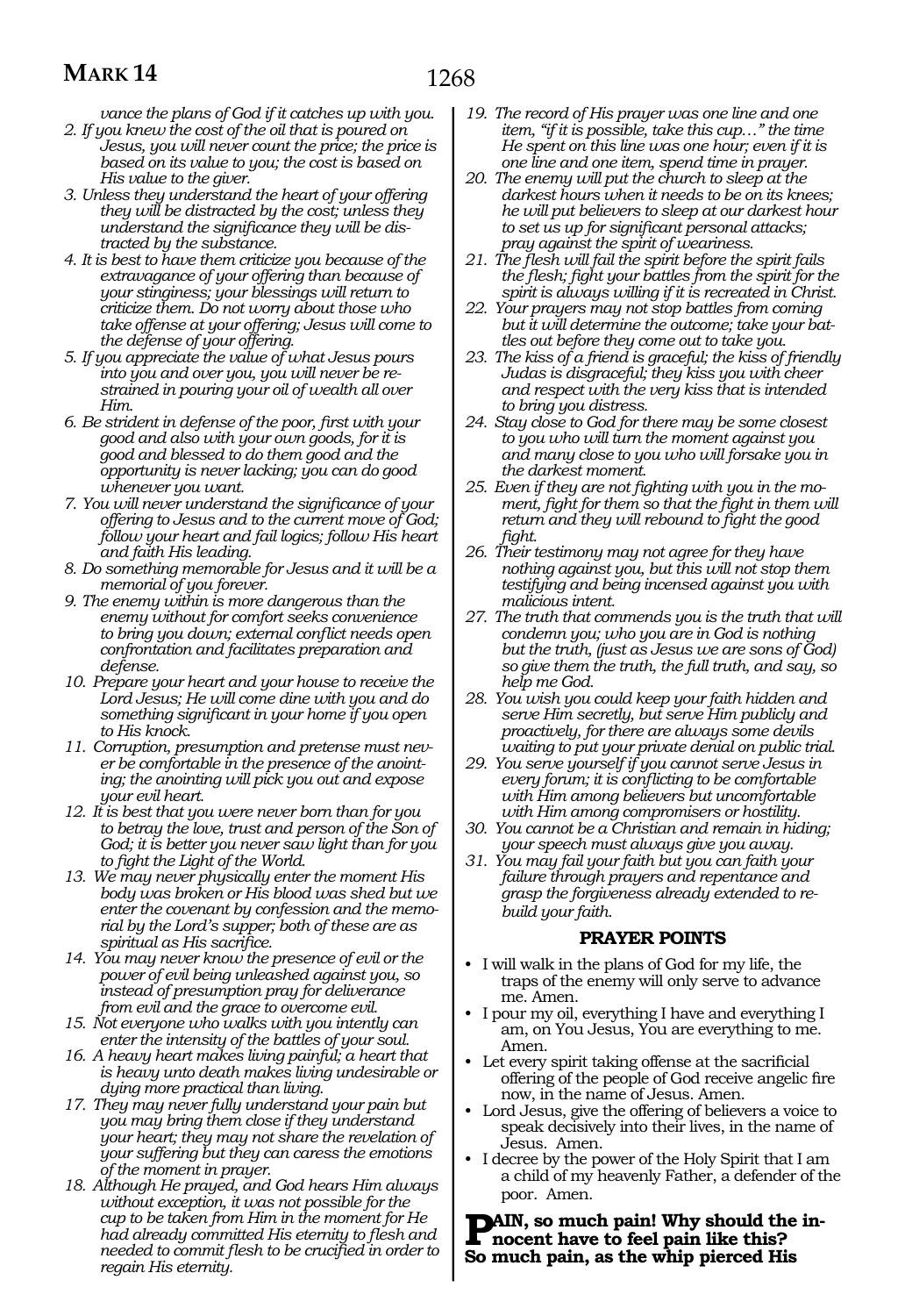**back, taking blood, taking flesh! The crowd cried, "Slay the innocent; the guilty release!" Forgetting the healings and the bread they did eat. Thorns were His crown as they mocked, bowing down; The nails pierced His hands, as by His weight He was hanged. Pain, so much pain, much more than one can say; And the crowd, yes the crowd… they mocked Him all the way!** MARK 15 **<sup>1</sup>**Immediately, as morning came, the chief priests held a consultation with the elders, and with the scribes and the whole council. They bound Jesus and carried Him away and delivered Him to Pilate, **<sup>2</sup>**and Pilate asked, "Are You the king of the Jews?"<br>He replied, "You rightly say so!" <sup>3</sup>The chief priests accused Him of many things also, but He gave no answer to them. **<sup>4</sup>**Pilate asked Him again, "Do You answer nothing? Do you hear how many things they accuse You of?" **<sup>5</sup>**But Jesus gave no answer, so Pilate marveled at this. **<sup>6</sup>**Now at the feast, they would let one prisoner go, whomever the multitude desired. **<sup>7</sup>**And there was one named Barabbas who was bound with them; he had made insurrec- tion against the crown. And in the insurrection, he had committed murder also. **<sup>8</sup>**The multitude cried aloud and desired Pilate to do the custom. **<sup>9</sup>**Pilate answered, "Would you have me release the King of the Jews?" **10**For he knew that for envy Jesus was delivered up by the chief priests. **<sup>11</sup>**But the chief priests moved the people to ask for Barabbas' release. **<sup>12</sup>**Pilate then asked them "What would you have me do, to Him whom you call King of the Jews?" **<sup>13</sup>**"Crucify Him!" they cried out; "crucify that **<sup>14</sup>**Then Pilate said to them, "Why, what evil has He done?" *O the great pain of that moment, for the answer was simply, none! Guilty of death? No. Well... perhaps guilty of love!* And they cried exceedingly more, "Crucify **<sup>15</sup>**And Pilate, willing to do so, to let the people contented go, released Barabbas and delivered Jesus to be crucified, after scourging Him. *The torturous whip brought excruciating pain,* as to be crucified, the soldiers led Him away. Him, and they called the whole band together; *"Into the hands of sinners…!" They gave the wounded and hurting Man. Now this was their time of play!* **<sup>17</sup>**They clothed Him with purple, so richly adorned; in contrast they gave Him a crown of sharp thorns. They platted it and placed it on His head **<sup>18</sup>**and saluted Him, saying, "Hail, King of the Jews! Hail!" **<sup>19</sup>**And they struck Him in His head. "Hail, hail!" And with the reed they hit Him again and again! *Stabbed by the thorns, His back from stripes raw, and His head prickly sore; all in the house of His friends as at His heart they tore.* They spat on Him and mockingly worshipped Him on bended knees; **<sup>20</sup>**then they took off the purple robe, after their mocking ceased. They put His own clothes back on and led Him away to be crucified. **<sup>21</sup>**And Simeon, a Cyrenian, who passed by out of the country, the father of Rufus and Alexander; they compelled to carry the cross. **<sup>22</sup>**"They brought Him to Golgotha, which means, "The place of the skull." **<sup>23</sup>**They offered Him wine with myrrh, but He received none. **<sup>24</sup>**And when they had crucified Him, and parted His garments, they cast lots to decide which part each man should take. **<sup>25</sup>**It was the third hour when He was crucified, **<sup>26</sup>**and over Him, the accusation, "King of the Jews!" was superscripted. **<sup>27</sup>**They crucified two thieves with Him, one on His left, the other on His right hand, **<sup>28</sup>**and so was fulfilled the Scripture which said, "He was numbered with the transgressors!" **<sup>29</sup>**Those who passed by railed at Him, wagging their heads and saying, "Ah, You who destroy the temple and rebuild it in three days, **<sup>30</sup>**"now save Yourself. Come down from the cross!" *"Physician heal Yourself!" This between their teeth they tossed.* **<sup>31</sup>**Likewise the chief priests, mocking, said among themselves, "He saved others; He cannot save Himself. **<sup>32</sup>**Let Christ the King of Israel now come down from the cross, that we may see and believe!" And the thieves also reviled Him, *as He suffered pain for all of these.* **<sup>33</sup>**Darkness was over the whole land, from the sixth hour to the ninth, **<sup>34</sup>**and at the ninth hour, with a loud voice, Jesus cried, "Eloi, Eloi, lama sabachthani," which, when

interpreted means,

Man!"

Him!"

**<sup>16</sup>**Into the hall called Praetorium they took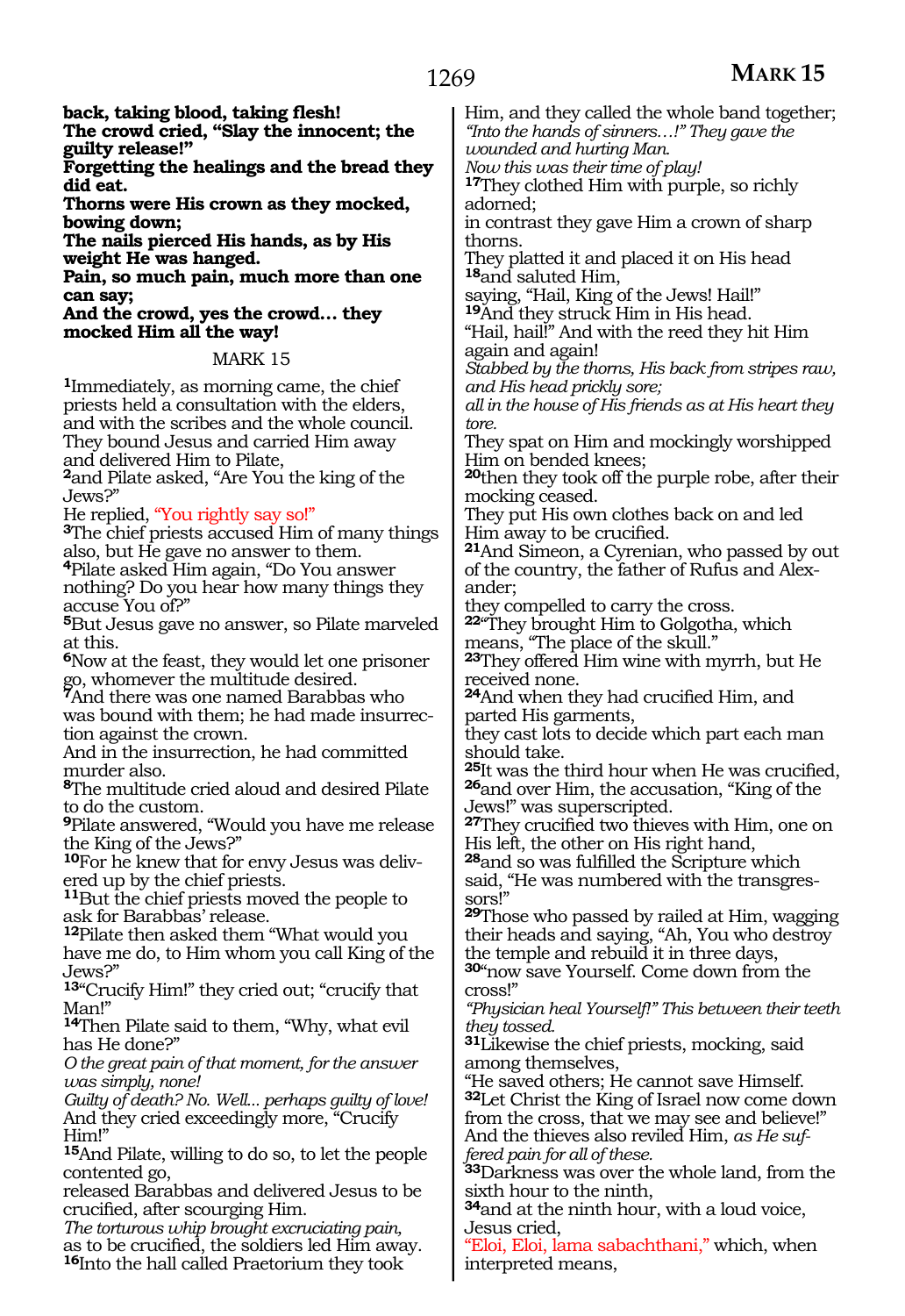### "My God, My God, why have You forsaken Me?"

*Jesus bore all the pain that before this He received;*

*but now, oh, no, not this, "My God, why have You forsaken Me?"*

**<sup>35</sup>**And some that stood by, when they heard the sound, said, "He calls for Elijah!" **<sup>36</sup>**And one went and brought a sponge and

filled it with vinegar and placed it on a reed and gave Him to drink,

saying, "Let Him alone now; let us see whether Elijah will come and take Him down from the cross."

**<sup>37</sup>**And Jesus died, after He cried out aloud, *and the voice of His cry summed up His painful ordeal,*

*a throbbing persistent echo of pain as death brought Him relief!*

**<sup>38</sup>**And from the top to the bottom, the veil of the temple was torn in two.

**<sup>39</sup>**When the centurion who stood beside Him saw He died after crying out,

he said, "Indeed, this was truly the Son of God!"

**<sup>40</sup>**There were also some women, looking on from far away:

Mary Magdalene and Mary, the mother of James the less, and Joses and Salome,

**<sup>41</sup>**who also followed Him and ministered to Him when He was in Galilee.

*They had felt His every pain, as the moments dragged on torturously.*

And many other women came with Him to Jerusalem.

**<sup>42</sup>**When evening came, because it was the preparation, that is, the day before Sabbath, **43**Joseph of Arimathaea, a honorable counselor, who also waited on God's kingdom, came to Pilate boldly and requested Jesus' body;

**<sup>44</sup>**and Pilate marveled asking if He was dead already.

**45**He gave Joseph the body, when the centurion affirmed His death.

**<sup>46</sup>**He bought fine linen and took Him down, and wrapped Him in it and laid Him in a sepulcher which was cut out of a rock. He rolled a stone over the door, and so the sepulcher was sealed shut.

**<sup>47</sup>**Mary Magdalene and Mary the mother of Joses observed and saw the place where He was being laid.

*As the quiet serene evening, calmly belied the traumatic, tumultuous and eternally significant pain-filled, punishing day!*

### **CWDS Bible Quotes**

- *1. They accused Him of many things among themselves but could find nothing; none of their witnesses agreed, yet they came accusing Him of many things before Pilate expecting Him to agree; He answered nothing.*
- *2. Never be hung up on a moment, good or bad, be hung up on fulfillment, for moments will change*

*and shift, but every changing moment must take you to fulfillment.*

- *3. The same mouth to cry 'Hosanna' may be the same mouth to cry 'Away with Him! Crucify Him!' yet the same hands they pushed away and pierced are the same hands stretched out to heal them and to invite them into His kingdom.*
- *4. It is demonic humor to see in every age the amazing things people trade the King and the kingdom for: death, depression, drugs, evil companions, sex, Barabbas and other murderers of their lives and of their destiny.*
- *5. It is not the evil you have done that determines the evil they do to you, but the evil that is driving them and the envy in their hearts.*
- *6. Injustice has the loudest voice and the lowest blows.*
- *7. They did not ask for Him to be scourged but our sicknesses demanded it; Pilate obliged being caught up in a spiritual moment he could not understand or escape.*
- *8. Mockery is the greatest expression of the devil's fear about you; mockery is the greatest confirmation of your spiritual truth; mockery is the purest reality of your destiny mocking the devil; mockery is an invitation to God to move on your behalf.*
- *9. They commanded Simon to take up His cross by force; He compels us to take up our cross by love; yet He commanded us to take up our cross before He took to the cross Himself, for we are not taking upon ourselves His cross, we are taking ours in pursuit of Him.*
- *10. So much time is spent by the religious dividing His garments and counting the spoils; we get lost in the economic reality for we miss the spiritual significance of the cross.*
- *11. Jesus did not die in bad company, the robbers died in good company. It is very bad to be in the presence of the Lord Jesus, to experience His cross, to see His blood, and not encounter Him and change companies.*
- *12. When envy has its day it will boil you in the fat of your goodness saying, "He saved others, now He cannot save Himself."*
- *13. If you go down pulling others down you will have no help up or hope upwards; you will have sealed your fate down like the thief on the cross.*
- *14. God has nothing to do with sin, even if it is on His own Son; He forsook His Son in sin.*
- *15. There is none to do good as Jesus; if God forsook Jesus on the cross because of your sins, not His, how will He embrace you because of your goodness with you still clinging to the sins that He forsook His Son for?*
- *16. The real sacrifice of Calvary was not the excruciating death on the cross, but Love turning its back on Love, the unthinkable; the separation of the Father and the Son, the inconceivable.*
- *17. Women will always minister to men willing to selflessly minister; they will always gather to men willing to sacrifice. This is one for your marriage.*
- *18. There are some who may not regard you in life but they will recognize and acknowledge you in death if you remain faithful.*
- *19. God may not take you down from your cross but He will take the kingdom down to the people, and draw the people to your cross, because of the cross you bear.*
- *20. Use your prominence to do something significant and of permanence for the body of Christ.*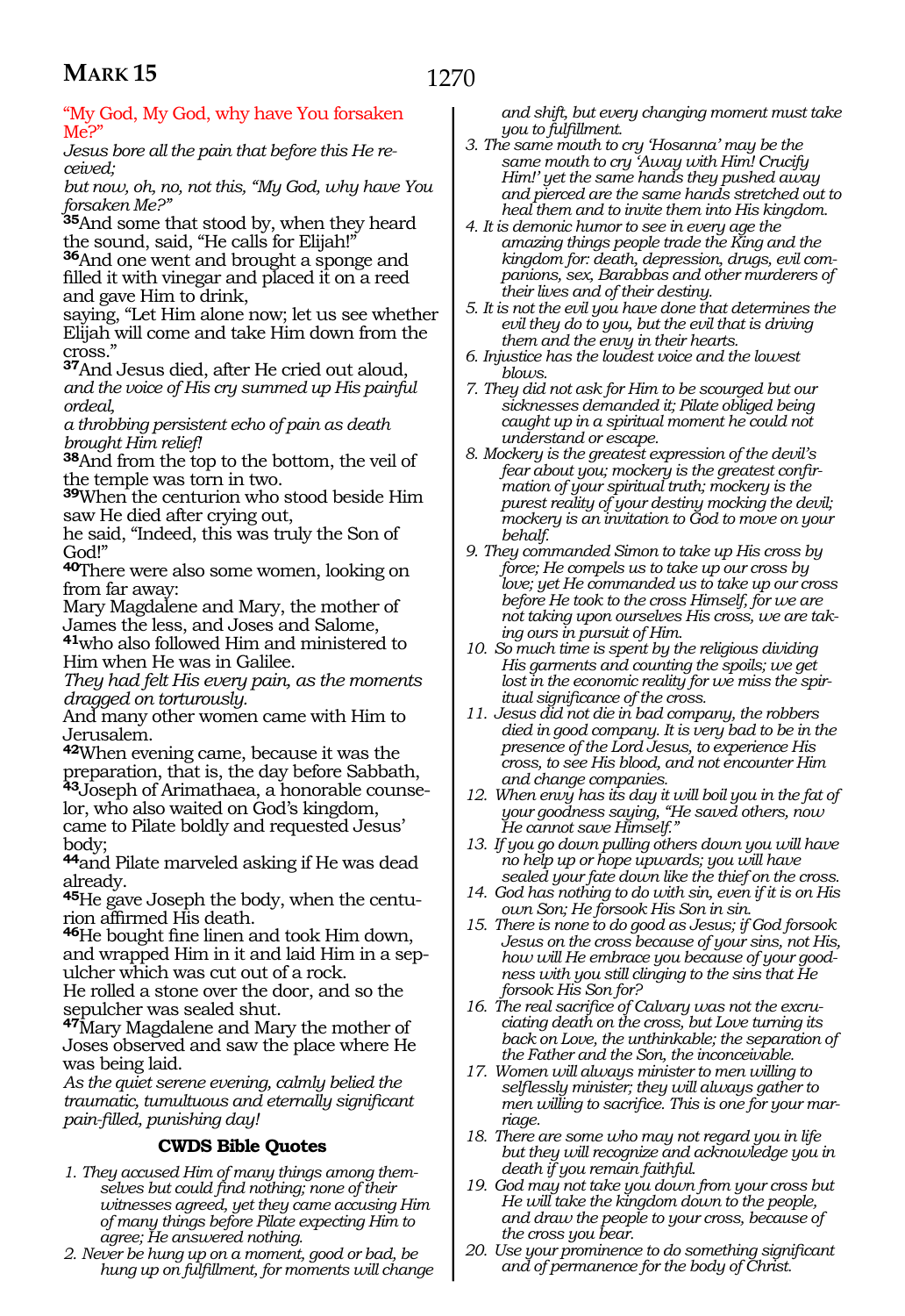- *21. You may not have the privilege of the body of Jesus but you can lobby in the highest places for the body of Christ; you may not get the chance to host His body in your tomb but you can host the body of Christ which is alive in the earth today.*
- *22. Stir up the boldness necessary to do what you need to do for the body of Christ even if it takes you out of your comfort zone.*
- *23. His death on the cross brought eternity to time; the stone on His tomb sealed His body away in time, from time, but only for a time; the body of Christ was destined to rise and be dominant in the earth.*

### **PRAYER POINTS**

- Mighty God, let every covetous spirit seeking a voice of accusation against the righteous receive angelic fire, in the name of Jesus.
- I declare that I will fulfil my purpose, I will ride my devils to my destiny. Amen
- I will be like You my Lord Jesus, my hands are extended to my enemies, my love to those who hate me. Amen.
- Jesus, I refuse to trade You for glut, greed, pleasure, pressure, pride or material things; I refuse to sell myself short. Amen.
- I speak comfort and angelic defense to every believer kneeling at the sword of envy, in the name of Jesus.

### **REJOICE!** Rejoice, Jesus is alive!<br> **R**Death has lost its victory, and the **grave disenfranchised.**

**Go tell His disciples, "He is alive! He is alive!**

**Hallelujah! We have seen Him with our own eyes! With our own eyes!"**

**He said, "Go and preach the gospel!" Then He was caught up to the skies. Overwhelmed with joy and gladness; He is alive! He is alive! Hallelujah! Jesus is alive!**

### MARK 16

**1**When the Sabbath was past, Mary Magdalene and Mary the mother of James and Salome could be seen bringing sweet spices to anoint Him.

**<sup>2</sup>**They came to the sepulcher early in the morning, on the first day of the week, at the rising of the sun.

**<sup>3</sup>**And they said among themselves, "Who will roll this stone away for us?"

**<sup>4</sup>**But when they looked ahead, the first sign of life was seen; the stone was rolled away; it was great and big indeed!

**<sup>5</sup>**And when they entered the sepulcher, they saw a man sitting down,

and he was on the right side and in a long white garment he was clothed

and they were so frightened.

**<sup>6</sup>**But he said, "Do not be afraid;

you seek Jesus of Nazareth who was crucified; He is risen!"

*Only our minds can take us there, to see the look in their eyes* 

*"Hallelujah! Our Master is alive!"* 

"He is not here! See the place where He lay. **<sup>7</sup>**Go tell His disciples and Peter that the Lord has gone before,

and in Galilee, you will see Him, as He told you . . . He arose!"

**8**Then they went out quickly, from the sepulcher they fled;

they were trembling with amazement, and they were so afraid.

They said nothing to anyone, *but praise rang in their minds:* 

*Hallelujah! Hallelujah! Jesus is alive!* 

**<sup>9</sup>**Now when Jesus had risen, on the first day of the week,

He appeared first to Mary Magdalene, from whom He had cast out seven demons.

**<sup>10</sup>**She then hastened and told those who were with Him, as they mourned and wept!

**<sup>11</sup>**But when they heard that Jesus was alive, they did not believe,

nor did they believe that she had seen Him with her eyes.

**<sup>12</sup>**After that He appeared in another form, to two of them as to the country they walked. **<sup>13</sup>**They went and told it to the rest, *but no rejoicing to them it brought.* 

For they did not believe, neither these two nor Mary Magdalene.

**<sup>14</sup>**Afterward to the eleven He appeared, as they sat to eat.

*And as their hearts raced in excitement* He reprimanded them for their unbelief and their hardness of heart,

because they did not believe them, who had seen Him, after He had risen from the dead. *As they uttered silent praise in thanksgiving,*  **<sup>15</sup>**He said, "Go, go you into all the world,

preach the gospel to every creature;

**<sup>16</sup>**he who believes and is baptized will be saved, but he who does not believe will be condemned.

**17**"And these signs will follow those who believe:

in My name they will cast out demons, and speak with new tongues.

**<sup>18</sup>**They will take up serpents, and if they drink a deadly thing it will in no way hurt them. They will lay hands on the sick, and they shall recover!"

**<sup>19</sup>**And after the Lord had spoken to them, He was received into heaven.

*Imagine the joy He left behind!* 

*As He was received above, happier men were hard to find.* 

*Hallelujah! Jesus is alive! Death has lost its victory, and the grave disenfranchised.* 

He is sitting at God's right hand now.

**<sup>20</sup>**They went out and preached everywhere, the Lord working with them, as if He was in person there,

confirming the word with signs following them.

*He is alive, so is His work. Amen! Amen, amen!*